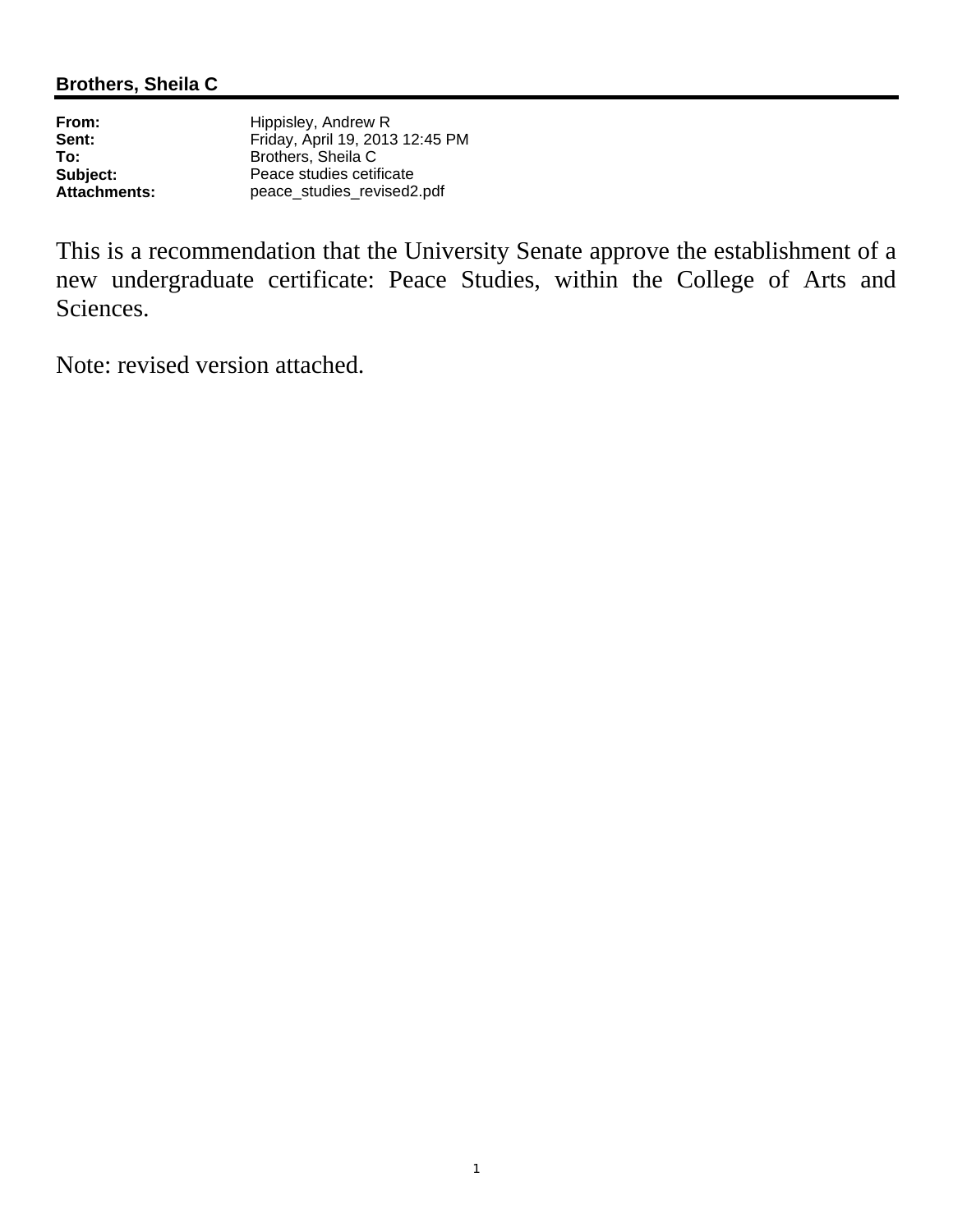# **PROPOSAL FOR A PEACE STUDIES CERTIFICATE PROGRAM University of Kentucky Kerby Neill and Clayton Thyne**

Contents:

- 1. [Purpose and Introduction](#page-2-0)
- 2. [Focus and Rationale](#page-2-1)
- 3. [Peace Studies and University Needs](#page-3-0)
- 4. [Program Description](#page-4-0)
- 5. [Student Skills, Learning Outcomes, and Assessment](#page-8-0)
- 6. [Resources and Budget](#page-10-0)
- 7. [Faculty of Record](#page-11-0)
- 8. [Statements from Involved Colleges and Department Heads](#page-15-0)
- 9. [Appendix I: PCE 201 Syllabus](#page-16-0)
- 10. [Appendix II: PCE 410 Syllabus](#page-29-0)
- 11. [Appendix III: Elective Requirement: Student Approval Form](#page-41-0)
- 12. [Appendix IV: Capstone Seminar: Faculty Mentorship Contract](#page-43-0)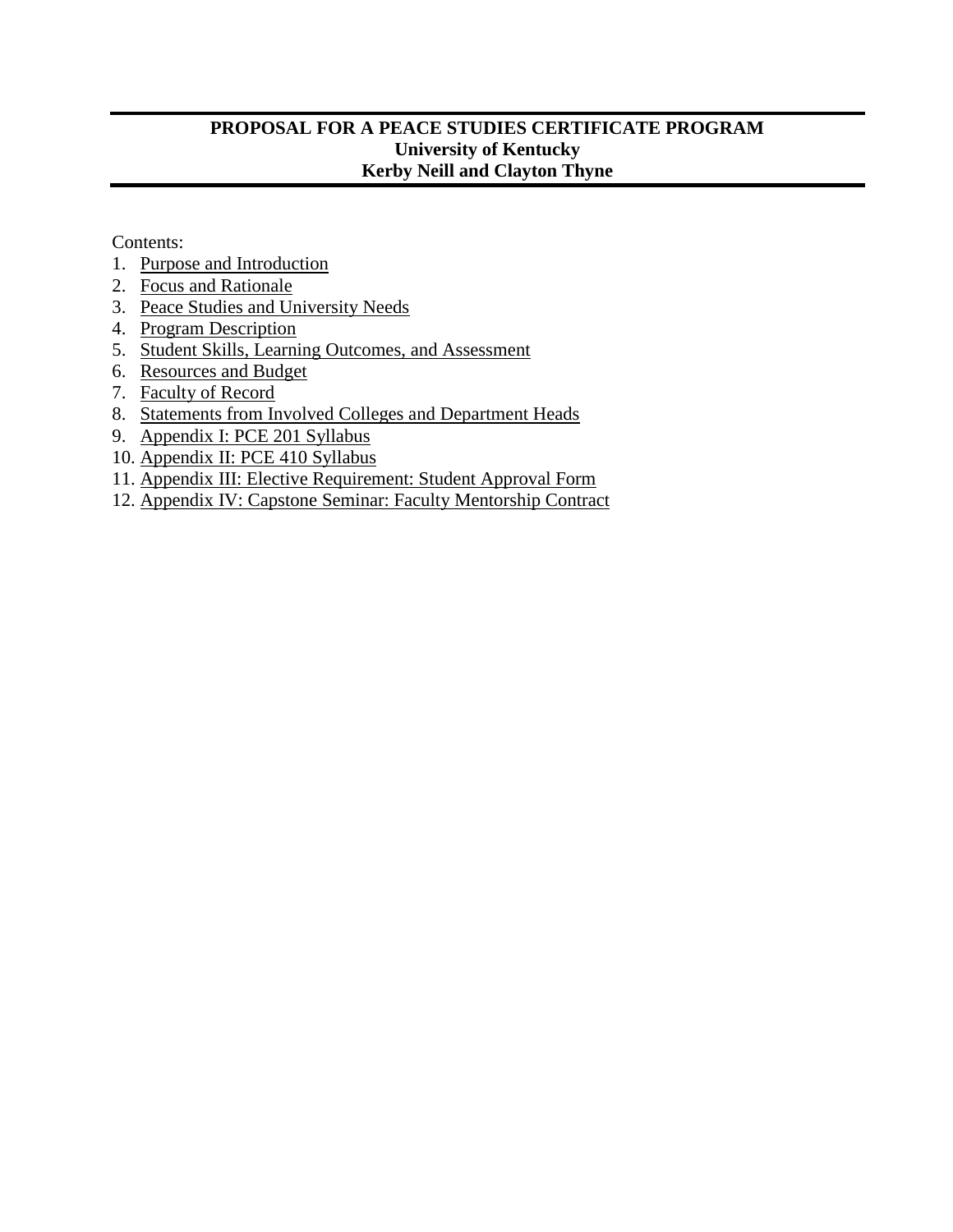## <span id="page-2-0"></span>**1. Purpose and Introduction**

The purpose of this document is to propose a Peace Studies certificate program at the University of Kentucky to begin in Fall 2013. The purpose this program is to develop students with increased interests and understanding of issues of peace and justice from individual to global levels, and to provide them with basic skills in peaceful communication, nonviolent and transformative conflict resolution, and the development of peaceful and cooperative cultures—skills increasingly valued by employers and graduate programs and much needed in our communities.

The program proposes two new courses totaling 6 hours. The first, *PCE 201: Introduction to Peace Studies*, provides an overview of Peace Studies and will serve as a portal to the program. The second, *PCE 410: Peace Studies Capstone Seminar*, will serve as a capstone learning experience for Peace Studies students. Between these courses, the students will be expected to complete six hours of peace-related electives pursuant to their academic majors and interests. Both PCE 201 and six hours of electives will be a prerequisites for enrolling in PCE 410.

This proposal enjoys the endorsement of a number of faculty and department chairs both within the College of Arts and Science and from other colleges in the University. The program also is fortunate to have a Faculty of Record that includes diverse and talented faculty and representatives from the community. Clayton Thyne (Political Science) has agreed to serve as program Director and Kerby Neill (the proposal originator) will serve as the Chair of the Faculty of Record, as an advisor, and is available as additional faculty.

# <span id="page-2-1"></span>**2. Focus and Rationale**

Conflict is inevitable, but its resolution by force or violence is not. Yet, interstate conflict in the form of war has killed over three million people since World War  $II$ , and has accelerated the divide between the "halves" and "have-nots."<sup>2</sup> Violent response to conflict at the national level is arguably more serious. Civil wars, genocides and politicides have killed over 16 million people since the end of World War II, and have left economic and social systems severely disabled.<sup>3</sup> Even non-violent conflict can disrupt political and social processes, slowing economic and social development.<sup>4</sup> Within states and communities, chronic conflict produces inefficiency and poor use of limited resources. 5 The social cost of conflict in families and the workplace is great, and too often escalates to physical violence.<sup>6</sup> Regardless of the unit of analysis, constructive resolution of conflict is crucial to an improved and sustainable future. The purpose of the Peace Studies program is to

 $\overline{a}$ 

<sup>1</sup> Fearon, J. D., and D. Laitin. 2003. "Ethnicity, Insurgency, and Civil War." *American Political Science Review* 97(1):75-90.

<sup>&</sup>lt;sup>2</sup> Blomber, S. B., and G. D. Hess. 2011. "The Economic Welfare Cost of Conflict: An Empirical Assessment." In *Oxford handbook of the Economics of Peace and Conflict* (Garfinkel, M., and S. Skaperdas, eds.). Oxford University Press: Oxford.

<sup>&</sup>lt;sup>3</sup> Harff, B. 2003. "No Lessons Learned from the Holocaust? Assessing Risks of Genocide and Political Mass Murder since 1955." *American Political Science Review* 97(1):57-73.

<sup>4</sup> Collier, P., Elliott, L., Hegre,H., Hoeffler, A., Reynal-Querol, M., & Sambanis, N. 2003. *Breaking the Conflict Trap: Civil War and Development Policy*. The International Bank for Reconstruction and Development/The World Bank.

<sup>5</sup> McGillis, D. 1997. *Community Mediation Programs: Developments and Challenges*. National Institute of Justice: Washington, DC.

<sup>6</sup> Schieman, S., and S. Reid. 2008. "Job Authority and Interpersonal Conflict in the Workplace." *Work & Occupations* 35(3):296-326.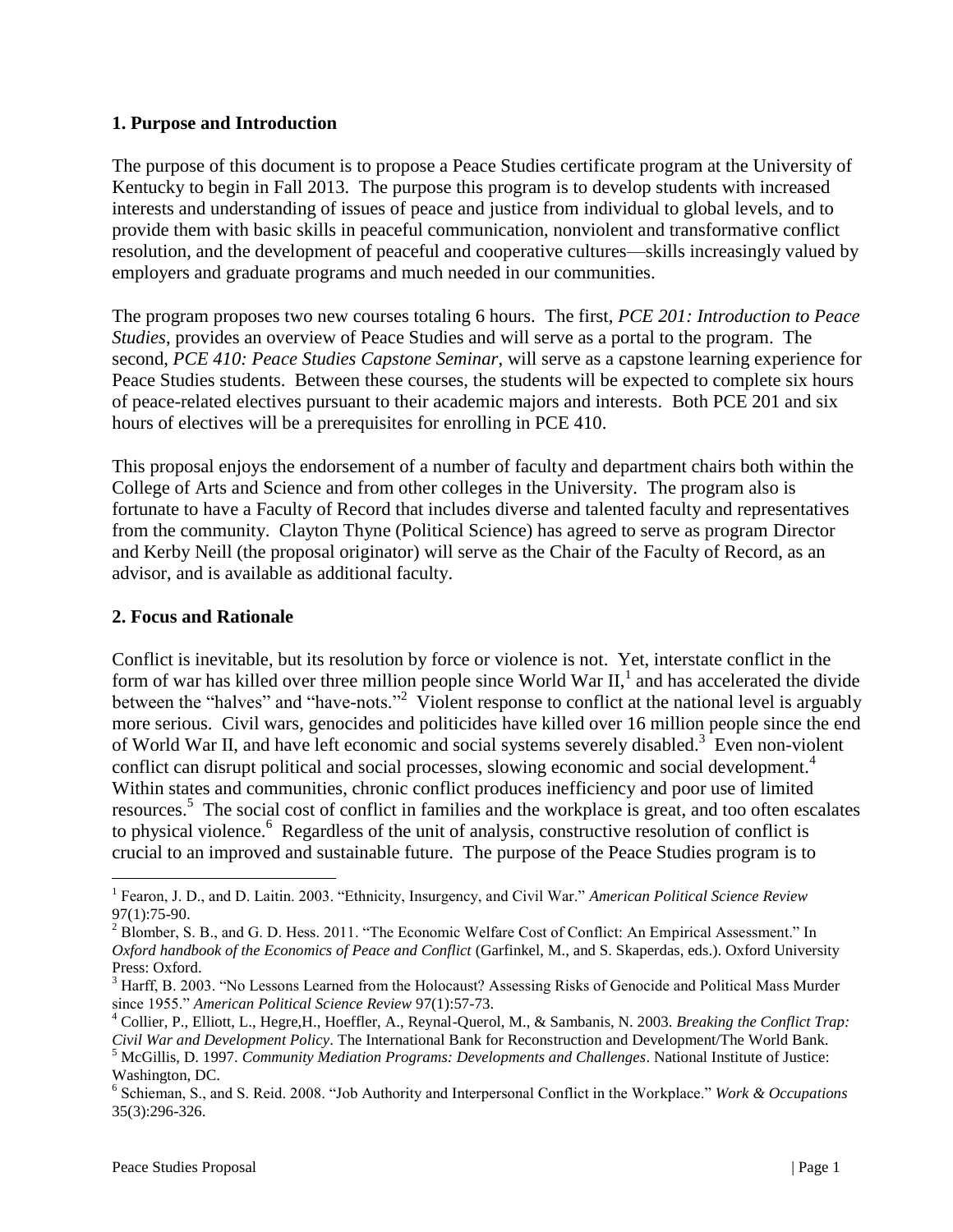empower students to understand and reduce conflict at multiple levels as they move beyond UK. Persons who can confront conflict constructively are increasingly valued by employers.

Effective peacemakers must appreciate the perspectives of others, communicate in ways that reduce conflict, and grasp the historical, cultural, economic, and structural, as well as the impersonal conditions, that ease or exacerbate conflicts. They acquire skills to help forge just, nonviolent, and transformative responses to relational, local, regional, and global problems. Developing knowledgeable and engaged peacemakers can greatly benefit both university and society.

A Peace Studies certificate offers a valuable credential and an appealing focus for students in many disciplines. While UK offers a plethora of courses relevant to Peace Studies, there is no program to bring these elements into a coherent peacemaking focus. Because Peace Studies is inherently interdisciplinary, it can create an important context that may be missed when courses are completed within the framework of a single discipline. Students in Peace Studies will be better prepared to take advantage of co-curricular activities such as the Arts and Sciences "Passport to the World" program. The Peace Studies can collaborate in co-curricular components to augment the transformative nature of such events. A plethora of avenues also exist for fruitful synergy between the Peace Studies program various units at UK, such as the increasingly popular International Studies program.

# <span id="page-3-0"></span>**3. Peace Studies and University Needs**

The initiative responds to several university needs as outlined in the call for Undergraduate Certificates.<sup>7</sup> It gives the university the *ability to respond to emerging and cutting edge fields*. While the study of conflict dates at least to Thucydides' account of the Peloponnesian War, the emergence of programs focusing on conflict resolution and Peace Studies is relatively recent. Today, around 400 colleges and universities offer Peace related programs, and institutions like the Peace Research Institute of Oslo (PRIO) provide cutting-edge work in theory and data collection. A Peace Studies initiative at UK will help prepare students to enter a world challenged at every level by growing populations, shrinking resources, and the impacts of changing climate.

Peace Studies can also *enhance recruitment to UK*. A number of our benchmark universities have Peace Studies programs (usually as a major or minor), but no school in the Southeastern Conference includes a Peace Studies program.<sup>8</sup> Peace Studies can raise our profile among the benchmark institutions and attract quality, socially conscious students. It is also notable that Peace Studies programs are increasingly popular at many institutions in Kentucky, as related in a recent article in *Kentucky Living*. 9

Finally, Peace Studies can provide important *enrichment and retention opportunities*. Upon engaging in Peace Studies, students will immediately gain a faculty mentor to guide their certificate

 $\overline{a}$ 

<sup>&</sup>lt;sup>7</sup> http://www.uky.edu/Faculty/Senate/files/Meetings/20110214/Undergraduate%20Cert\_Complete\_rev.pdf

<sup>&</sup>lt;sup>8</sup> Benchmark universities with Peace Studies programs include the University of Michigan (minor), Ohio State University (minor), Purdue University (minor), University of Maryland (major and minor), University of North

Carolina-Chapel Hill (undergraduate program), and Pennsylvania State University (minor).

<sup>&</sup>lt;sup>9</sup> Hunt, Carol H., and Alan J. Hunt. 2011. "Peacemakers: Peace, Justice, and Conflict Resolution Studies in Kentucky Colleges are Transforming the Way Students Look at—and Live in—the World." *Kentucky Living*, Sept.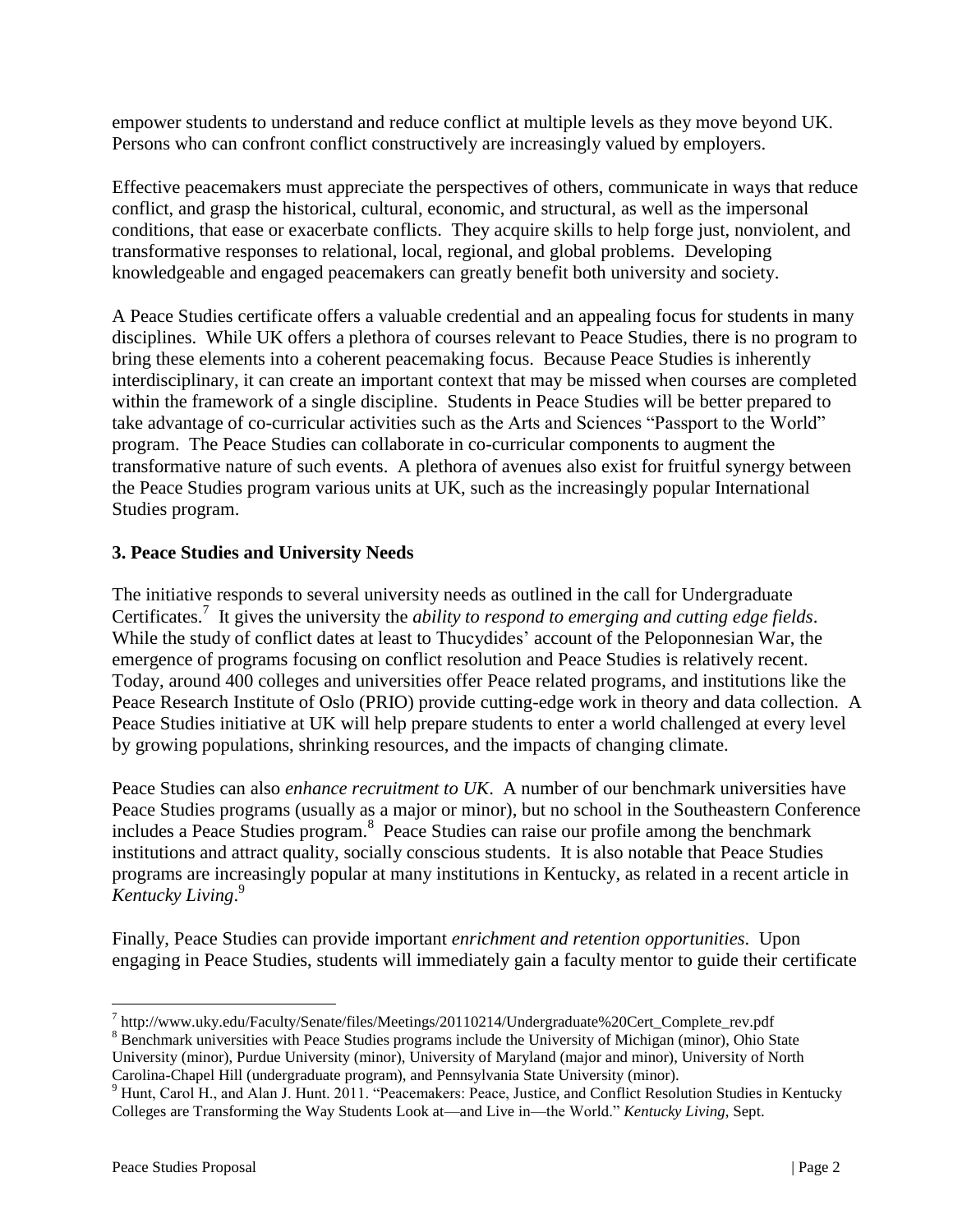plan and assist with their academic and career plans. Faculty contact is one of the strongest factors in student retention and success, and Peace Studies students will have a faculty mentor to help them navigate their academic careers. Also, extensive opportunities exist to synergize Peace Studies with existing academic programs at UK. These include not only the rich offerings in the College of Arts and Sciences, but also offerings in Agriculture, Business, Education, Law, Medicine, Public Health, and Social Work. Peace Studies should provide another valuable lens for students participating in co-curricular initiatives.

# <span id="page-4-0"></span>**4. Program Description**

The Certificate of Peace Studies is designed to comply with the University of Kentucky standards for undergraduate certificates, and may be combined with a broad array of majors across UK's colleges and departments. The program is constructed to complement existing programs and compete with none. The certificate will be administered by a faculty Director, who will focus on three interlocking components: (1) Peace Studies coursework, (2) related non-Peace Studies coursework, and (3) mentorship.

## *4.a. Peace Studies Coursework*

The Peace Studies program will offer two courses, both of which will be required for the Peace Studies Certificate.

*PCE 201 -Introduction to Peace Studies.* This course will lay the groundwork for approaching Peace Studies, and will also serve as a "portal" course for students who wished to explore a commitment to the area. This course will be usually taught by the faculty Director, which will enhance the Director's ability to serve as a mentor for Peace Studies students. In the event that the Director is unable to teach this course, an alternative instructor will be able to offer the course if they have demonstrated an interest in Peace Studies by offering peace studies-related courses, have done peace studies-related research, or participate in non-academic peace-related activities (e.g., community organizations). As noted above, this course meets the UK Core requirements for *Inquiry in the Social Sciences*. The syllabus for this course can be found in [Appendix I](#page-16-0) the end of this document.

*PCE 410 - Peace Studies Capstone Seminar.* This course will serve as a capstone class for juniors or seniors in the program. PCE 201 will be a prerequisite for enrolling in PCE 410. The course will involve selected readings, discussion, and a research project addressing conflict relevant to the student's past peace-related coursework. Examples include advanced work in Conflict Resolution, Political Economics, Arms Control, Terrorism and Counterterrorism. As with PCE 201, this course will be usually taught by the faculty Director, which will enhance the Director's ability to serve as a mentor for Peace Studies students. In the event that the Director is unable to teach this course, an alternative instructor will be able to offer the course if they have demonstrated an interest in Peace Studies by offering peace studies-related courses, have done peace studies-related research, or participate in non-academic peace-related activities (e.g., community organizations). As noted above, this course meets the UK Core requirements for *Citizenship-Global Dynamics*. The syllabus for this course can be found in [Appendix II](#page-29-0) at the end of this document.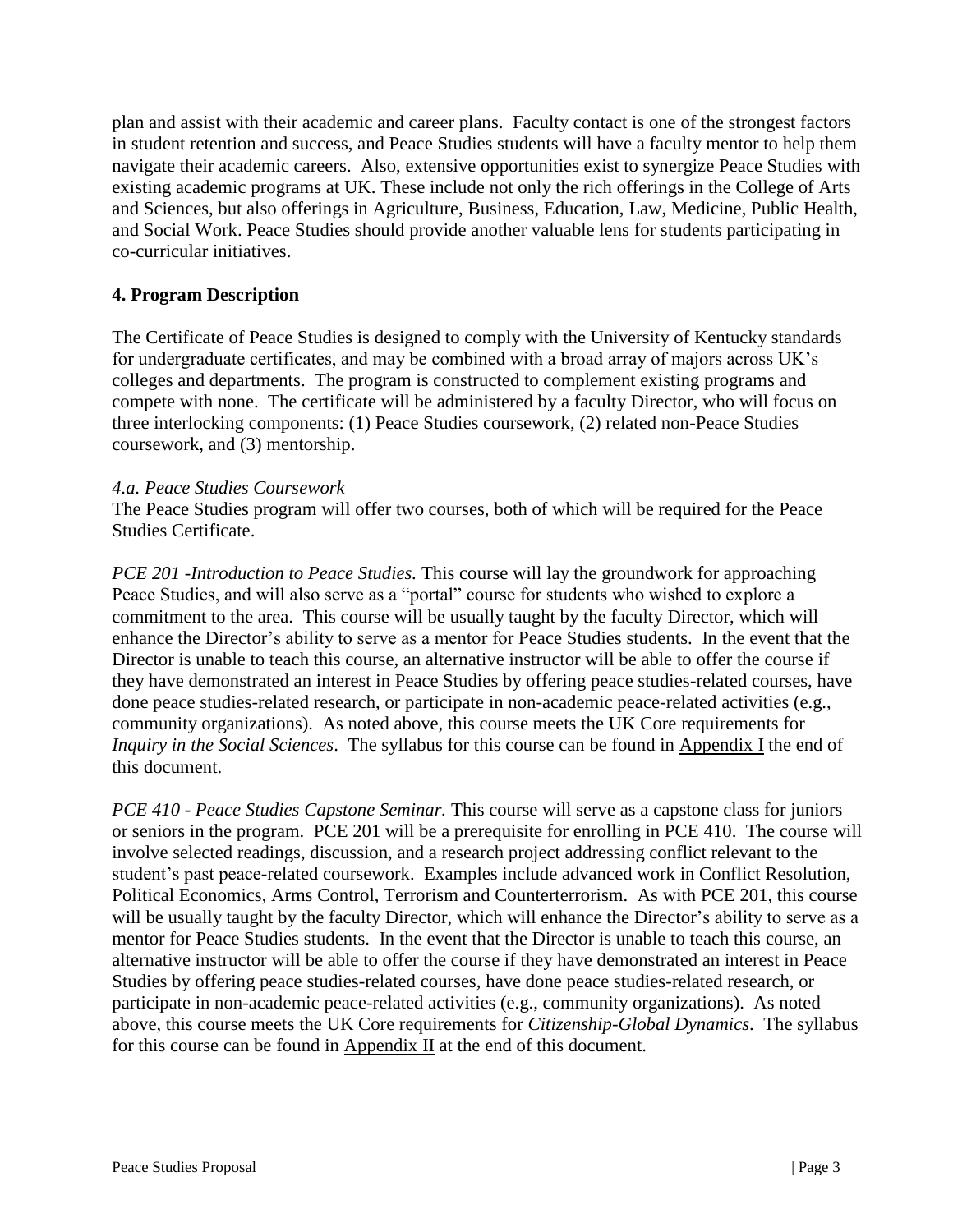## *4.b. Related Coursework*

The Peace Studies program will require a minimum of two electives involving a minimum of 6 credit hours. Three credit hours must be at the 200-level or above, and three must be at the 300 level or above. No more than 9 hours may count toward various other non-elective requirements. Only courses taken after the student completes PCE 201 may be counted towards the elective requirement. Electives require approval of the Director of Peace Studies. While *Peace 201* will provide students a general background on a broad array of areas for study and methods of inquiry, the electives will be geared towards allowing the students to focus on particular areas of emphasis that best meet their interests. These particular areas of emphasis will then be brought back into the Peace Studies framework in the capstone course (*PCE 410*).Peace Studies Electives are selected from existing courses in the University catalog and reflect both different departments and colleges. They are grouped into four Focus Areas, including:

- Focus Area I: Peacebuilding. Addresses systems and infrastructure needed to create more peaceful societies.
- Focus Area II: Peacemaking. Addresses leadership skills, skills for resolving and transforming conflict.
- Focus Area III: Promoting Understanding, Cooperation, and Development. Addresses cross cultural issues, international organizations, economic and social development.
- Focus Area IV: Addressing Global and Regional Pressures. Addresses problems of population, scarcity, trade, sustainability, ecosystems, climate, and immigration.

To qualify as a Peace Studies elective, at least 50% of the course must address one or more of the Focus Areas listed above. This requirement may be determined by reviewing either the course syllabus or a recent syllabus for the same course. Peace Studies electives require approval of the Director to count towards the Peace Studies Certificate requirement. The "Elective Requirement: Student Approval Form," which can be in [Appendix III](#page-41-0) the end of this document, lays out the procedures by which courses will be presented to and approved by the Director. The Director will post a list of courses deemed acceptable as electives on the program's website, though students will be encouraged to seek courses beyond this list that best meet their interests.

In order to give the reader a general idea of the types of courses that would qualify as electives, below we provide potential elective courses that will fall under each focus area.

Focus Area I: Peacebuilding.

- CLD 302: LEADERSHIP STUDIES. From an overview of theories of leadership, leadership styles, and leader-follower relationships, the course moves to a consideration of other factors influencing contemporary leadership and management (e.g., conflict resolution, ethical decision-making, group processes). Readings, case study analyses, interviews with community and business leaders, and self-diagnostic inventories help students develop both conceptual and reality-based understandings of contemporary leadership.
- ANT 532 ANTHROPOLOGY OF THE STATE. This course offers an anthropological examination of the state in historical, cross-cultural perspective. We will cover such topics as modern state and imperial practices and institutions, state and non-state actors, resistance, citizenship and globalization.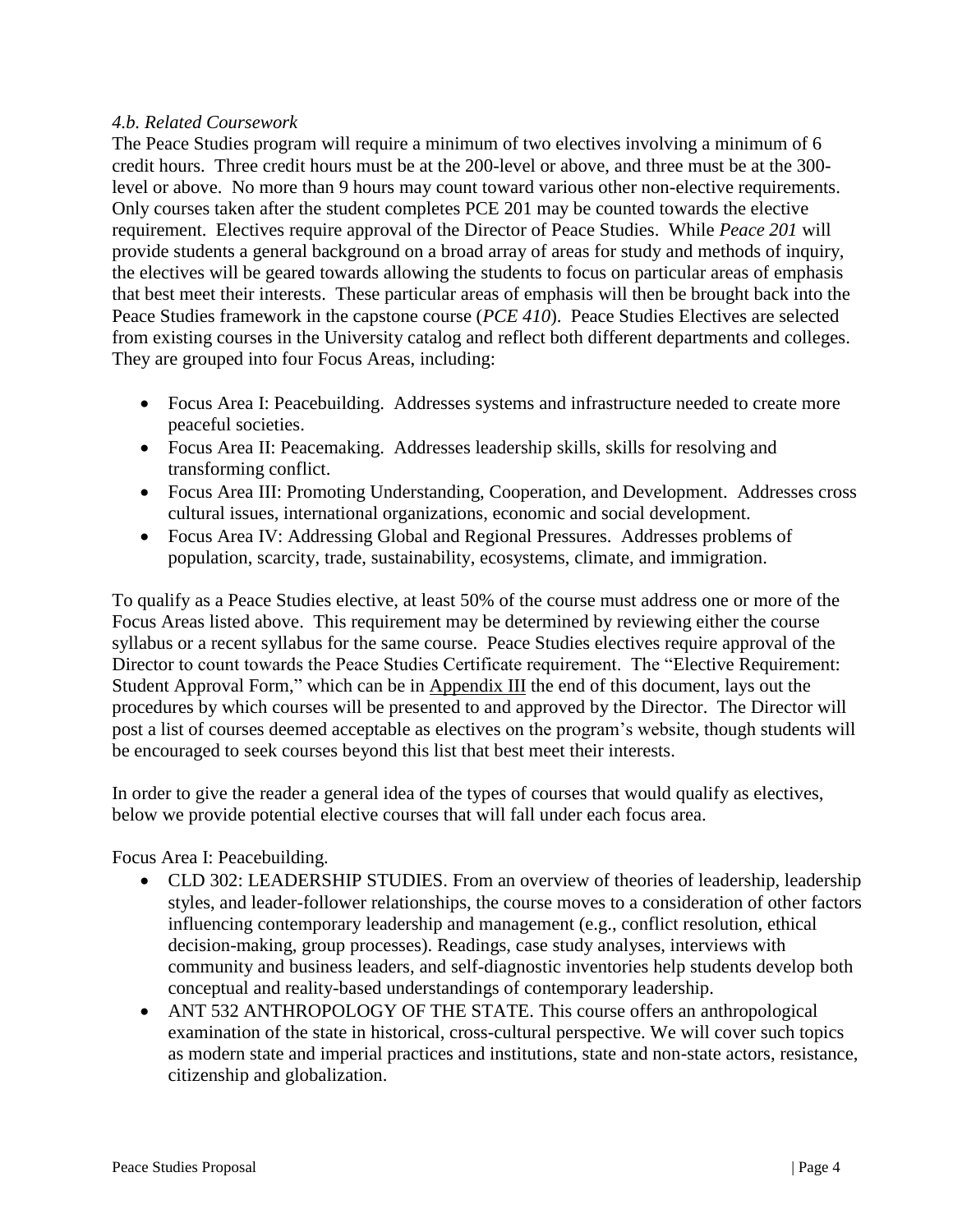- SOC 339 INTRODUCTION TO CRIME, LAW AND DEVIANCE. A sociological study of the extent and nature of crime, delinquency, and more general deviant behavior. Topics may include the relationship between crime, deviance and law; measurement of crime and deviance; sociological theories of crime and deviance; and crime/ deviance typologies.
- SW 320 GLOBAL POVERTY: RESPONSES ACROSS CULTURES. An examination of poverty in various non-Western cultures. The course will cover the nature, scope, and distribution of poverty, definitions of poverty, common characteristics of the poor, as well as cultural traditions and folkways which contribute to the problem. Social welfare responses and humanitarian efforts which address the problem are examined.

Focus Area II: Peacemaking.

- HIS 121 WAR AND SOCIETY, 1914-1945. "Total war" in the 20th century exerted a profound impact on social relations in a great many ways. This course provides you with the opportunity to think long and hard about the social impact of "total" warfare, from a transnational perspective. We will explore a number of social and cultural themes as they relate to the two World Wars, such as: the impact of total war on gender relations; military technology and ethics; the demonization of the enemy; war-time propaganda; the roots of the welfare state within the warfare state; and the postwar efforts to come to terms with the atrocities of total war.
- SW 511 GENOCIDE: INTERVENTION WITH SURVIVORS AND GLOBAL PREVENTION. This course will examine the psychological, cultural, and societal roots of human cruelty, mass violence, and genocide. It explores what enables individuals collectively, and individually to perpetrate mass cruelty/genocide or to stand by and watch such horrors. The course will cover key concepts, perpetrator psychology, biopsychosocial effects on and intervention with survivors.
- PS 431G NATIONAL SECURITY POLICY. The organization and formulation of military policy; the theory and practice of deterrence; and the problems of disarmament and arms control.
- COM 425: Communication, Negotiation, and Conflict Management in Organizations. This course explores the role of communication in negotiation and conflict management in organizations. The course examines conflict theories and approaches, negotiation processes, and third party intervention through the study of strategies and tactics, interaction processes, phases and stages of negotiation development and conflict framing. The course examines strategies and tactics used in exchange of offers and counteroffers, salary negotiations, buying and selling of products, team bargaining, and multiparty negotiations.

Focus Area III: Promoting Understanding, Cooperation, and Development.

- ANT 340 DEVELOPMENT AND CHANGE IN THE THIRD WORLD. This course introduces the student to how anthropologists approach the study and practice of economic development. It explores crossculturally how local populations have responded to development; the different topics of development anthropology, such as agriculture and rural development; and the ways anthropological knowledge is applied in addressing development problems.
- PSY 314 SOCIAL PSYCHOLOGY AND CULTURAL PROCESSES. A selective survey of classic and contemporary theories and research in social psychology from a multicultural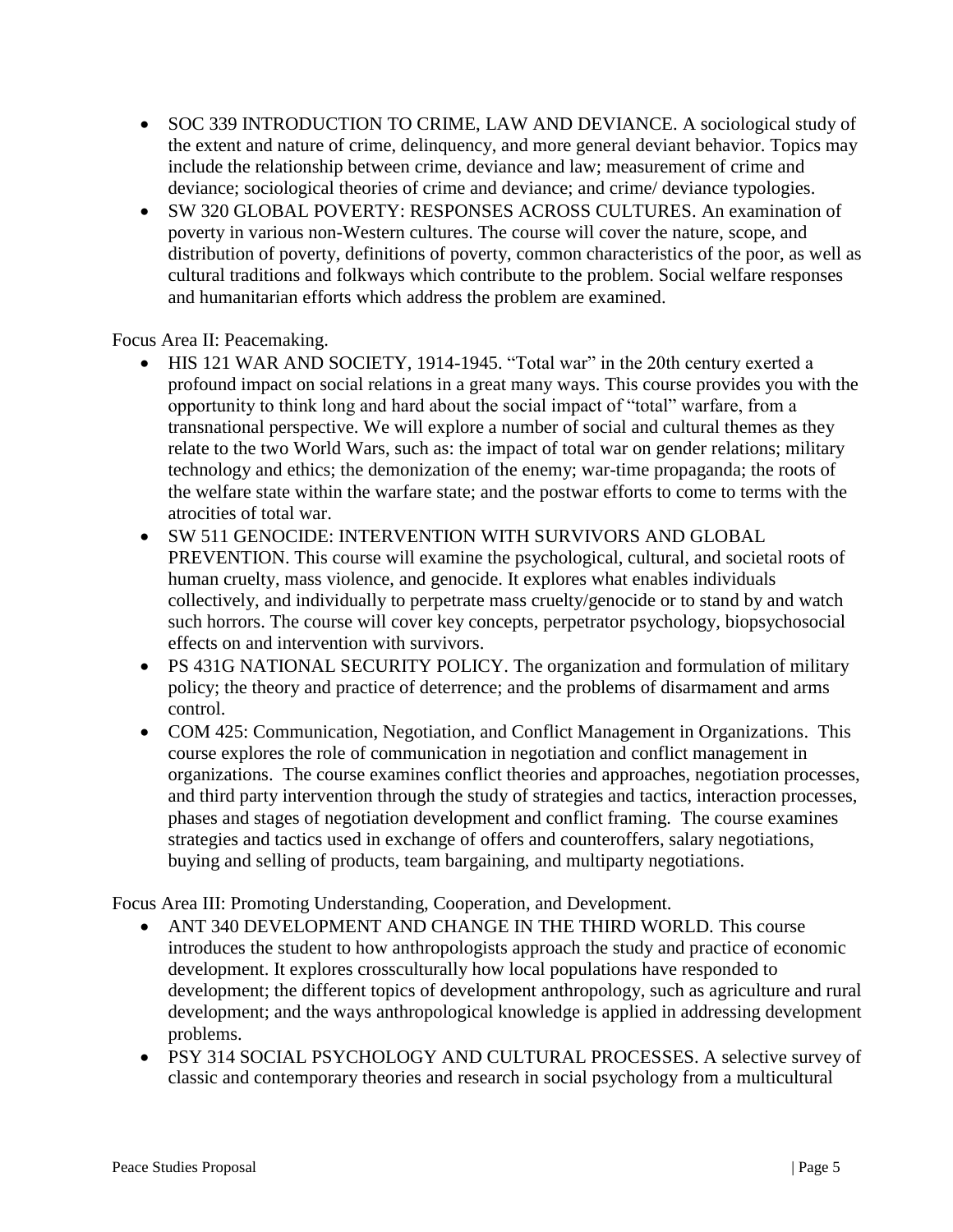perspective. Topics will include social perception, the self, attitudes, aggression, prejudice, and group processes.

- AIS 340 FUNDAMENTALISM AND REFORM IN ISLAM. This course focuses on the revival of Islam in the 20th century and the various responses of Islam to modernism and western political and intellectual domination. Particular attention will be given to the rise of militant Islam and the terrorist attacks of 9/11. The original writings of major thinkers will be read and discussed.
- JPN 451G SOCIAL MOVEMENTS IN MODERN JAPAN. This course will explore selected movements within Japan that have arisen in the last one hundred and fifty years. This course will ask questions about the specific nature of these movements, the context of these movements within Japan, and within the context of other movements around the world, whether contemporary in time or theme.

## Focus Area IV: Addressing Global and Regional Pressures.

- AEC 532 AGRICULTURAL AND FOOD POLICY. This course surveys a variety of current public policies that influence the agricultural and rural economies. Students are exposed to the conflicting views of those concerned with food and agricultural policy issues in an international economy. Economic principles are used to evaluate alternatives in terms of the general welfare of society.
- GLY 385 HYDROLOGY AND WATER RESOURCES. The occurrence, movement, and quality of fresh water in the water cycle, including environmental problems and possible solutions. Case studies are explored through readings, videos, and required field trips.
- FOR 230 CONSERVATION BIOLOGY. The basic history and principles of conservation biology, including diversity, extinction, evolution, and fragmentation. Students will learn the applications of conservation biology to such topics as forest management and wetland management and study the ethical perspectives related to conservation biology, including environmental ethics, deep ecology, and the land ethic.
- GLY 210 HABITABLE PLANET: EVOLUTION OF THE EARTH SYSTEM. Earth is a 4.55-billion-year-old planet undergoing continuous evolution. We will explore aspects of Earth's evolutionary changes that have affected both climate and life through time. The chemical and physical interactions between the solid Earth, the atmosphere, the hydrosphere, and the biosphere are investigated, providing the basis for understanding how Earth behaves as a self-regulating system that controls the global environment. The effect of human activity on modern Global Change will also be emphasized.

# *4.c. Mentorship*

While faculty contact is one of the strongest predictors of student retention and success, 31% of last year's freshmen at UK reported that they thought few among the faculty were interested in them. This program will attempt to rectify this problem by making mentorship a key component of Peace Studies. Having the Peace Studies Director teach the introductory course will provide familiarity between the students and Director, providing a foundation for future mentorship. Peace Studies students will be required to meet with the faculty mentor at least once per year. Rather than review classes to check the appropriate boxes, these meetings will focus on the student's short- and longterm academic and career goals with an emphasis on the role of Peace Studies can play in these goals. Students will also be required to work under the supervision of a faculty sponsor as they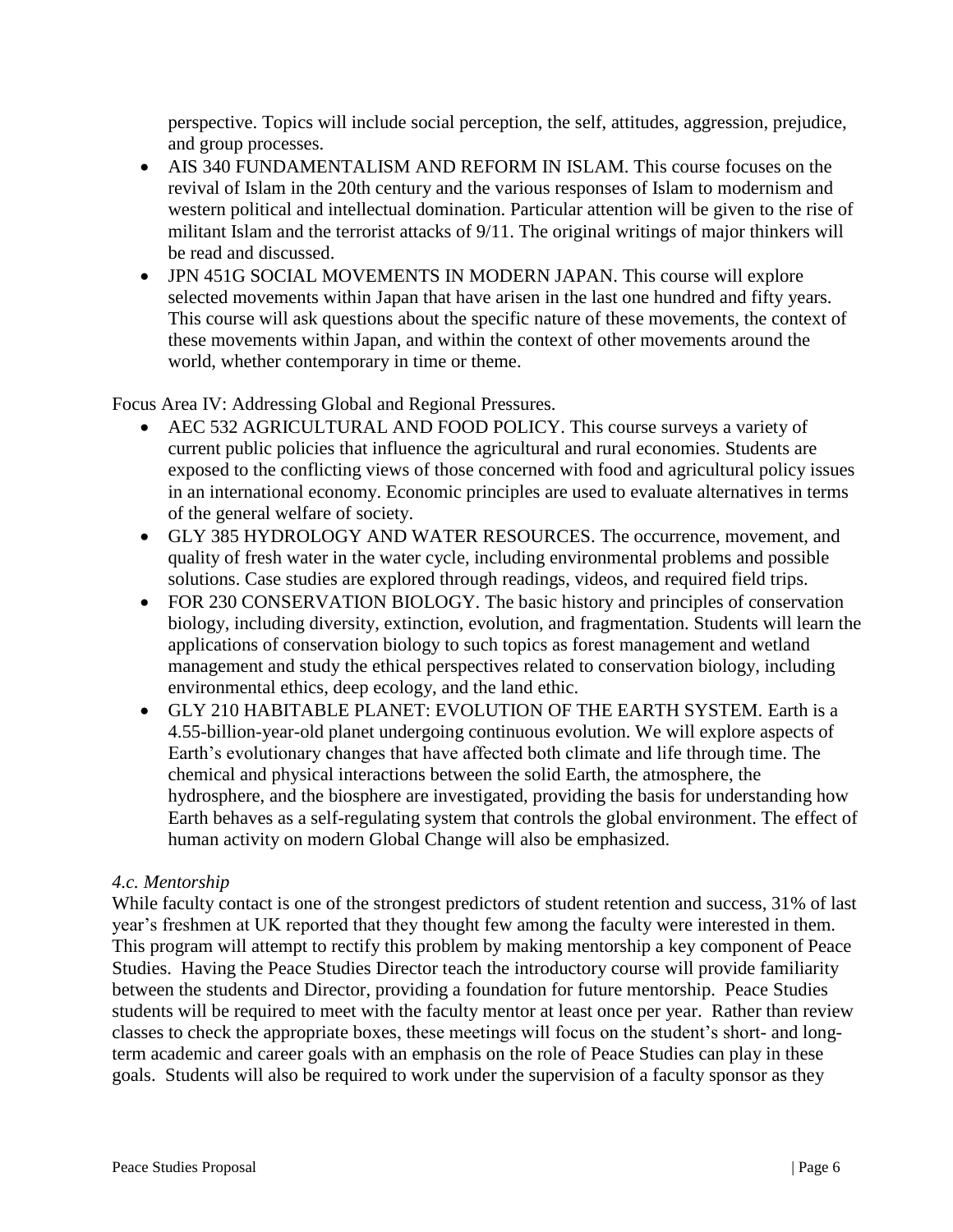complete a research project in *PCE 410*. Further information regarding external faculty mentorship for *PCE 410* can be found in [Appendix IV](#page-43-0) at the end of this document.

## <span id="page-8-0"></span>**5. Student Skills, Learning Outcomes, and Assessment**

Peace Studies will benefit students by enhancing their understanding of personal, social, political, cultural and economic issues that reduce or promote prospects for peace. They should gain skills in the analysis of social problems and be introduced to an array of skills in communication, advocacy, conflict resolution, and collaboration that empowers them to become focused actors in promoting a more harmonious and sustainable world. A Peace Program must be able to answer the student's question, "What can I do to foster peace?" as an active citizen or leader or in my chosen vocation.

Both new courses proposed by this program have been approved to serve as UK Core courses. The first course, *Peace 201*, is aligned with the *Intellectual Inquiry-Social Sciences*. In this course, students will come understand the scientific approach to peace-related issues. Major theories and methods of empirical inquiry will provide focal points for study. The second course, *PCE 410*, is geared towards the *Citizenship-Global Dynamics* area of study. Beyond merely asking the students to understand the scientific approach to Peace Studies, this course will have the students apply and extend their knowledge through original research projects. Though initially designed for Global Dynamics, this course could also be easily geared towards the *Citizenship-Community, Culture and Citizenship in the U.S.* depending on the instructor's preference.

In Table 1 below we present the student learning outcomes to be addressed in the program and the mechanisms by which these learning outcomes will be assessed.

|    | Learning Outcome                                                                                                                                                                                                                                                           | Assessment                                                                                                                                                                                                                                      |
|----|----------------------------------------------------------------------------------------------------------------------------------------------------------------------------------------------------------------------------------------------------------------------------|-------------------------------------------------------------------------------------------------------------------------------------------------------------------------------------------------------------------------------------------------|
|    | Students will demonstrate knowledge of the theories<br>associated with Peace Studies.                                                                                                                                                                                      | Average quiz grades in PCE 201, which are based on<br>readings and lectures over theories associated with Peace<br>Studies (see pages 7-10 in the PCE 201 syllabus).                                                                            |
| 2. | Students will demonstrate an understanding of<br>methods and ethics of inquiry that lead to knowledge<br>in Peace Studies.                                                                                                                                                 | Grades for research assignment Parts 1-4 in PCE 201,<br>which have the students develop a research paper that<br>includes and introduction, literature review, theory and<br>research design to test the theory.                                |
| 3. | Students will demonstrate an ability to identify and<br>use appropriate information resources to substantiate<br>evidence-based claims in Peace Studies.                                                                                                                   | Grades for research assignment Parts 2-3 in PCE 201,<br>which have the students write a literature review and<br>develop a testable theory.                                                                                                     |
| 4. | Students will demonstrate knowledge of how the<br>study of peace influences society.                                                                                                                                                                                       | Grade for research assignment Part 4 in PCE 201, which<br>has the student conclude their paper by pointing to policy<br>recommendations.                                                                                                        |
| 5. | Students will demonstrate an ability to identify a<br>well-formulated question pertinent to Peace Studies<br>and to employ the discipline's conceptual and<br>methodological approaches in identifying reasonable<br>research strategies that could speak to the question. | Grade for research assignment Part 1 in PCE 201, which<br>has the student develop an introduction to a research paper.<br>Also research assignment Part 4 in PCE 201, which has the<br>student plan a research design to test their hypothesis. |

Table 1. Student Learning Outcomes and Assessment Mechanisms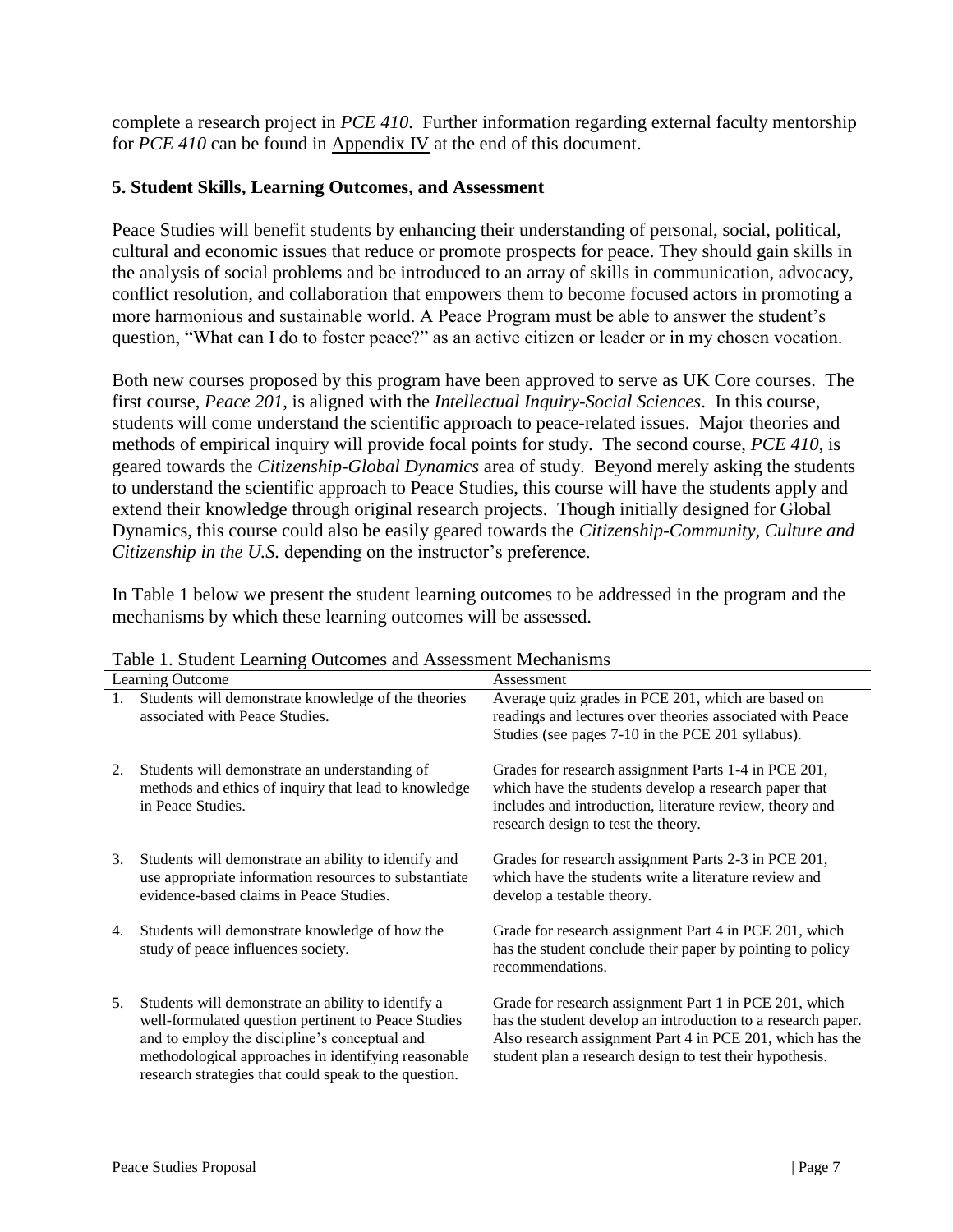#### Table 1. Continued.

- 6. Student will demonstrate a grasp of the origins and shaping influence of human diversity and issues of equality in this world.
- 7. Students will demonstrate an understanding of the civic, and other, complexities and responsibilities of actively participating in a diverse, multiethnic, multilingual world community.

- 8. Students will demonstrate an awareness of how individual and collective decision making and civic responsibilities often generate ethical dilemmas, conflicts, and trade-offs that must be thoughtfully evaluated, weighed, and resolved.
- 9. Students will demonstrate an awareness of major elements of at least one non-US culture or society, and its relationship to the 21st century context.
- 10. Students will demonstrate an understanding of how local features (economic, cultural, social, political and religious) of urban or rural communities, ethnicities, nations and regions are often linked to global trends, tendencies, and characteristics that often mutually shape one another.

Average quiz grades in PCE 410. Also, policy memo assignment in PCE 410 that asks students to explain the historical and social background of the conflict they choose to address.

Grade for the policy memo in PCE 410, which provides specific policy recommendations to deal with an international conflict. The students are also required to identify alternative approaches to their recommendation. Both require the students to identify the pros and cons of each approach, which will relate to the complexities of participating in a diverse, multiethnic, multilingual world community. In regards to responsibilities, the summary statement of the policy memo will clearly identify why the policymaker should care about the conflict being addressed.

The readings in PCE 410 conclude with a survey of recent research on "Peace and Reconciliation" and "Mechanisms for Peace." Student learning will be assessed with a quiz over this section. Also, the Policy Memo assignment will have students thinking through the pros and cons of their recommended policy versus other policies. A key component of this part of the assignment will be to consider the dilemmas the policymakers face in implementing policy solutions to international conflicts.

Quiz grades and policy memo assignment in PCE 410, all of which are geared towards non-US cultures and societies (except for Section 3).

Quiz grade following section 2 in the PCE 410 syllabus, which is geared towards efforts by international actors to solve conflicts. This brings in two elements relative to this objective. First, external actors must understand the dispute they are trying to settle, including the local features described in the learning objective. The characteristics of disputes are frequently similar across cases. This speaks to the global trend issue. Second, the efforts by international actors to settle disputes has varied over time, and has an important effect on how conflicts develop.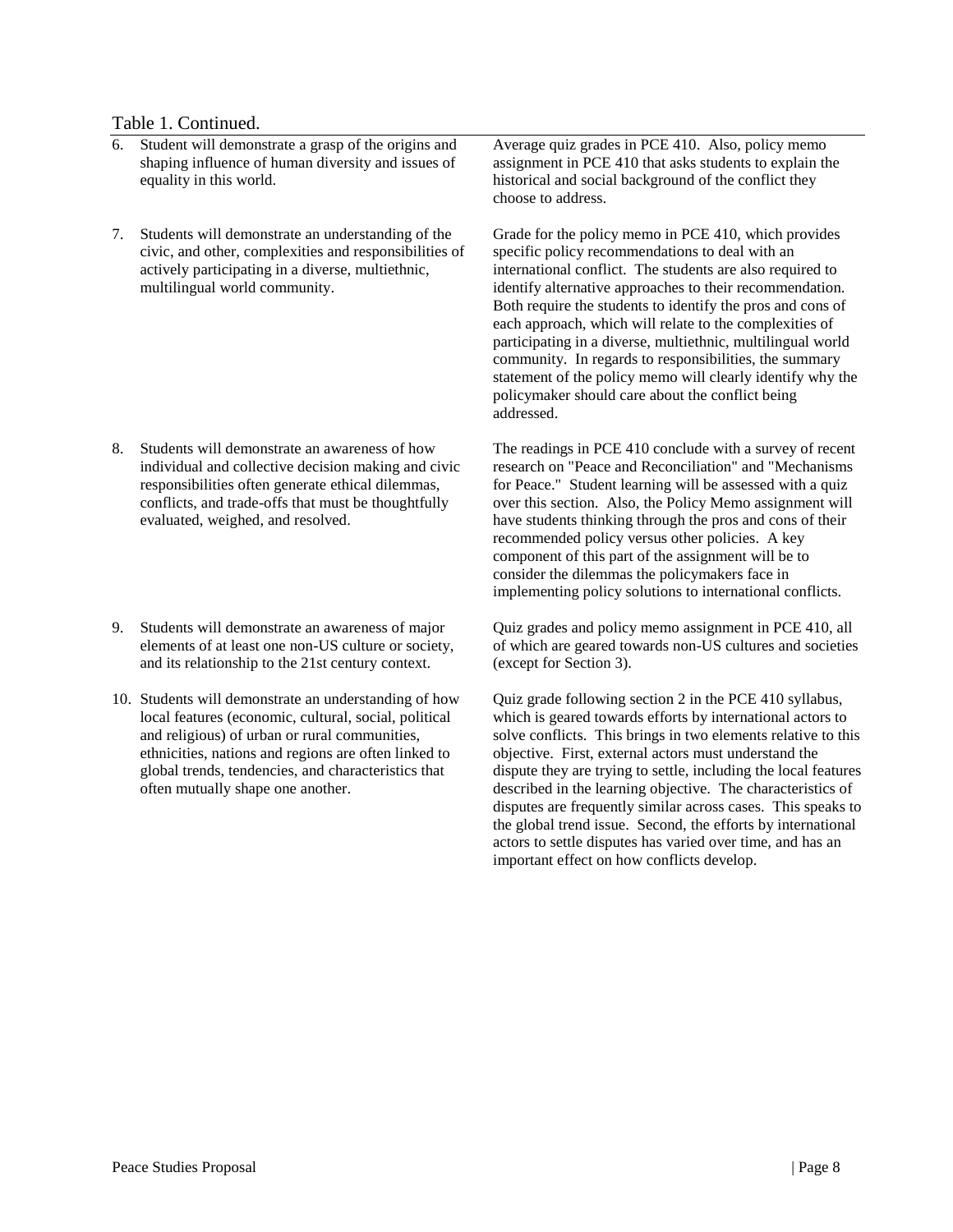## Table 1. Continued.

| 11. Students will demonstrate an understanding of (1) | Quizzes following Sections 1 and 5 of the syllabus and the    |
|-------------------------------------------------------|---------------------------------------------------------------|
| civic engagement and (2) power and resistance as      | policy memo assignment. Section 1 covers civic                |
| they pertain to Peace Studies.                        | engagement, focusing on how policymakers attempt to end       |
|                                                       | international disputes. A key point in these readings is that |
|                                                       | leaders must satisfy the needs of their constituents to act.  |
|                                                       | Likewise, in the Policy Memo the students will be required    |
|                                                       | to present a compelling argument for action. They must be     |
|                                                       | realistic in their assessments, understanding that leaders    |
|                                                       | will rarely act if few of their constituents care about the   |
|                                                       | conflict. For the power and resistance component, in the      |
|                                                       | policy memo assignment the students will have to              |
|                                                       | understand both past conflict resolution efforts and          |
|                                                       | propose alternative courses for action. This will give them   |
|                                                       | the opportunity to explain potential resistance to their      |
|                                                       | recommendations, and to be honest about the power that        |
|                                                       | the policymaker actually has to bring peace to a dispute.     |

Beyond the learning outcomes specifically aligned with Peace Studies courses, we have identified several programmatic outcomes to be assessed on a yearly basis. These outcomes, which are presented in Table 2 below, are aligned with the "Peace Studies and University Needs" goals defined in Section 2.

Table 2. Program Outcomes and Assessment Mechanisms

|    | Program Outcome                                                                                                          | Assessment                                                                                                                                                                                                                                                                                                                  |
|----|--------------------------------------------------------------------------------------------------------------------------|-----------------------------------------------------------------------------------------------------------------------------------------------------------------------------------------------------------------------------------------------------------------------------------------------------------------------------|
| 1. | Peace Studies program will produce students who are<br>able to respond to emerging and cutting edge fields.              | Data collected on (a) post-graduate employment in peace-<br>related fields or (b) post-graduate matriculation in peace-<br>related graduate programs for all Peace Studies students.<br>Data will also be collected on GPAs of Peace Studies<br>students and compared to a matched sample of non-Peace<br>Studies students. |
| 2. | Peace Studies program will provide strong mentorship<br>to guide academic and career plans of Peace Studies<br>students. | Director records on the (a) number of meetings with<br>Peace Studies students and (b) time spent meeting with<br>Peace Studies students.                                                                                                                                                                                    |
| 3. | Peace Studies program will enhance recruitment to<br>UK.                                                                 | Director records on (a) meetings with potential UK<br>recruits as referred to by UK admissions; (b) references<br>of UK Peace Studies in media outlets.                                                                                                                                                                     |
| 4. | Peace Studies program will enhance retention of UK<br>undergraduates.                                                    | Data collected on (a) retention and (b) time to degree of<br>Peace Studies students and compared to a matched<br>sample of non-Peace Studies students.                                                                                                                                                                      |

## <span id="page-10-0"></span>**6. Resources and Budgets**.

The College of Arts and Sciences will house the Peace Studies program and will pay all associated costs. Given that certificate programs are new at UK, it is difficult to estimate exactly how much support will be needed to carry out the program. We currently estimate that the program will enroll no more than 25 students each year, which should yield no more than 100 total students in the program at any time. Our discussions with administrative leaders in Arts and Sciences (e.g., Associate Dean for Undergraduate Programs Anna Bosch and Dean Mark Kornbluh) indicate that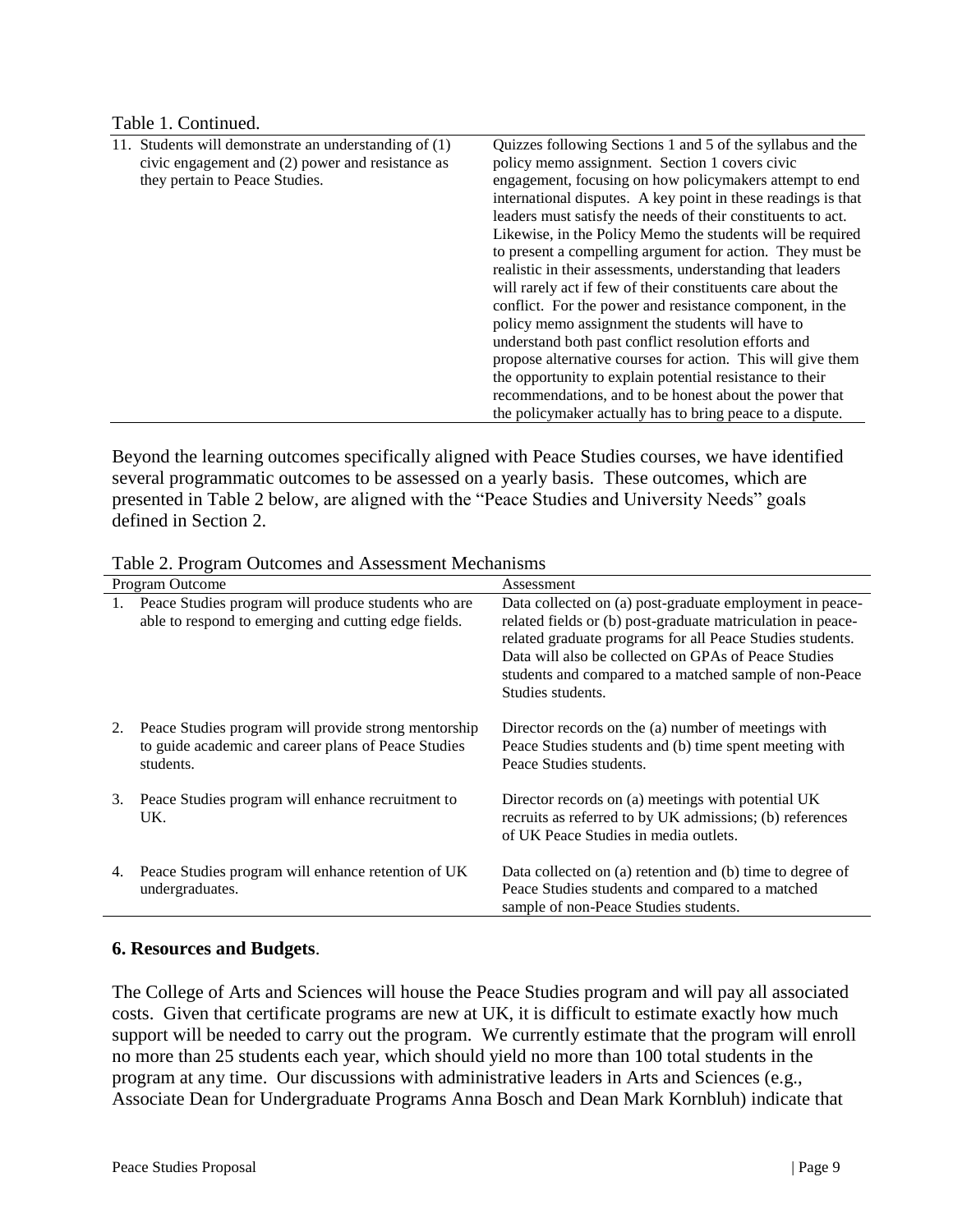the College strongly supports this program and will be willing to adjust the budget if student demands exceed expectations (e.g., by providing TA support for the Peace Studies courses). All administrative costs will be covered by current Arts and Sciences resources/staff, so we have excluded these from the budget.

| Tuble 5. I Toposed Thingui Dudget  |                   |                      |
|------------------------------------|-------------------|----------------------|
| Budget Item                        | <b>First Year</b> | With Capstone Course |
| <b>Faculty Program Coordinator</b> | \$3,000           | \$3,000              |
| Program costs – Films, speakers    | \$1.000           | \$2,000              |
| Total                              | \$4,000           | \$5,000              |

Table 3. Proposed Annual Budget

## <span id="page-11-0"></span>**7. Faculty of Record**

The Peace Studies certificate program will be led by a Director, Clayton Thyne, who will have office support from Arts and Sciences. In its early development phase, the Peace Studies proposal relied heavily on the guidance and suggestions from a Planning Committee. As Peace Studies moves from a proposal to a program, it is necessary to end the Planning Committee and constitute an Advisory Board that will also serve as the Faculty of Record.

Three guidelines will be followed in selecting the Director and members for the Peace Studies Faculty of Record. First, the Director and the Faculty of Record must be composed of people who have a strong interest in Peace Studies at UK. Those on the Faculty of Record will be asked to devote time to the program with no compensation, while the Director will receive a minimal stipend as outlined in the budget. Thus, only those strongly interested in the success of this program should be encouraged to join the Faculty of Record. Second, the Director and Faculty of Record must reflect the inter-disciplinary nature of the Peace Studies program. Though the program is housed in Arts and Sciences, no more than 50% of the Faculty of Record should be from any single college. Likewise, one need only be a faculty member at UK to serve as the Director. Third, the Director and the Faculty of Record should include members who have demonstrated an interest in peace studies by offering peace studies-related courses, doing peace studies-related research, or participating in non-academic peace-related activities (e.g., community organizations).

The Director of the Peace Studies program will be appointed by the Dean of the College of Arts and Sciences. He or she will serve a 3-year term, which can be renewed. The Faculty of Record must include a minimum of 6 members, two-thirds of whom must be present for quorum. All Faculty of Record will have full voting rights. Like the Director, the Faculty of Record will serve 3-year terms that can be renewed. Renewal decisions for both the Director and the Faculty of Record will be based on their willingness to continue serving, the three guidelines noted above, and majority support of the Faculty of Record. If the Director is unable to fulfill his or her 3-year term, the Dean of the College of Arts and Sciences will submit a recommendation for replacement to the Faculty of Record, and a new Director will be named with a majority vote of the Faculty of Record. If a member of the Faculty of Record is unable to fulfill his or her 3-year term, the Director will submit a recommendation for replacement to the Faculty of Record, and the proposed member will be admitted with a majority vote of the Faculty of Record.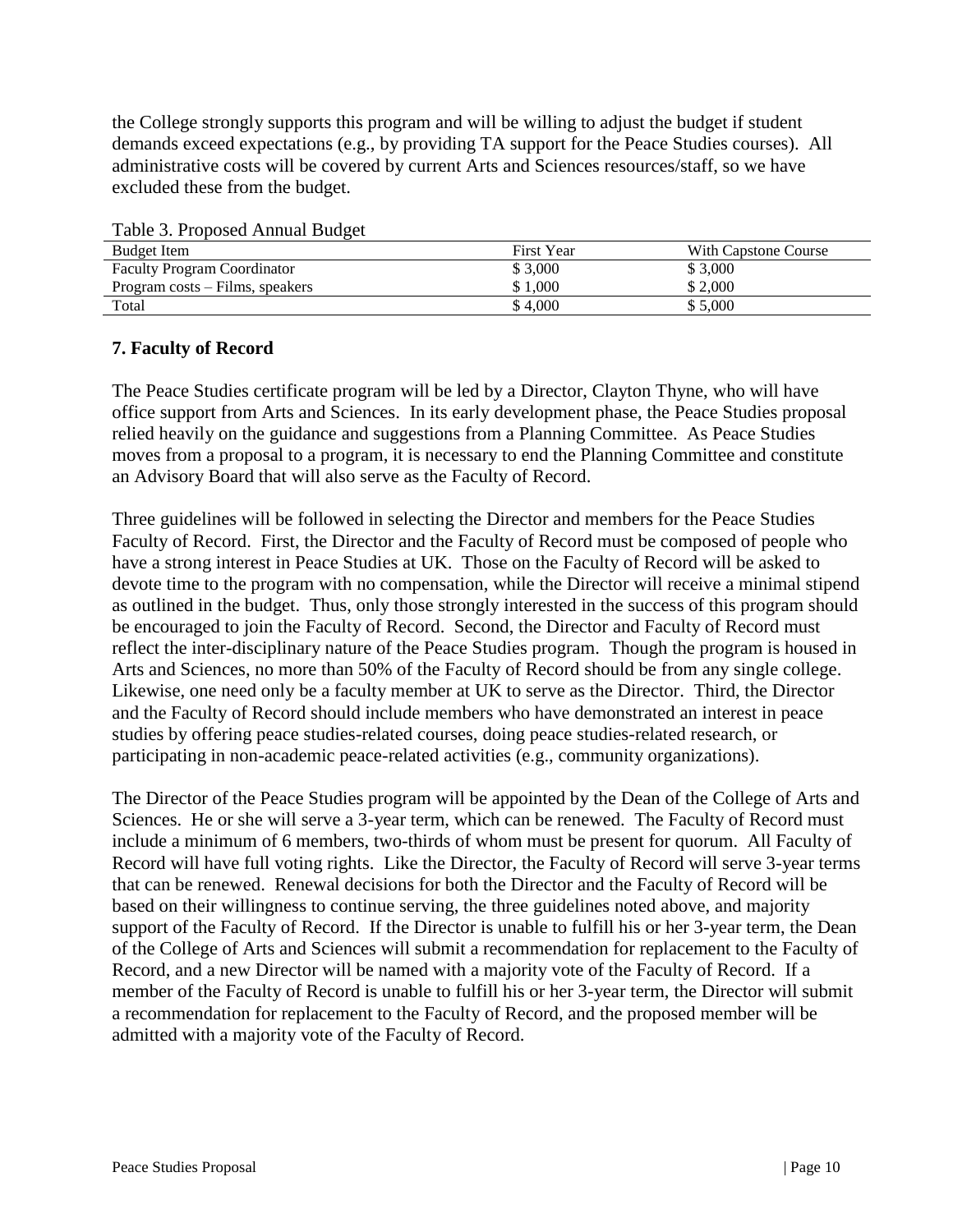## *7.a. Roles of the Director and Faculty of Record*

Guidance: Members of the Faculty of Record should be prepared to provide guidance to the Director of the Peace Studies program both on an annual and ad hoc basis. Regarding the former, members are required to meet as a group at least twice each academic year to provide feedback on the program and suggest future revisions. Regarding the latter, members should be prepared to assist the Director in providing guidance if unexpected difficulties arise (e.g., an unexpected influx of students who need advised, as explained below).

*7.a.i. Assessment*: At the final annual meeting, the Director of the Peace Studies program will provide data and his/her analysis of the current state of the Peace Studies program. These data will include the program assessment data outlined in Table 2 under "Program Outcomes and Assessment Mechanisms." The Faculty of Record will use this information and any other information they deem relevant to develop an overall assessment of the program. The chair of the Faculty of Record will be asked to report the overall assessment to the A&S dean.

*7.a.ii. Student Mentorship*: As part of the Capstone Course, students are required to work with a faculty mentor in developing a Peace Studies project. The students will be encouraged to work with faculty with whom they have taken their Peace Studies electives or with another faculty member they feel comfortable working with. In the event that a student is unable to find a suitable faculty mentor, the Director will call on Faculty of Record to serve in this capacity.

*7.a.iii. Advising*: The current plan is for the Director of the Peace Studies program and his/her office staff to do all of the advising for Peace Studies students (limited to their plan for Peace Studies only). It is possible that the Director may be unable to fulfill this role if, for example, the program becomes much more popular than expected. In a case where the Director is unable to advise students, the Faculty of Record will be asked to take on very limited advisory roles until a more suitable long-term plan can be developed. To be clear, there will be no effort to entrench the Faculty of Record into a long-term advisory role. Faculty of Record should be willing, however, to advise a limited number of students for a very short period in the unlikely event that the Director becomes overwhelmed with students.

We propose the interdisciplinary Faculty of Record in Table 4 below to annually review the program and make recommendations for strengthening it.

| Clayton Thyne, Director | A&S, Department of Political Science                         |
|-------------------------|--------------------------------------------------------------|
| Kerby Neill, Chair      | Central Kentucky Council for Peace and Justice               |
| Karen Badger            | College of Social Work                                       |
| Ann Coker               | College of Medicine and Public Health                        |
| Ronald Hustedde         | Community Leadership and Development                         |
| A. Lee Meyer            | College of Agriculture, Department of Agricultural Economics |
| Karen Mingst            | Patterson School                                             |
| Richard Mitchell        | College of Dentistry                                         |
| Alan Perreiah           | A&S, Department of Philosophy                                |
| <b>Susan Roberts</b>    | A&S, Department of Geography                                 |
| Ernest Yanarella        | A&S, Department of Political Science                         |

Table 4. Faculty of Record for 2013-2016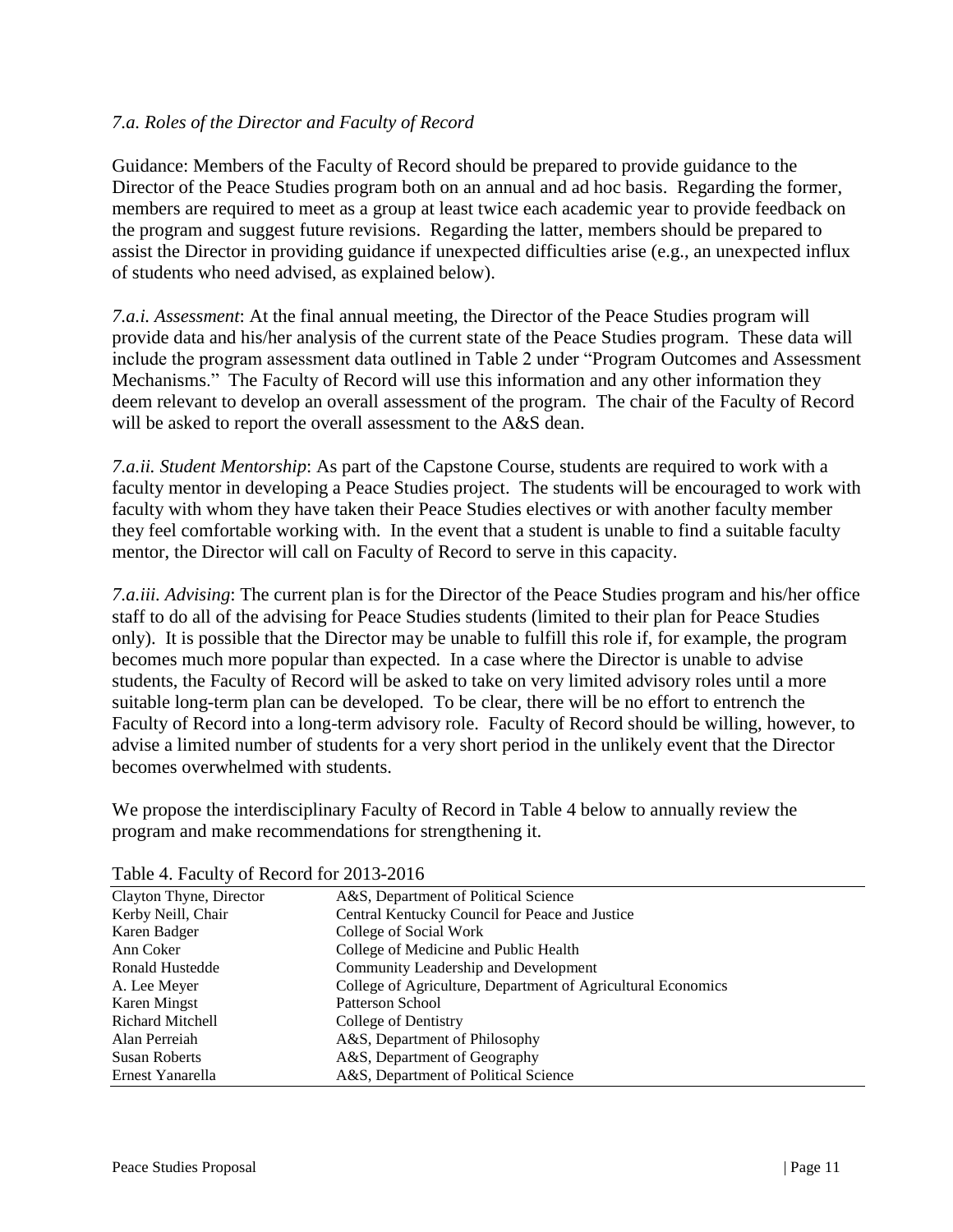The Faculty of Record are all qualified to serve based on the criteria mentioned above (Peace Studies-related teaching, research or community service). Below we provide a brief summary of each member's expertise pertaining to this certificate.

Clayton Thyne: Dr. Thyne, the proposed Director of this program, is an Associate Professor in the Political Science department. He regularly teaches peace-related courses, including 'Introduction to International Relations' and 'Civil Wars.' His research focuses primarily on civil wars and coups d'état. As the Director of Graduate Studies in Political Science, he is an effective mentor, and both his research and teaching interests align well with this program.

Karen Badger: Dr. Badger is an Associate Professor in the College of Social Work and serves as the Dean for Student and Academic Affairs. Her teaching experience includes courses on ethics and civic engagement, and her research deals with occupational stress. Her current work examines how peer support and social comfort influence the quality of life and community reintegration for burn survivors. One if her particular interest in on how peer support and community building within a university might impact academic performance and retention of students. Thus, her research and course offerings align well with the academic mission of the Peace Studies program, and she will play a vital role in helping the program achieve its mentorship goals.

Ann Coker: Dr. Coker is the Associate Dean for Research, Professor and Endowed Chair in the Center for Research on Violence against Women in the Departments of Epidemiology in the College of Public Health and Obstetrics and Gynecology in the College of Medicine. She is a nationally recognized expert in the effect of partner violence on women's health, and teaches courses including 'Cancer Epidemiology and Prevention, Violence in America: A Public Health Perspective.' Dr. Coker also has extensive mentorship experience, making both her teaching, research and mentorship experience align well with the Peace Studies program.

Ronald Hustedde: Dr. Hustedde is an Extension Professor in the Department of Community and Leadership Development with a joint appointment in the Sociology Department. His research focuses on topics including rural economic development, leadership development, and public conflict analysis and resolution. This work includes a co-authored training manual entitled, "Addressing Public Conflict: Turning Lemons into Lemonade," and he is the recipient of the 2007 National Award for Excellence in Extension from the National Association of Public Universities and Land Grant Colleges for his "cutting-edge programming in public issues education, conflict resolution and rural entrepreneurship." Dr. Hustedde's focus on rural development and conflict will be particularly helpful to the Peace Studies program.

A. Lee Meyer: Dr. Meyer is an Extension Professor in the Department of Agricultural Economics. His research interests include work on sustainable agriculture both locally and internationally. He teaches a course entitled, "International Agriculture, World Food Needs and U.S. Trade in Agricultural Products." Dr. Meyer's focus on sustainability and the international political economy will provide a valuable perspective to this program's focus on "positive peace."

Karen Mingst: Dr. Mingst is a professor in the Political Science department and the Patterson School. She regularly teaches peace-related courses, including courses on 'Transnational Organizations and Processes,' 'Dynamics of International Law,' and 'International Human Rights.'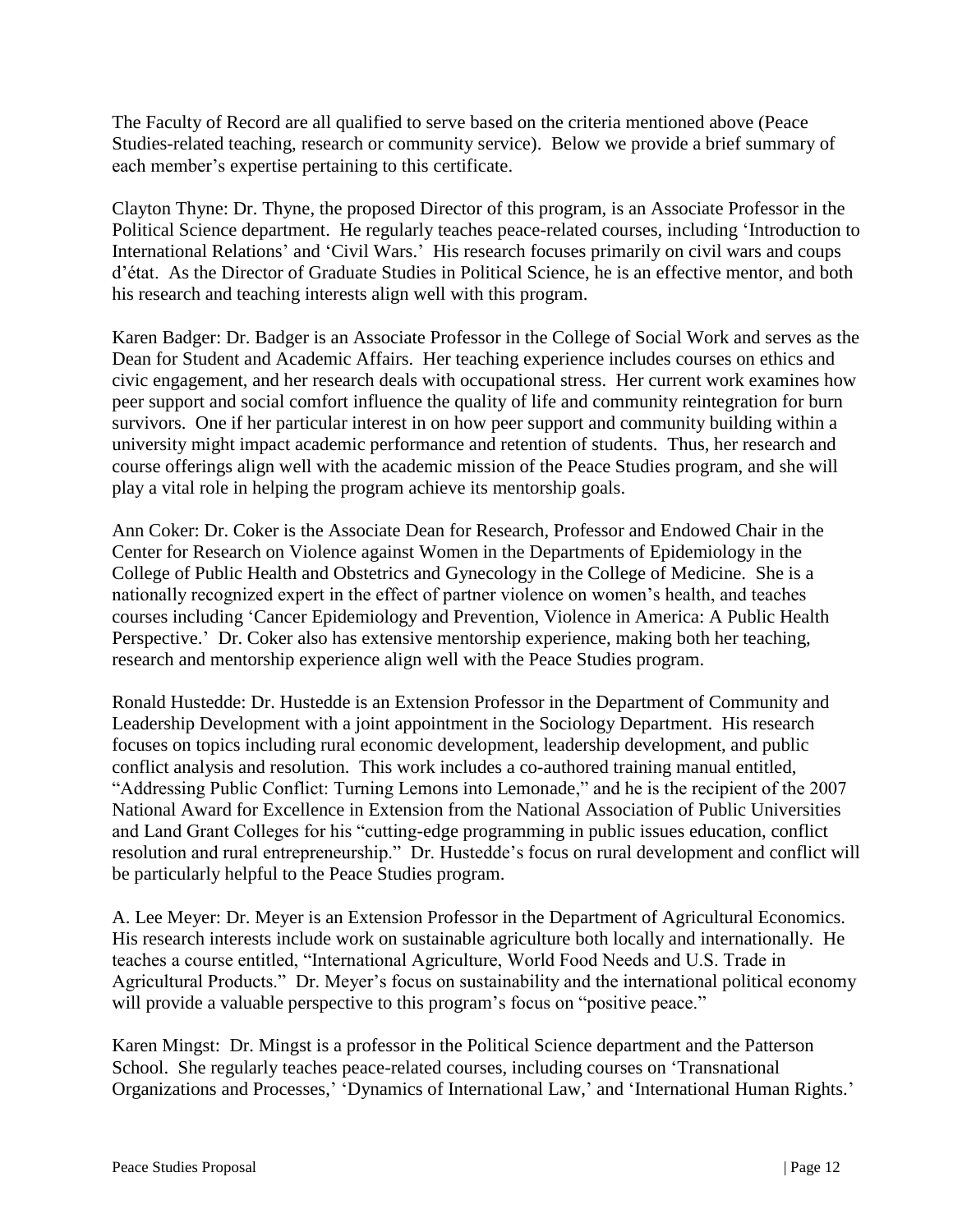Her areas of specialization include international cooperation, international organization, nongovernmental organizations, and international law. Dr. Mingst is an effective mentor of both graduate and undergraduate students, and her perspective on international facets of peace studies will provide valuable insight to the program.

Richard Mitchell: Dr. Mitchell is an Associate Professor of Biomaterials Science in the College of Dentistry. He is a board member on the Central Kentucky Council for Peace and Justice, which is a coalition of peacemaking groups and individuals in Lexington that attempts to address peace and justice issues. Though Dr. Mitchell's research and teaching interests do not align particularly well with the goals of the Peace Studies program, his interest in peace-related issues and connections with community organizations will be valuable in helping students explore peace issues beyond the classroom.

Kerby Neill: Dr. Neill has served as a part-time instructor, voluntary faculty, and adjunct professor at the University of Kentucky since 1975. He is the co-author of this proposal. He has taught peace-related courses in the college of Arts and Sciences and the School of Social Work. These courses include "Introduction to Peace Studies" and a course on "Peacemaking and Nonviolent Conflict Resolution." His research interests include peace studies, demilitarization, and nonviolent conflict resolution. Dr. Neill is also an active member in several community organizations, which will help provide a link between the classroom and the local community.

Alan Perreiah: Dr. Perreiah is a Professor and the Director of Undergraduate Studies in the Department of Philosophy. His research focuses on the development of logic in Western Europe from the fifth to fifteenth century, with an increasing emphasis on the Asian contributions to philosophies to logic, cosmology, metaphysics and ethics. He regularly teaches a course on the 'Philosophy of Human Nature,' which explores questions like, 'What kind of relations tie a human being to environment, society and history?' Thus, both his research and teaching interests will provide a valuable and unique perspective to the Peace Studies program.

Susan Roberts: Dr. Roberts is a Professor in the Department of Geography. Her areas of academic specialization include development and anti-development, geopolitics, global governance, militarization, security, inequity, and political economy. Her research is decidedly interdisciplinary, focusing primarily on why some people prosper in some places, while others are rendered marginal. Her course offerings include "Global Inequalities," "Geographies of Development in the Global South," and "Lands and Peoples of the Non-Western World." Thus, both her research and teaching interests align well with this program, and her interdisciplinary focus links well to one of the primary missions of the program.

Ernest Yanarella: Dr. Yanarella is a Professor and the Chair of the Political Science Department. His primary teaching and research interests include critical policy studies of the energy and environment, agricultural and ecological policy, and national security and arms control. He serves as the Associate Director of the Center for Sustainable Cities and Director of Environmental Studies Program in the College of Arts and Sciences. Dr. Yanarella's teaching and research interests align well with the mission of this program, and his experience as an administrator will provide valuable guidance as the program moves forward.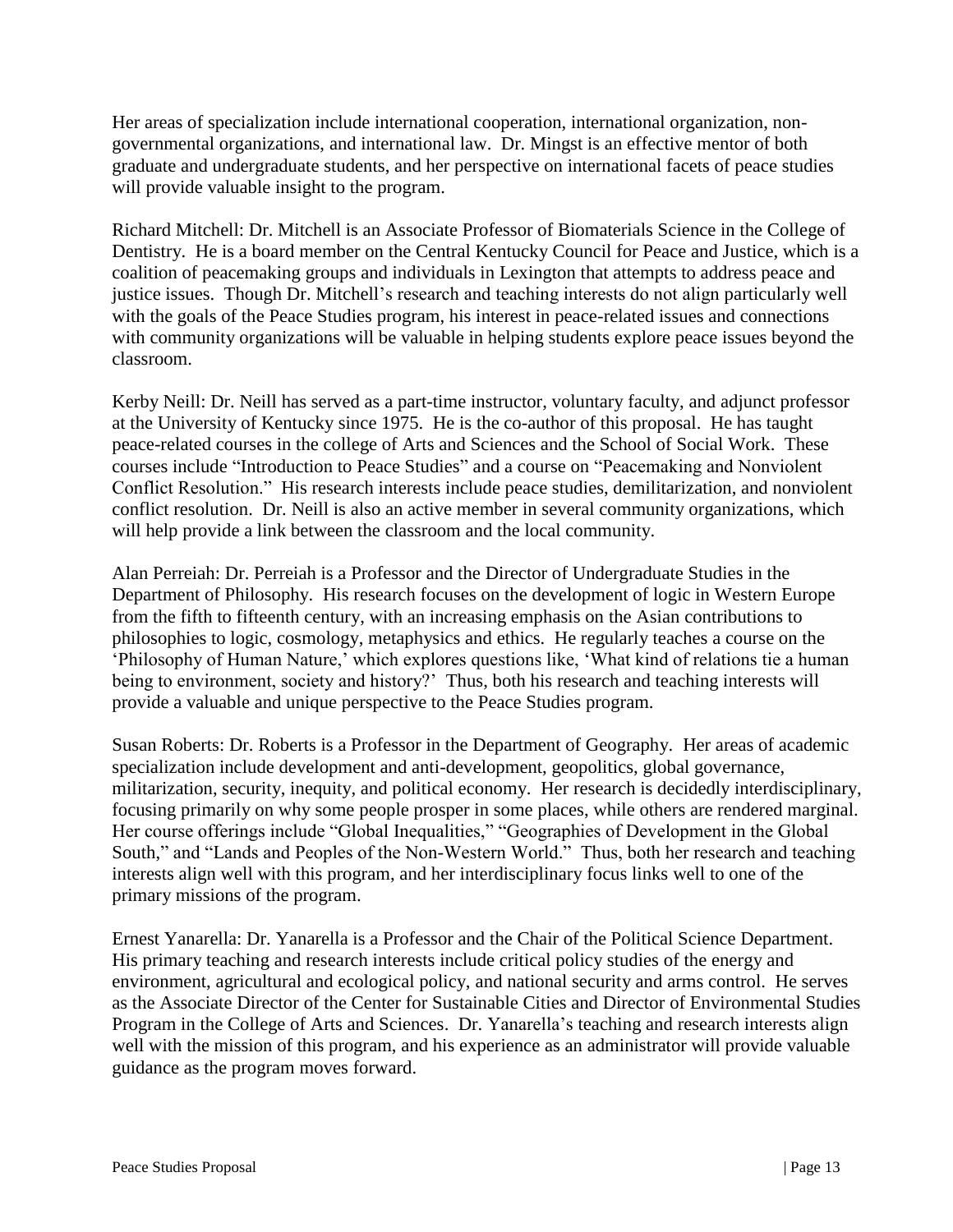## <span id="page-15-0"></span>**8. Statements from Involved Colleges and Department Heads**

We have worked diligently to inform the UK community of this program both inside and outside of Arts and Sciences. Below we provide a sample of the endorsements we have received from faculty at the university.

I endorse the proposal to create a Peace Studies Certificate Program at the University of Kentucky. *--Carlos de la Torre, Director of International Studies*

I strongly endorse the idea of a Peace Studies Program at the University of Kentucky and am pleased that a number of political science faculty and courses can contribute to it. If you need any additional help in getting the program started, please let me know. --*Donald A. Gross, Professor, Department of Political Science*

The Agricultural Economics Department endorses your department's Proposal for a Peace Studies Certificate Program.

-- *Lynn W. Robbins, Chair, Dept. of Agricultural Economics*

I am writing to offer my support for the proposal being submitted for a new Peace Studies Certificate Program to be based in the College of Arts and Sciences. I have followed with keen interest the work of Dr. Kerby Neill and faculty from across campus as I participated in the ad hoc Planning Committee that developed and refined this proposal. As Chair of Geography, I don't see any downsides to the proposal for our faculty and students. I imagine that a small number of our majors would wish to pursue the Certificate in Peace Studies along with their BA or BS degree in Geography and we would encourage interested students to do so. -- *Sue Roberts, Professor, Dept. of Geography*

I have reviewed the proposal for the Peace Studies certificate, with particular attention to the inclusion of courses from the Natural Resources and Environmental Science (NRES) program. I fully endorse the program as you propose, with inclusion of NRE 381 as an elective, and NRE 380 as a qualified elective for those students majoring in NRES while obtaining a certificate in Peace Studies. I am heartened to know about the development of this certificate at UK and hope that the approval process is speedy so that students may soon become engaged with this important topic. -- *Mary A. Arthur, PhD - Chair, NRES Steering Committee, Department of Forestry.*

On behalf of the College of Social Work BASW program, I submit this letter to endorse the proposed Peace Studies Undergraduate Certificate. We anticipate that this certificate will be of interest to social work undergraduate majors as it compliments their current requirements and possible career opportunities.

The social work courses listed in the proposal as options for fulfilling the certificate requirements are appropriate per content and pre-requisites. Social work upper division elective courses are currently open to all majors.

We look forward to this certificate option being available for undergraduates pending its approval. *-- Karen Badger, PhD – Director of Undergraduate Studies, College of Social Work*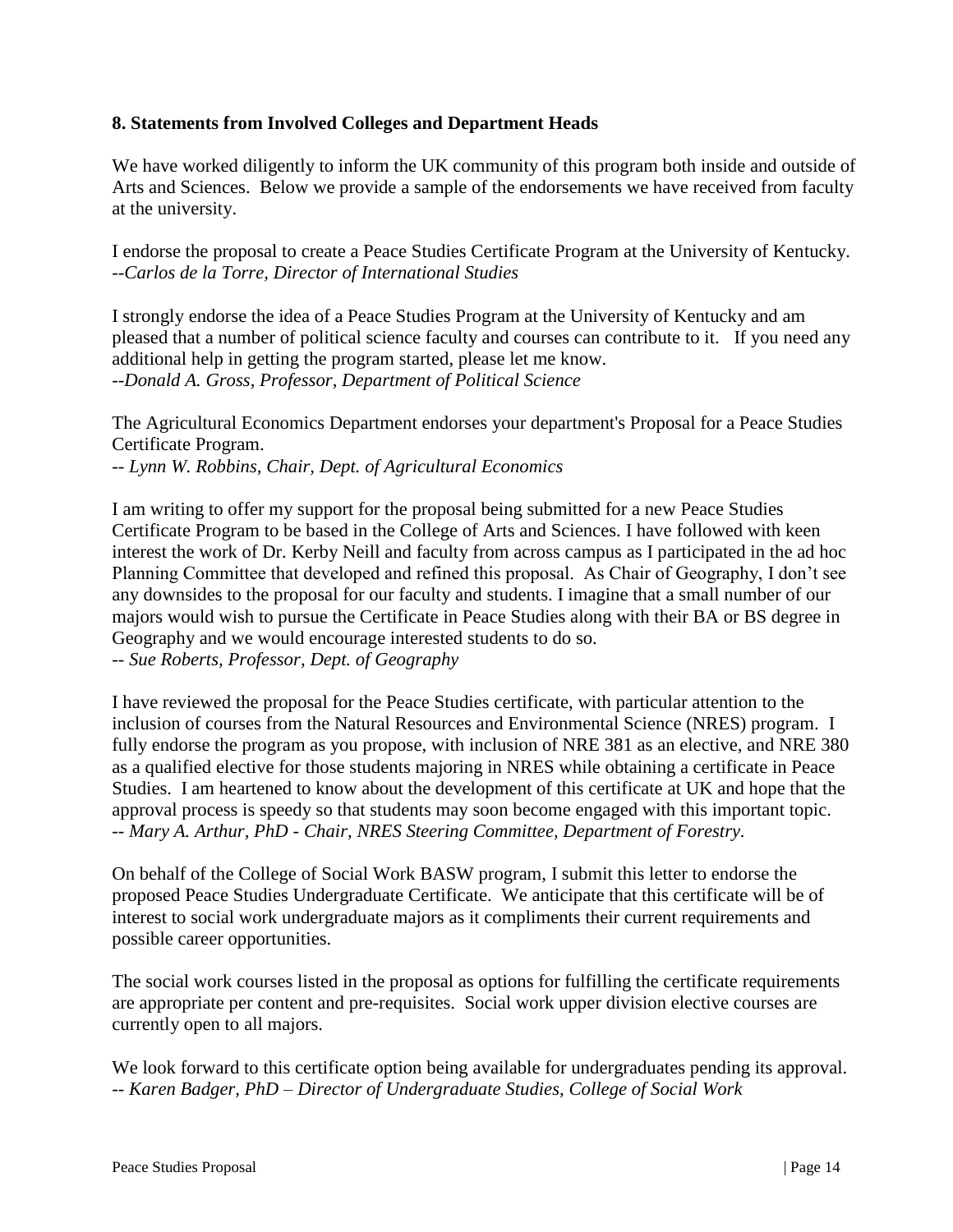# <span id="page-16-0"></span>**Appendix I Introduction to Peace Studies (abridged syllabus) PCE 201-001 [TERM]**

**Primary Instructor:** Dr. Clayton Thyne **Office:** 1625 Patterson Office Tower **Office Hours:** TBA **Email:** clayton.thyne@uky.edu **Phone:** 859-257-6958 **URL for Course Syllabus**: TBA

## **COURSE SUMMARY**

The course reviews a wide range of theories exploring the nature and causes of conflict, the possibilities for conflict resolution, and the foundations of peace. It provides students with a set of tools for the analysis of contemporary conflicts and shows how evidence and theory can be effectively used to understand peace and conflict. The course draws on a wide range of disciplines, including sociobiology, anthropology, sociology, social psychology, economics, and political science. It also gives students a practical understanding of the strengths and weaknesses of current approaches to conflict resolution and peace-building.

The goals of this course are threefold: 1) to introduce students to the background and characteristics of Peace Studies, 2) to explore the multitude of tools and explanations used by scholars in order to understand peace and conflict, and 3) to encourage students to begin to try their own hand at making sense out of a complex and interesting subject. The course begins with an introduction to Peace Studies, focusing on why this is a useful area of inquiry and how peace can be studied scientifically. Next, the course analyzes why people, groups and states fight, focusing on individual-, group- and state-level violence. The course concludes by analyzing approaches to conflict resolution, including negotiation, political institutions, and reconciliation.

This course has two main foci, which happen concurrently. The first focus, which will be the primary focus of the readings and lectures, is to introduce you to the subject of Peace Studies. The readings for this focus will come from a variety of sources, including academic journals and nonacademic outlets (e.g., *Foreign Affairs*). The primary assessment for the first focus will be in the form of 4 quizzes during the semester.

The second focus is the generation of an original research paper. This will be the secondary topic of the lecture sessions, where your instructor will work with you to develop a research paper. Your primary assessment for the second focus will be in the form of a culminating assignment, which will be due in 4 phases throughout the semester.

# **STUDENT LEARNING OUTCOMES**

## **Course Focus #1: Theories of Peace Studies**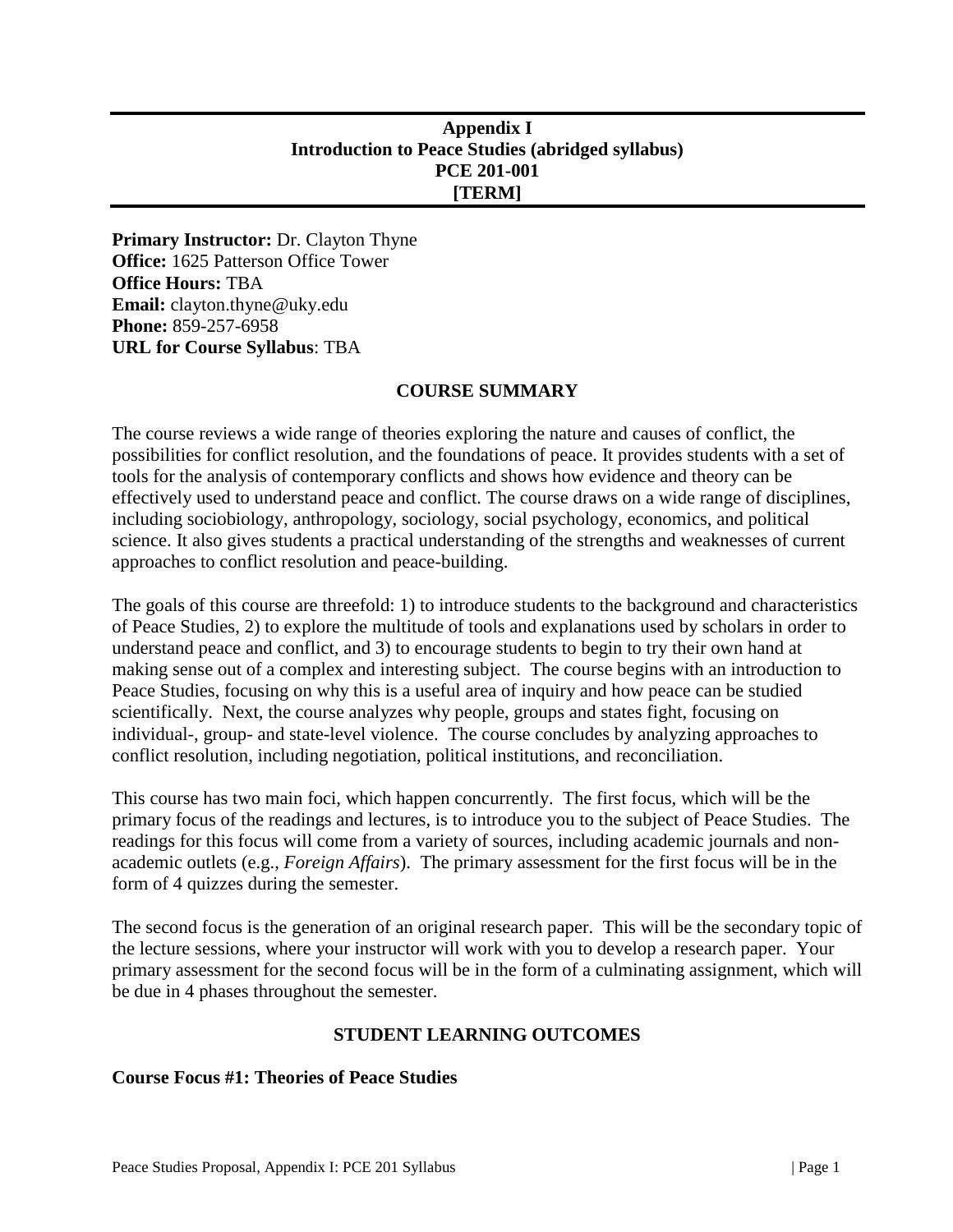This course has two main foci, which are aligned with the objectives for UK Core's *Social Science Inquiry*. The first focus, which is the primary topic of lectures sessions, is to introduce the student to the primary theories and topics with Peace Studies. More specifically, the first focus is geared towards the following learning objective:

*Learning Objective 1*: The students will demonstrate knowledge of the theories associated with Peace Studies.

# **Course Focus #2: Peace Studies and Scientific Inquiry**

The second main focus of the course is to improve the student's understanding of how the modes of scholarly inquiry in Peace Studies have led to the development of the discipline's shared bodies of knowledge and the interplay between Peace Studies and its broader social context. We will explore a variety of approaches to research questions pursued by Peace Studies scholars, which should help prepare the students to critically evaluate a variety of social situations that they will confront in your everyday lives. This focus will culminate in the generation of an original research paper. More specifically, the second focus is geared towards the following learning objectives:

*Learning Objective 2*: The students will demonstrate an understanding of methods and ethics of inquiry that lead to knowledge in Peace Studies.

*Learning Objective 3*: The students will demonstrate an ability to identify and use appropriate information resources to substantiate evidence-based claims in Peace Studies.

*Learning Objective 4*: The students will demonstrate knowledge of how the study of peace influences society.

*Learning Objective 5*: The students will demonstrate an ability to identify a well-formulated question pertinent to Peace Studies and to employ the discipline's conceptual and methodological approaches in identifying reasonable research strategies that could speak to the question.

# **Required Readings**

All required readings and videos will be available on the course's BlackBoard site. You will need to purchase nothing for this course.

# **Earning Grades**

You will be graded in two ways. The first is a set of quizzes over the assigned readings and lecture notes, which come primarily from the course readings. The purpose of these quizzes is to make sure that you are keeping up with the readings and learning the material. They are meant to be easy for those who are putting in the required time and effort. The second set of assessments comes from the various stages of your research assignment. This assignment will be due in various stages.

I will calculate your final grade based on the following: Quiz 1: (date TBA): 10% of total grade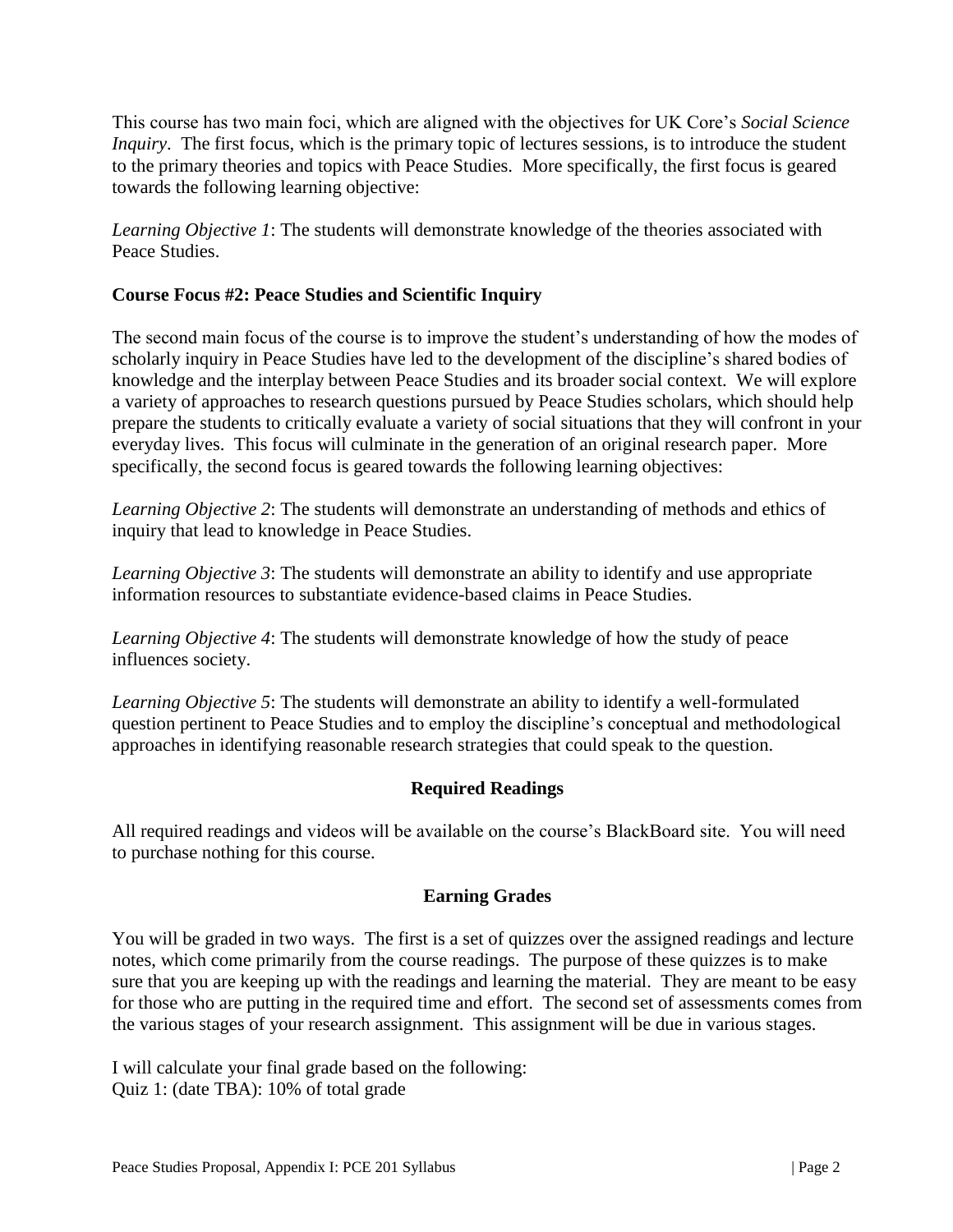Quiz 2: (date TBA): 10% of total grade Quiz 3: (date TBA): 10% of total grade Quiz 4: (date TBA): 10% of total grade Co-curricular programming: (date TBA): 10% of total grade Research Assignment, Part 1: Introduction (due date TBA): 10% of total grade Research Assignment, Parts 1-2: Literature review (due date TBA): 10% of total grade Research Assignment, Parts 1-3: Theory (due date TBA): 10% of total grade Research Assignment, Parts 1-4: Research design (due date TBA): 10% of total grade

The "Co-curricular programming" part of your grade will require you to attend a minimum of two peace-focused events (e.g., lectures, films) held at the university or elsewhere. As the program is an academic program, advocacy events (e.g., anti-war rallies) will not count towards this requirement. The instructor will keep students informed of applicable events via the Blackboard page.<sup>10</sup> After attending an event, the student will be required to submit a one-page reflective essay for each event they attend with particular emphasis on connections to coursework. At a minimum, the reflective essay must address the following:

- 1. Event title, location and date.
- 2. Brief summary of the purpose of the event.
- 3. Explanation of what this event meant to your understanding of peace-related issues.
- 4. How this event connects to the course material.

The final 10% of your grade will be based on your attendance and participation. You will lose 20% of this grade for each unexcused absence (i.e., if you miss 5 sessions, the best you can do in the course is a B). You must do more than simply attend the sessions to receive your attendance/participation grade. I expect regular participation and will count you as absent if you fail to participate in the recitation sessions.

Final course grades will be based on the following scale:

 $A = 90-100$  $B = 80-89$  $C = 70-79$  $D = 60-69$  $E =$  below 60

 $\overline{a}$ 

Midterm grades will be posted by [date TBA] and will be based on the grading criteria in the syllabus.

**NOTE:** To save space, we have omitted course policies on (1) absences, (2) missed exams, (3) late assignments, (4) academic integrity, (5) student conduct, (6) disabilities and medical conditions, (7) classroom expectations, (8) Blackboard, and (9) technology requirements. These are all aligned with UK policy and are mostly boilerplate from the TASC website. For the full syllabus, please contact [clayton.thyne@uky.edu](mailto:clayton.thyne@uky.edu)

 $10$  Events not posted by the instructor (e.g., events outside of UK or Lexington) can also qualify for this requirement with approval from the instructor.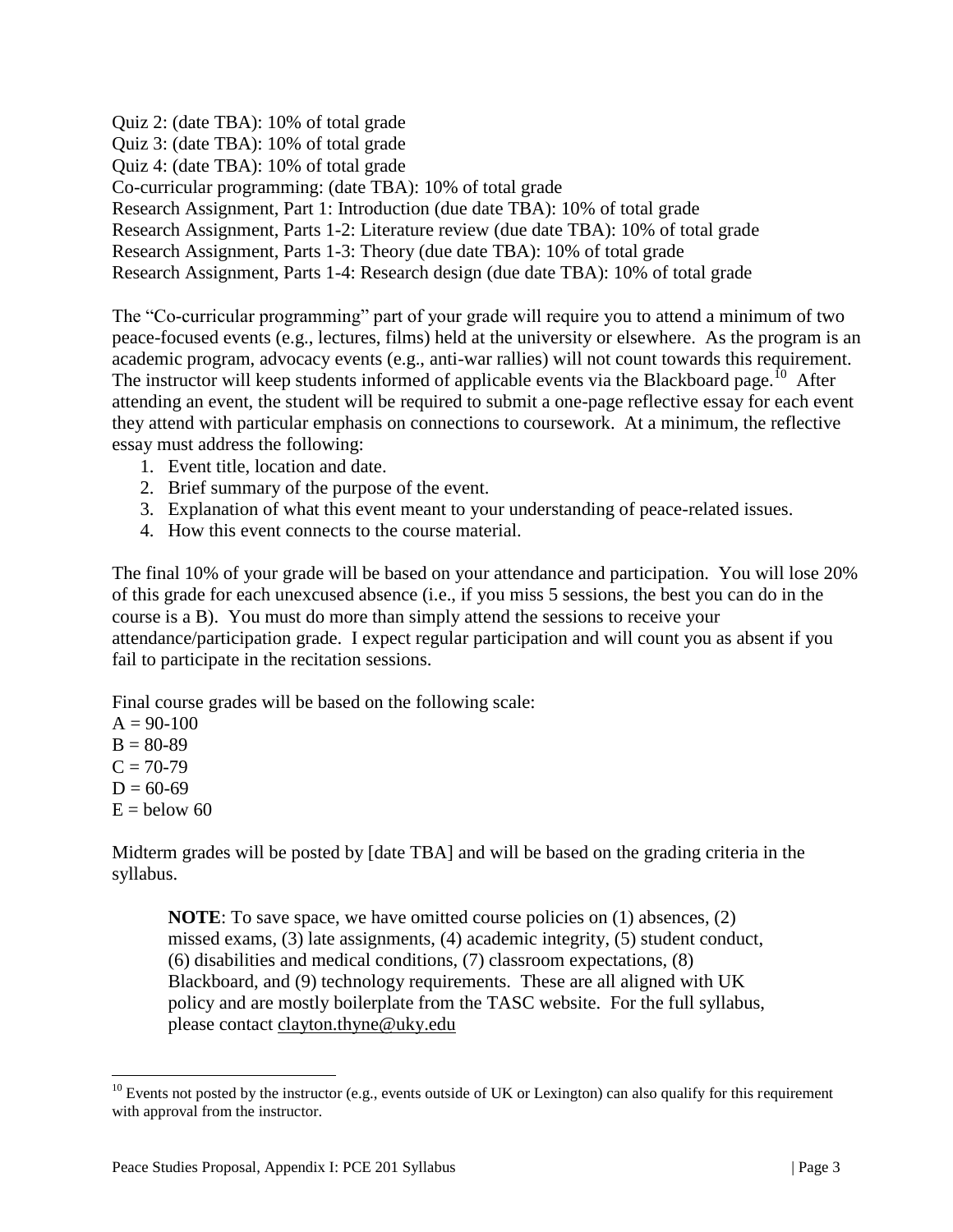## **Course Schedule**

## **Section 1:**

**What is Peace Studies? Why should we care? What makes Peace Studies a scientific enterprise?**

#### **Week 1: Conflict, Violence, and Peace**

Readings:

- 1. Fisk and Schellenberg. 2000. "Shaping a Vision: The Nature of Peace Studies." Peterborough, ON: Broadview Press. Read preface and Chapter 1 only.
- 2. Katz, Neil H. 1989. "Conflict resolution and Peace Studies." *Annals of the American Academy of Political and Social Science* 504:14-21.

#### **Week 2: The Scientific Approach to Peace Studies**

Readings:

- 1. Groom, A. J. R. 1998. Paradigms in conflict: The strategist, the conflict researcher and the peace researcher. *Review of International Studies* 14:97-115.
- 2. Kay, Barbara. 2009. "Barbarians within the Gate." *National Post*.
- 3. Bawer, Bruce. 2007. "The Peace Racket." *City Journal*.
- 4. Horowitz, David. 2004. "One Man's Terrorist is Another Man's Freedom Fighter." *Students for Academic Freedom*.

#### **Section 2: Causes of Conflict Why do people, groups, and states fight?**

#### **Week 3: Conflict at the Individual Level I: Nature and Nurture**

Quiz 1: Covering content from weeks 1-2.

Readings:

- 1. Mead, Margaret. 1990. "Warfare is only an invention—Not a biological necessity." *The Dolphin Reader*. 2nd edition. Douglas Hunt, Ed. Boston: Houghton Mifflin Company, pp. 415-421.
- 2. Barlett, Anderson and Swing. 2009. "Video game effects—Confirmed, suspected, and Speculative: A review of the evidence." *Simulation & Gaming* 49(3):377-403.
- 3. Silver, Eric. 2006. "Understanding the relationship between mental disorder and violence: The need for a criminological perspective." *Law and Human Behavior* 30(6):685-706.

# **Week 4: Conflict at the Individual Level II: Psychological Discontent**

Readings:

- 1. Berkowitz, Leonard. 1989. "Frustration-Aggression hypothesis: Examination and reformulation." *Psychological Bulletin* 106(1):59-73.
- 2. LeBlanc, and Barling. 2004. "Workplace aggression." *Current Directions in Psychological Science* 13(1):9-12.
- 3. Victoroff, Jeff. 2005. "The mind of the terrorist: A review and critique of psychological approaches." *Journal of Conflict Resolution* 49(1):3-42.

#### **Week 5: Conflict at the Group Level I: Culture, Social Behavior, Conflict**

Research Project Part 1 due Readings:

- 1. Gates, Scott. 2002. "Recruitment and allegiance: The microfoundations of rebellion." *Journal of Conflict Resolution* 46(1):111-130.
- 2. Coughlin and Venkatesh. 2003. "The urban street gang after 1970." *Annual Review of Sociology* 29:41-64.
- 3. Pulliam, H. Ronald. 1982. "A social learning model of conflict and cooperation in human societies." *Human Ecology* 10(3):353-363.

#### **Week 6: Conflict at the Group Level II: Stereotypes and Cognitive Distortion** Readings:

1. Rydgren, Jens. 2007. "The power of the past: A contribution to a cognitive sociology of ethnic conflict." *Sociological Theory* 25(3):225-244.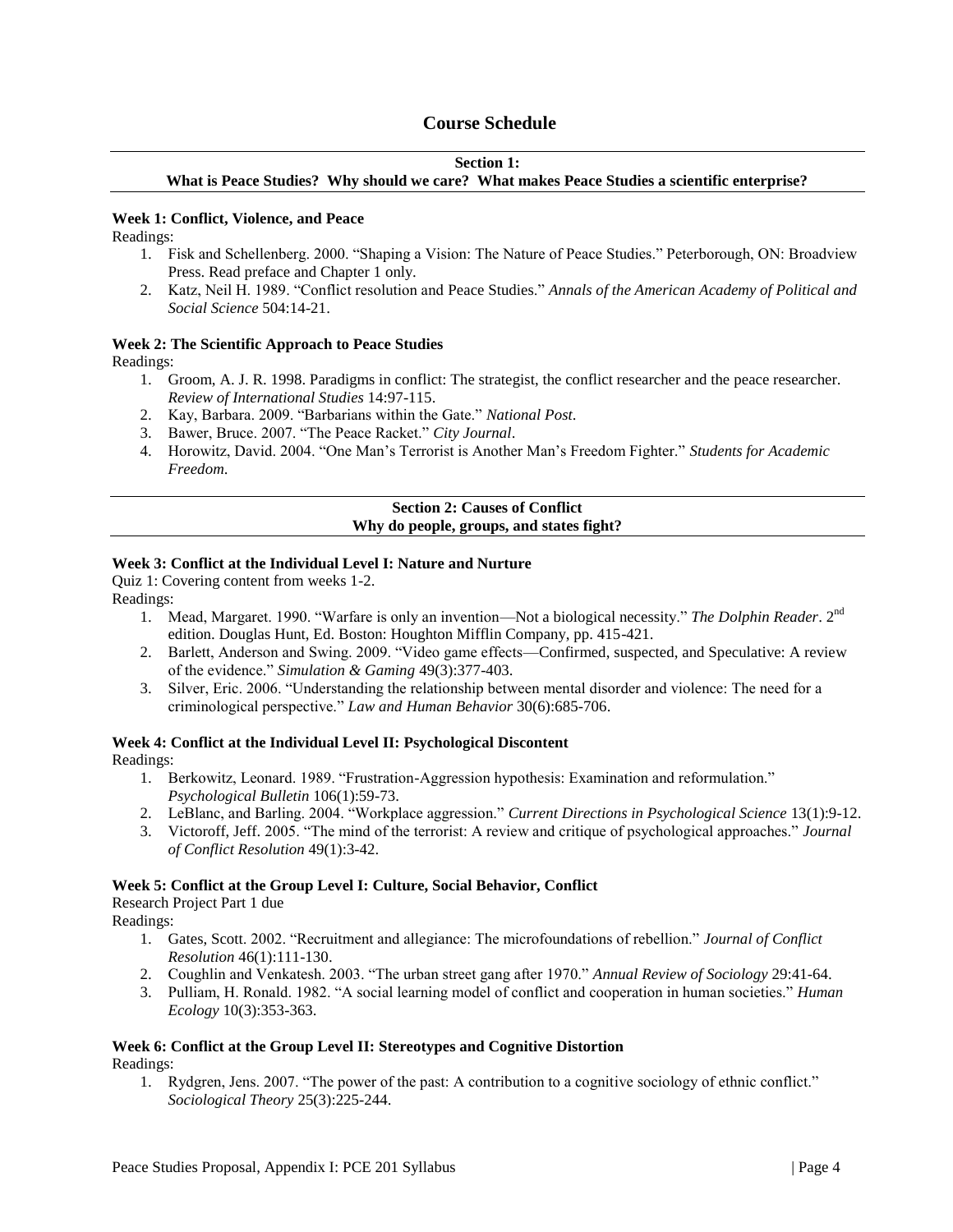- 2. Schaller and Abesysinghe. 2006. "Geographical frame of reference and dangerous intergroup attitudes: A double-minority study in Sri Lanka." *Political Psychology* 27(4):615-631.
- 3. Fiske, Susan. 2002. "What we know now about bias and intergroup conflict, the problem of the century." *Current Directions in Psychological Science* 11(4):123-128.

#### **Week 7: Conflict at the Group Level III: Ethnocentrism**

Readings:

- 1. DeSteno, Dasgupta, Barlett, and Cajdric. 2004. "Prejudice from thin air: The effect of emotion on automatic intergroup attitudes." *Psychological Science* 15(5):319-324.
- 2. Hammond, and Axelrod. 2006. "The evolution of ethnocentrism." *Journal of Conflict Resolution* 50(6):926- 936.
- 3. Huntington, Samuel P. 1993. "The clash of civilizations?" *Foreign Affairs* 72(3):22-49.

#### **Week 8: Civil Violence I: Theories of Civil Violence and Revolution**

Quiz 2: Covering content from weeks 3-7. Readings:

- 1. Goldstone, Jack A. 2001. "Toward a fourth generation of revolutionary theory." *Annual Review of Political Science* 4:139-187.
- 2. Senechal de la Roche, Roberta. 2001. "Why is collective violence collective?" *Sociological Theory* 19(2):126- 144.
- 3. Snyder, Robert S. 1999. "The end of revolution?" *The Review of Politics* 61(1):5-28.

#### **Week 9: Civil Violence II: Greed versus Grievances in Civil Conflict**

Research Project Parts 1-2 due

Readings:

- 1. Regan and Norton. 2005. "Greed, grievance, and mobilization in civil wars." *Journal of Conflict Resolution* 49(3):319-336.
- 2. Blanton, Mason and Athow. 2001. "Colonial style and post-colonial ethnic conflict in Africa." *Journal of Peace Research* 38(4):473-491.
- 3. David and Gagne. 2006/2007. "Natural Resources: A Source of Conflict?" *International Journal* 62(1):5-17.

## **Week 10: Interstate Violence I: Power and Conflict**

Readings:

- 1. Caprioli, Mary, and Peter F. Trumbore. 2005. "Rhetoric versus reality: Rogue states in interstate conflict." *Journal of Conflict Resolution* 49(5):770-791.
- 2. Waltz, Kenneth. 2000. "Structural realism after the Cold War." *International Security* 25(1):5-41.
- 3. Mowle, Thomas S. 2003. "Worldviews in foreign policy: Realism, liberalism, and external conflict." *Political Psychology* 24(3):561-592.

# **Week 11: Interstate Violence II: The Democratic Peace**

Readings:

- 1. Oneal, John R., and Bruce Russett. 1999. "The Kantian Peace: The pacific benefits of democracy, interdependence, and international organizations, 1885-1992." *World Politics* 52(1):1-37.
- 2. Maoz, Zeev, and Bruce Russett. 1993. "Normative and structural causes of democratic peace, 1946-1986." *American Political Science Review* 87(3):624-638.
- 3. Kadera, Kelly M., Mark J. C. Crescenzi, and Megan L. Shannon. 2003. "Democratic survival, peace, and war in the international system." *American Journal of Political Science* 47(2):234-247.

#### **Section 3: Conflict Resolution How can conflict be resolved? Is violence the answer…always, sometimes, or never?**

#### **Week 12: Peace and Justice**

Quiz 3: Covering content from weeks 8-11.

Readings:

1. Bar-Tal, Daniel. 2000. "From intractable conflict through conflict resolution to reconciliation: Psychological analysis." *Political Psychology* 21(2):351-365.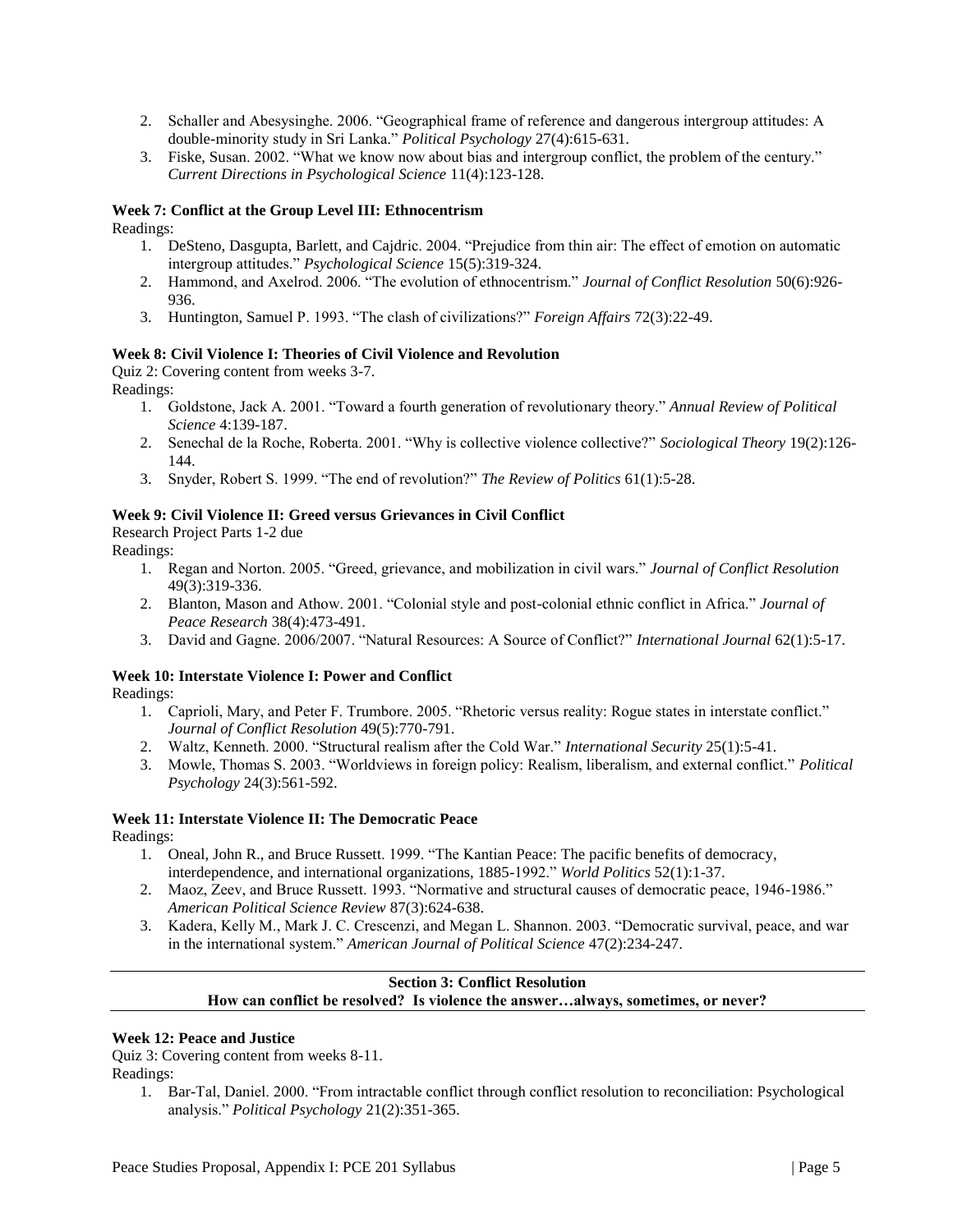- 2. Kaufman, Stuart J. 2006. "Escaping the symbolic politics trap: Reconciliation initiatives and conflict resolution in ethnic wars." *Journal of Peace Research* 43(2):201-218.
- 3. Dzur, Albert W. 2003. "Civic implications of restorative justice theory: Citizen participation and criminal justice policy." *Policy Sciences* 36(3/4):279-306.

#### **Week 13: Violence and Nonviolence**

Research Project Parts 1-3 due

Readings:

- 1. Galtung, Johan. 1965. "On the meaning of nonviolence." *Journal of Peace Research* 2(3):228-257.
- 2. Lipsitz, Lewis, and Herbert M. Kritzer. 1975. "Unconventional approaches to conflict resolution: Erikson and Sharp on nonviolence." *Journal of Conflict Resolution* 19(4):713-733.
- 3. Schock, Kurt. 2003. "Nonviolent action and its misconceptions: Insights for social scientists." *PS: Political Science and Politics* 36(4):705-712.

#### **Week 14: Negotiation**

Readings:

- 1. Lewicki, Roy J., Stephen E. Weiss, and David Lewin. 1992. "Models of conflict, negotiation and third party intervention: A review and synthesis." *Journal of Organizational Behavior* 13(3):209-252.
- 2. Bell, Christine. 2006. "Peace agreements: Their nature and legal status." *The American Journal of International Law* 100(2):373-412.
- 3. Barak, Oren. 2005. "The failure of the Israeli-Palestinian peace process, 1993-2000." *Journal of Peace Research* 42(6):719-736.

#### **Week 15: Designing Political Institutions**

Quiz 4: Covering content from weeks 12-15. Readings:

- 1. Bellows, John, and Edward Miguel. 2006. "War and institutions: New evidence from Sierra Leone." *The American Economic Review* 96(2):394-399.
- 2. Morgan, Rhiannon. 2007. "On political institutions and movement dynamics: The case of the United Nations and global indigenous movement." *International Political Science Review* 28(3):273-292.
- 3. Gibson, Clark C., and Tomas Koontz. 1998. "When 'Community' is not enough: Institutions and values in community-based forest management in southern Indiana." *Human Ecology* 26(4):621-647.

#### **Week 16: Finals Week**

Research Project Parts 1-4 due on [date/time TBA] Cumulative final exam on [date/time TBA]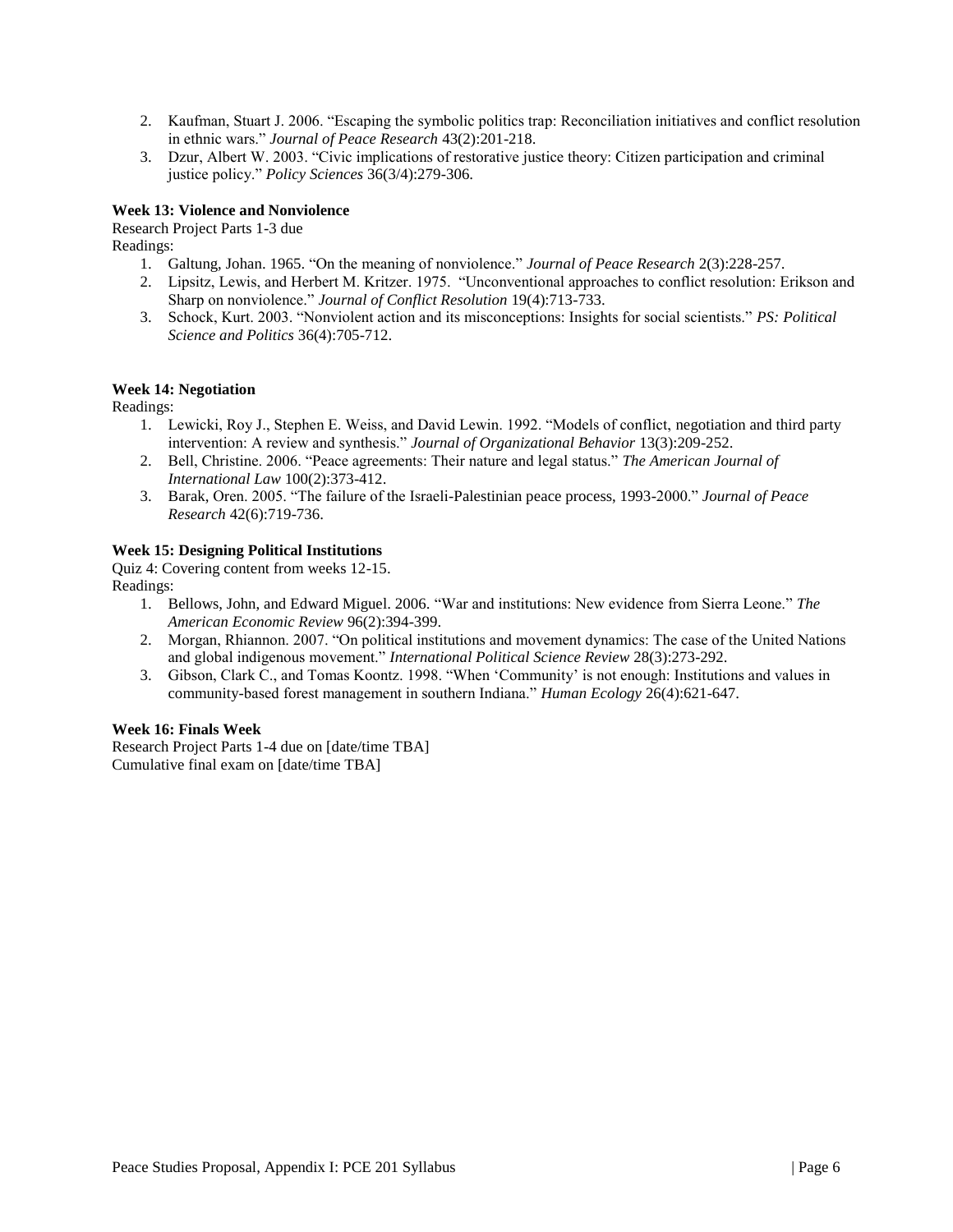#### **Research Assignment Instructions**

#### **RESEARCH ASSIGNMENT PART 1: DEVELOP A RESEARCH QUESTION AND INTRODUCTION**

#### **Overview:**

The purpose of this assignment is to develop a question and introduction for your research assignment. We will discuss how to develop a research question in a general sense, and we'll read about how to develop a good research question. You need to develop a research question. You'll be working with this topic for the rest of the semester, so choose wisely. I strongly recommend that you begin by reviewing "Step 1: Choosing a Topic to Research" (on the following pages in this packet).

#### **Directions:**

Develop a research question. In developing the question, you should briefly explain why this is an interesting research question for both policy and academia. You should also draw upon at least 2 academic articles to situate your question in previous literature. Your question should have something to do with Peace Studies. I do not want to read about your views on abortion or why we should legalize pot, unless you can make clear links to Peace Studies. I've had student who think they know nothing about Peace Studies come up with amazing papers by thinking more carefully about their personal interests. For example, a student interested "only in sports" developed a great paper about how international sporting events (e.g., the Olympics) promote peace by promoting norms of peaceful interactions. Another interested "only in chemistry" considered how scientists working across borders make it easier to solve global health crises. It is honestly difficult to come up with a subject that cannot be connected with Peace Studies (including pot and abortion, to tell you the truth), so think creatively and broadly.

#### **Technical Requirements**

|        | Min. # of academic<br>sources | Minimum<br>page length | Maximum<br>page length |
|--------|-------------------------------|------------------------|------------------------|
| Part 1 |                               |                        |                        |
| Part 2 |                               |                        |                        |
| Part 3 |                               |                        |                        |
| Part 4 |                               |                        |                        |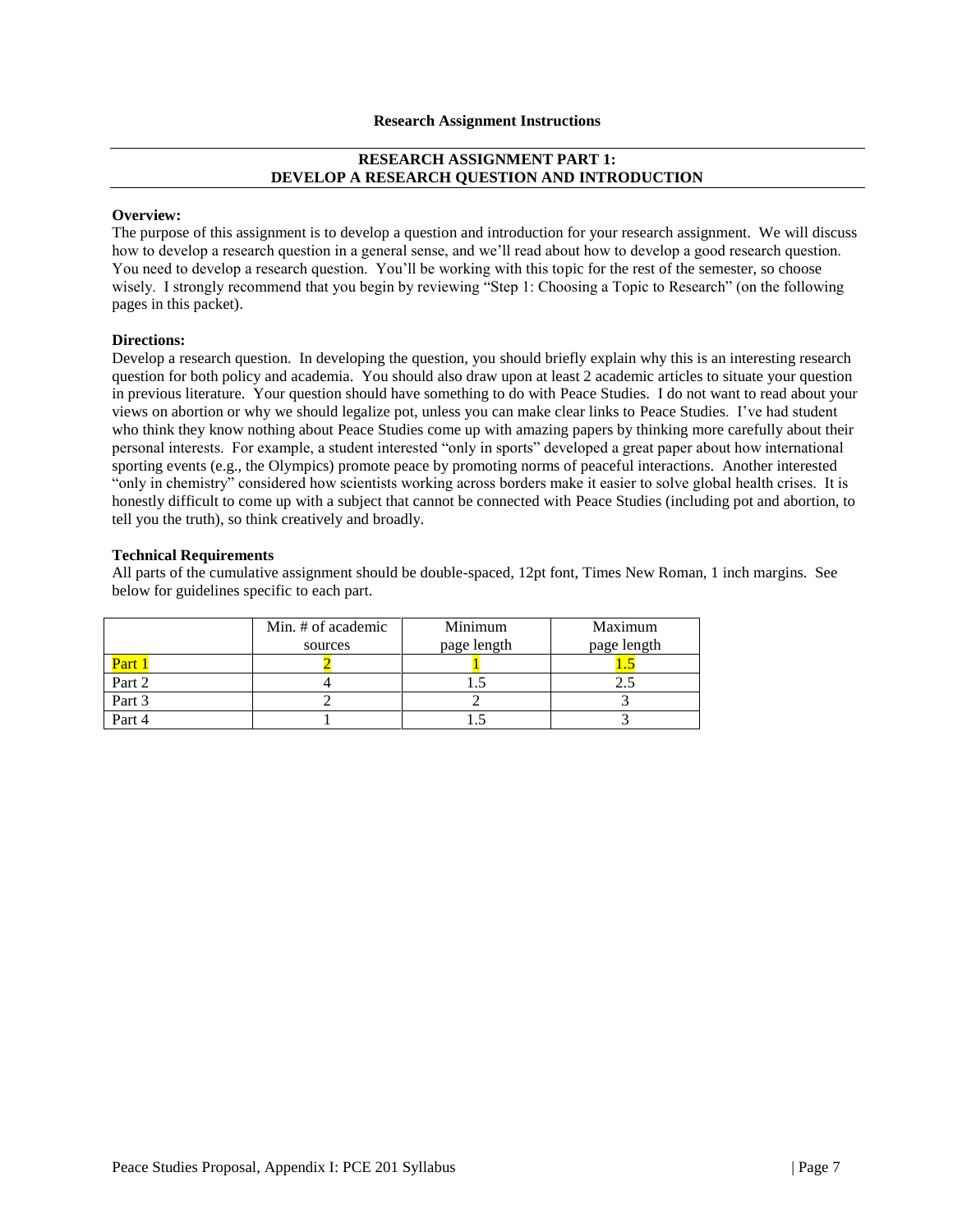#### **RESEARCH ASSIGNMENT HANDOUT 1: CHOOSING A RESEARCH TOPIC AND DEVELOPING AN INTRODUCTION**

#### **Background**

The purpose of this handout is to provide practical guidance for developing a research question. This is the first stage in your research assignment.

#### **Step 1: Choosing a Topic to Research**

It is helpful to start with a broad topic and narrow it down to a theoretically and empirically interesting research question or puzzle. Keep in mind that you will spend many months developing and researching a topic for an independent study, senior seminar paper or directed research project, and possibly over a year for a senior honors thesis. So, being passionate about your research topic, while not necessary, does help you get through it.

Choosing a topic, and then developing a question to answer, is often the hardest part of research. Follow these guidelines to get started:

- 1. Begin by defining a general area of interest. This may come from a passion of yours, a topic you explored in a previous class, a topic you find puzzling or odd, or a required topic for a seminar.
- 2. Brainstorm. This is called the "starburst" phase of research because you are thinking about many issues within a general area of interest. You might begin reading up on various issues within your general area of interest that lead you to other ideas.
- 3. While the starburst phase is critical to develop your future research questions, you cannot get stuck here for too long. Depending on the type of project you're doing and the amount of time you have, you will need to make a decision on your topic. Students rarely begin with too narrow of a topic.
- 4. Hone in on specific aspects of your general interests and make a list. This is critical to developing a question or series of questions (which is your next step in the research process).

#### **Step 2: Developing a Research Question: Turning a Topic into a Research Question**

Almost every capstone research project begins with a research puzzle and governing question. The puzzle and the question guide the selection of the remainder of the steps in the research process: identifying appropriate theories, selecting sources of data and information, choosing methodologies, and ultimately, the findings of the project as appropriate for your discipline.

#### *Research Puzzle*

A research puzzle is a question or paradox about the causation or the consequences of a particular phenomenon. A "good" research puzzle is theoretically and empirically interesting. The puzzle should make a reader think and typically resonates with readers because a particular phenomenon does not appear to match theoretical expectations. A research puzzle also calls for specific measurable components to the question.<sup>11</sup>

#### *Governing Question*

 $\overline{a}$ 

Your governing question is the question that directs the structure of your research project. It is the question, or questions, you ask to explain your research puzzle. Your governing question derives from competing observations, i.e., observations that appear to be in tension with one another and to indicate a puzzle, problem, discrepancy, mystery or surprise. As you begin to investigate and evaluate scholarly literature, you may need to return to your governing question and revise it. You may find, particularly when abroad, that it is not possible in practice to solve the puzzle or to

 $11$  TIP: Open-ended questions that begin with phrases such as, "how can we understand" or "how can we explain," often lead to vacuous answers. For example, almost anything qualifies as an answer to the question, "How can we understand the nuclear revolution?" A better approach might focus on tangible consequences of nuclear weapons or the threatened use of nuclear weapons in the foreign policy of a major state.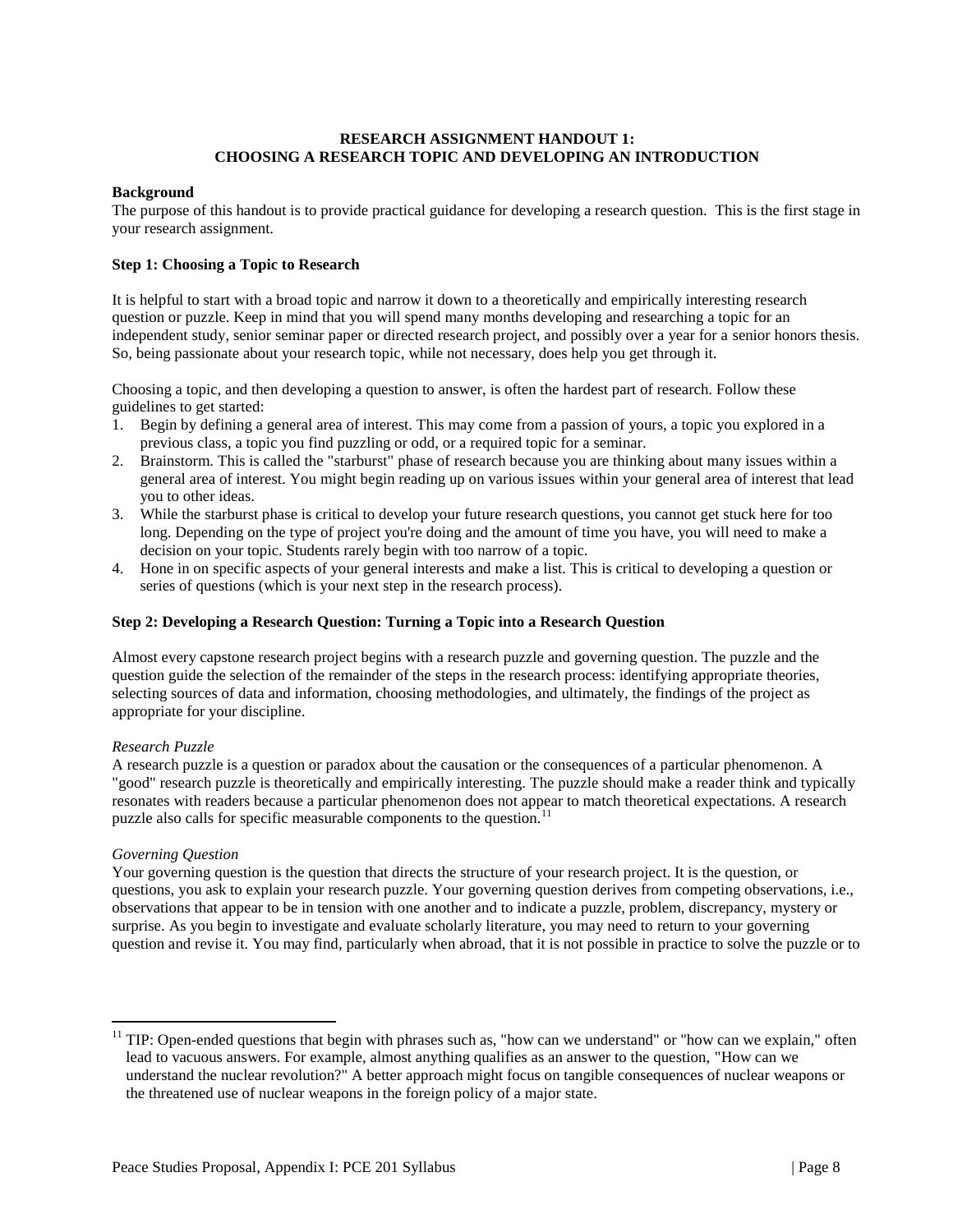answer the question. There may also be ethical considerations that limit the scope of your research question. This is all part of the research process.<sup>12</sup>

Your governing question informs your research, which, in turn, informs your governing question. Throughout each step of the research process, you need to be reading the literature, identifying the main arguments, evaluating the explanations of key scholars, and determining the practical and ethical constraints of your proposed research question. You might find out that you're asking the wrong questions and therefore need to revise your governing question. You might find a more interesting puzzle as you delve deeper into the existing literature. You might also find that someone else has already answered your specific question. Having a governing question allows you to be flexible in your research plan and to be open to the possibility of change.

#### **Step 2a: How to Develop a Good Research Puzzle**

Reading is the most important strategy for developing a good research puzzle. Skim a few articles in recent or bound issues of scholarly journals and see what scholars disagree about. "Review articles" in journals that discuss controversies or areas of study are excellent places to start. Look at the footnotes in your reading assignments for classes. Often times the footnotes or endnotes in an article will highlight existing theoretical or historical debates. Who is citing whom? Who always gets mentioned? Find a particular issue, event or process that sparks your interest. Figure out what the important debates are, and what arguments there are on the topic.

Disciplinary differences exist in identifying a good research puzzle. Your research puzzle and subsequent governing questions may be determined by the discipline you're working in. A challenge for interdisciplinary research, as in International Relations, is how to negotiate an acceptable approach with your advisors.

Keeping disciplinary differences in mind, a good research puzzle may arise from:

- 1. A historical controversy: Did something happen, or not? And why?
- 2. Contemporary policy debates: What is the best way to deal with a problem?
- 3. Theoretical debates: Is one side right or are both sides right?
- 4. Accepted wisdom: Can you explain it in a better way?
- 5. From our own observations and experiences. Expect to spend almost as much time defining your puzzle and deciding how to handle it (methodologies) as you spend in researching and writing it!

#### **Step 2b: Types of Research Questions**

Disciplinary differences may also dictate the types of research questions you will ask. Keep in mind that no particular research question is "better" or "superior." The only criterion is "appropriate." And whether it is appropriate depends on your interests and what you want to discover. Research is about choices, and often the choice is yours.

#### *Descriptive Questions:*

Ask us to precisely describe general patterns, tendencies or a set of facts. A descriptive question is a "what happened" question. Example: What was the role of the UN in the 2003 invasion of Iraq? What does this answer tell us about the role of IOs in the international security environment?

#### *Theoretical Questions:*

Explore the full set of factors that cause a condition, event or process. An example is: "Why does democracy develop?" or "Why do states fight each other?" Look for different answers to this question in the literature and evaluate these theories or come up with your own.

#### *Causal Questions*

 $\overline{a}$ 

Ask whether a change in one variable will bring change to another variable. An example is "Does the development of

 $12$  TIP: Research plays a role in every step of the process from identifying a topic to defining a puzzle and developing a question. Once you have transformed your general topic interests into a specific puzzle, you can begin to list your research questions. Are there answers to these questions? What kind of evidence would be necessary to answer these questions? Are there constraints (practical and/or ethical) to investigating the answers? These issues will most likely drive which question, or questions, you decide to focus on for your research.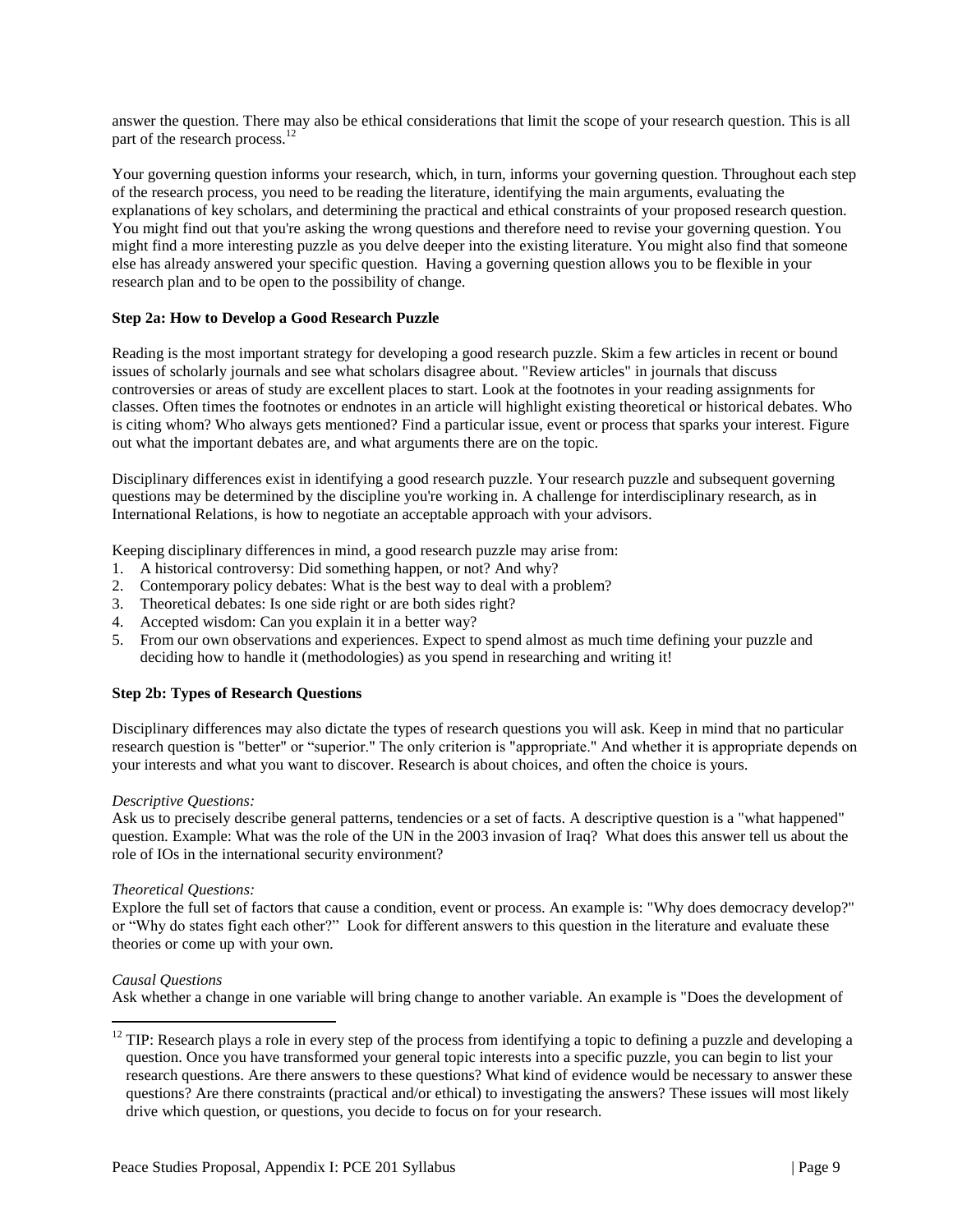capitalism lead to the development of democracy?" The hypothesis implicit in this question is that capitalism leads to democracy, and possibly that more capitalism leads to more democracy.

#### *Predictive Questions*

Ask what the likelihood is that X will occur. An example is: Will China try to reclaim Taiwan using military means? What factors will affect the outcome?

#### *Policy Arguments*

Ask whether one policy is better than another. How do the policies accomplish their objectives? Involves cost/benefit analysis. Are there bad side effects from the policies? Do they achieve the stated objective? Are there other side benefits? An example is: Should the US support an invasion of Iran if they continue their nuclear ambitions? Should the US ease sanctions on Cuba?

#### *Normative Questions*

Questions that ask about preferences or values about what ought to happen. An example is: "Should the US give up its nuclear weapons program?" or "Is torture sometimes necessary?"

#### **Step 2c: Importance of Defining (Operationalizing) Terms**

On the example in the previous section (4b) of whether capitalism leads to democracy, we need to think of ways to measure and test those two variables. How will we measure the "degree" of capitalism so that we can tell if there is a relationship between it and democracy?

On the example of whether capitalism leads to democracy, we need to think of ways to measure and test those two variables. How will be measure the "degree" of capitalism so that we can tell if there is a relationship between it and democracy? How are we defining and measuring democracy so that we can tell if there is more or less of it? For the latter, we might consider the following measures of democracy: the existence of formal elections; the "free and fair" nature of the elections; the responsiveness of elected officials to public concerns; freedom of the press; voter turnout; development of certain civic values. Which one or ones we choose is determined by how we define democracy and what we really think it means. Each is a concrete way to measure democracy.

#### **Example of refining topic from broad to narrow (too broad to manageable).**

Below is a brief narrative of how I arrived at the research question for a paper I recently published.<sup>13</sup>

I was reading on CNN.com about the rivalry developed between Hugo Chavez and President Bush. The article mentioned evidence that Bush (via the CIA) had allegedly attempted to overthrow Chavez in a coup in 2002. This got me thinking about how international actors might influence regime change [**general issue**]. I decided to focus on the US as a potential change agent because there's plenty of information about US activities. I also decided to focus on Latin America for regime change because few external actors other than the US are relevant to the region [**narrowing the focus for practical considerations**]. A review of the literature revealed very little work in this area aside from a handful of specific case studies. This revealed a major hole in the literature – we don't know if international actors even matter for coup attempts [**narrowing the focus based on a review of the existing literature**]. This allowed me to develop a very simple research question: How do signals (relations) from the US to states in Latin America impact the likelihood of coup attempts?

 $\overline{a}$ 

<sup>&</sup>lt;sup>13</sup> This paper is available at:  $\frac{http://www.uky.edu/~clthyn2/thyne$  JPR coups.pdf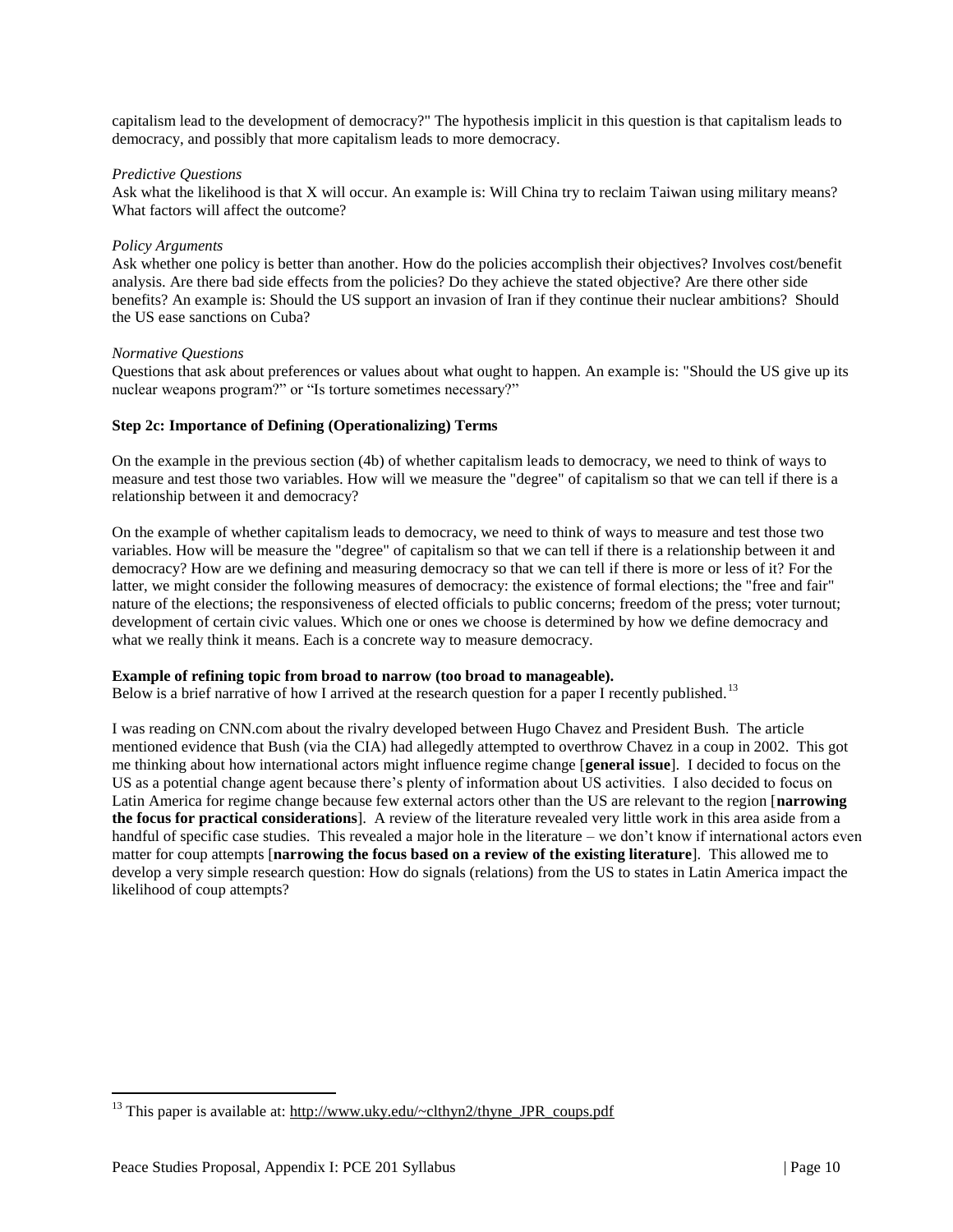#### **RESEARCH ASSIGNMENT PART 2: DEVELOP A LITERATURE REVIEW**

## **Overview:**

The purpose of this assignment is to develop a literature review for your research assignment. Our class discussion should give you a good background on developing a literature review, and you've read an excellent student example on how to develop a good literature review. For this assignment, you are asked to write a literature review for your research assignment. This should flow seamlessly from your previous assignment (writing a research question), as it does for the examples from published work.

#### **Directions:**

Begin by revising the earlier parts of the research assignment (question) based on your previous grading rubric. Next, develop a literature review. The review should flow seamlessly from your previous assignment (writing a research question), as it does for the examples your covered in class. The Knopf article explains "three contexts for literature reviews" (page 127). Your literature review should be geared towards the second context he explains (a preliminary step in a larger research project). Students usually write successful literature reviews by focusing on their independent and dependent variables. For example, if I'm interested in how civil wars impact education, I would begin by reviewing the literature on the impact of civil wars generally, which will likely focus on refugees, lower economic growth, and deaths. Next, I would review the literature that explains education, which will likely cover concepts ranging from curriculum and budgeting. The most critical step will be in critiquing each area of literature, which sets up the hole that your theory will seek to fill. It's quite likely that few have attempted to connect your IV with your DV, which sets up a very easy and interesting critique of the literature. This is what the student did in the excellent example, though it's certainly not the only way to conclude a good literature review.

#### **Technical Requirements**

|        | Min. # of academic | Minimum     | Maximum     |
|--------|--------------------|-------------|-------------|
|        | sources            | page length | page length |
| Part 1 |                    |             |             |
| Part 2 |                    |             |             |
| Part 3 |                    |             |             |
| Part 4 |                    |             |             |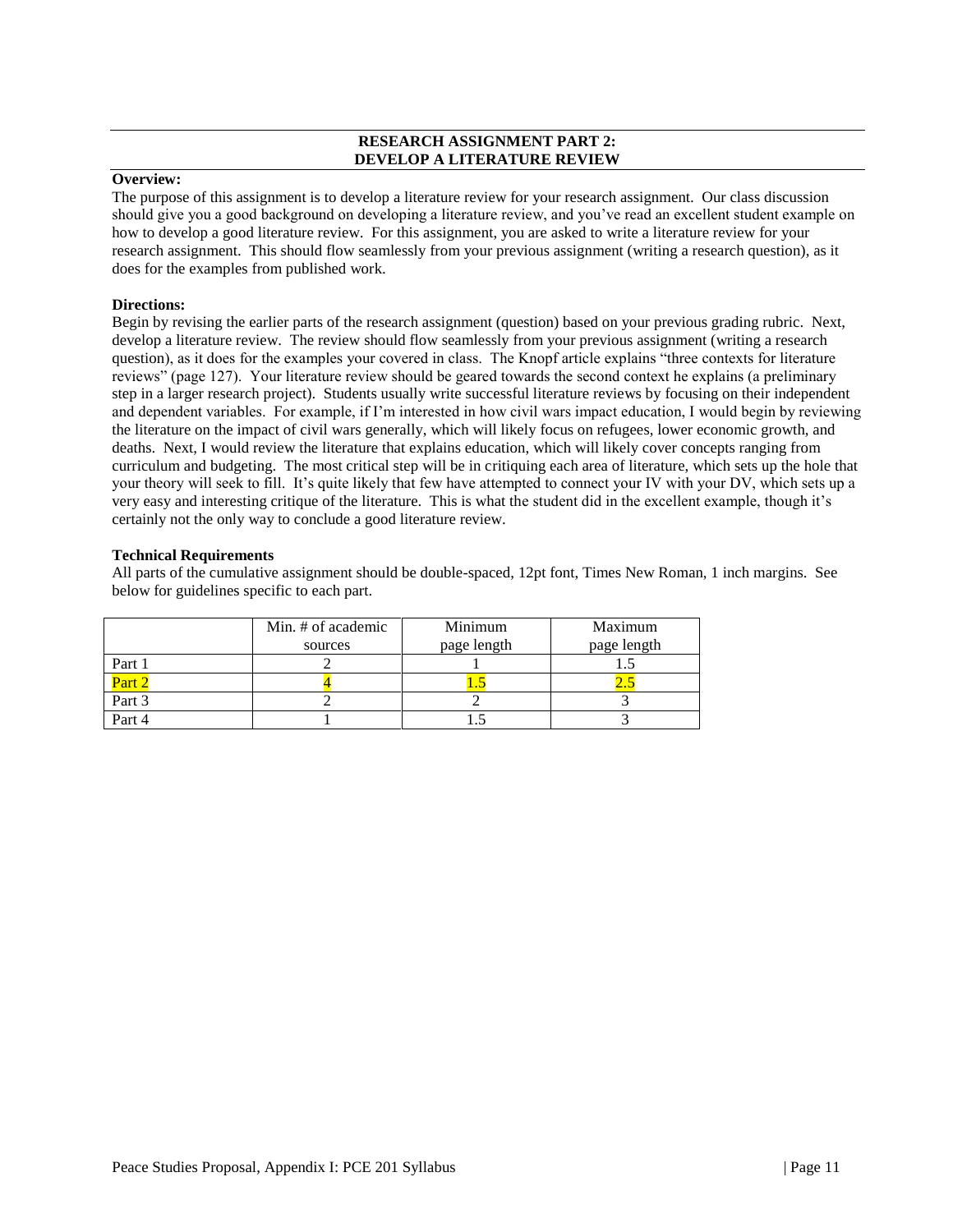#### **RESEARCH ASSIGNMENT PART 3: DEVELOP A THEORETICAL ARGUMENT**

## **Overview:**

The purpose of this assignment is to develop a theoretical argument for your research assignment. You've seen examples of how previous students have developed theories. You've also learned about several of the major theoretical approaches to studying peace. The purpose of this project is to develop your own theory, which will provide a potential solution to your research question.

#### **Directions:**

Begin by revising the earlier parts of the research assignment (question and literature review) based on your previous grading rubric.

Next, develop a theory. The theory you develop should transition nicely from the earlier sections of this project, including the research question and the literature review. The paper you submit for this assignment will include the research question, the literature review, and the theory. Your theory should include at least 4 academic sources (from either journals or books).

The theory should be original, which means that you are providing an explanation that is not found elsewhere in the literature. You should, however, draw on similar arguments or examples to develop your argument. You should identify an explicit and testable hypothesis from your theory. For example, you might be interested in how the spread of technology impacts conflict between states. In your literature review, you might have found that people explain how technology impacts many things (e.g., economic growth, trade), but nobody has really examined the impact of technology on warfare. This sets up a hole for your theory. In your theory, you work to connect technology with the likelihood of warfare. Technology might improve the ability of leaders to communicate to solve disputes peacefully, which should lower conflict. Technology might also allow the media to play a stronger role of "watch guard" over the leadership, which might make them less likely to engage in conflict. Technology might also decrease the value of territory (versus economies dominated by agriculture, for example), which might decrease the likelihood of conflict. Many more ideas could come here. The point is that each provides a mechanism by which technology should decrease the likelihood of conflict…explaining these mechanisms and providing examples of these mechanisms is how you write a strong theory.

#### **Technical Requirements**

|        | Min. # of academic | Minimum     | Maximum     |
|--------|--------------------|-------------|-------------|
|        | sources            | page length | page length |
| Part 1 |                    |             |             |
| Part 2 |                    |             |             |
|        |                    |             |             |
| Part 4 |                    |             |             |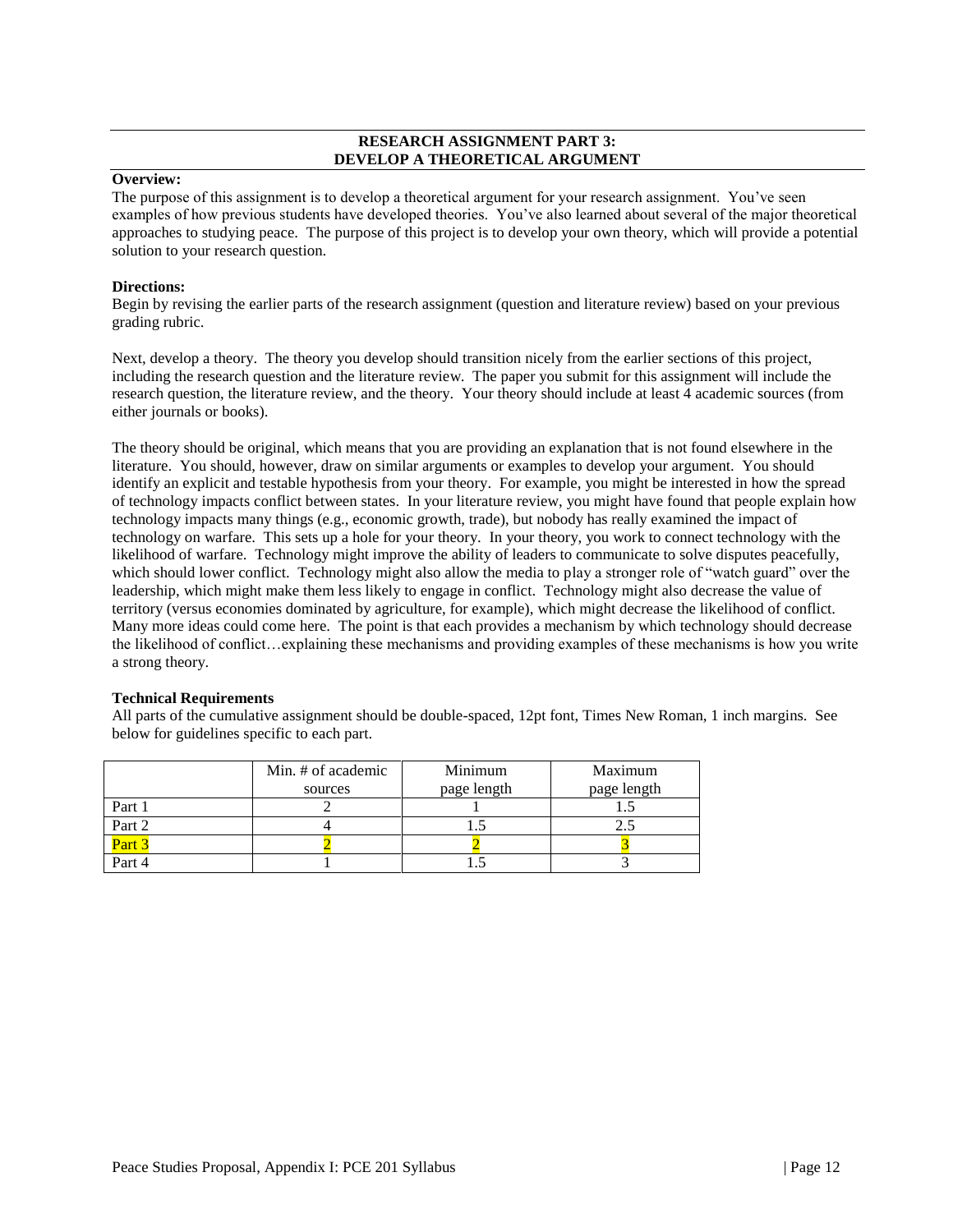#### **RESEARCH ASSIGNMENT PART 4: DEVELOP A RESEARCH DESIGN**

#### **Overview:**

The purpose of this assignment is to develop an empirical test of the hypothesis (or hypotheses) developed in your theoretical argument. This is the next step in your research assignment. You've seen examples of how previous students and scholars have developed and presented their empirical analyses. Now it is your turn to set up a research design to provide tests of your hypothesis.

Let me be clear that I do not expect your design to be anything near as sophisticated as what you have seen in published work. As scholars, we spend literally months or years developing robust tests of our hypotheses. Here, I expect to see that you understand the basic concepts of empirical testing of hypotheses. You are also not required to actually perform any empirical tests. Rather, you should set up a design that could be performed if you had adequate time and funding.

#### **Directions:**

Begin by revising the earlier parts of the research assignment (question, literature review and theory) based on your previous grading rubric.

Second, describe your research design. This should include a discussion of your (1) unit of analysis, (2) dependent variable, and (3) independent variable(s). You are not expected to include control variables in your tests, though you might want to discuss a couple of control variables that might be relevant for future research. As you discuss your research design, be sure to explain how the variables match up with the concepts from your theory. For example, if your theory predicts that high levels of state wealth should make coups less likely, you need to briefly explain why your variable (e.g., GDP/capita) is a good indicator of the theoretical concept (e.g., state wealth).

Third, explain how you could perform tests of your hypotheses. You can explain either a qualitative or quantitative approach. Quantitative approaches are expected to be very simple tests, such as crosstabulations, scatterplots, etc. For example, if my hypothesis is that higher levels of democracy should increase state wealth, I might explain how a correlation between the FreedomHouse indicator and GDP would provide evidence of this relationship. If I were taking a qualitative approach, I might explain how I could choose 6 states (3 democracies and 3 non-democracies), and then examine state levels of wealth in each country.

#### **Technical Requirements**

|        | Min. # of academic | Minimum     | Maximum     |
|--------|--------------------|-------------|-------------|
|        | sources            | page length | page length |
| Part 1 |                    |             |             |
| Part 2 |                    |             |             |
| Part 3 |                    |             |             |
|        |                    |             |             |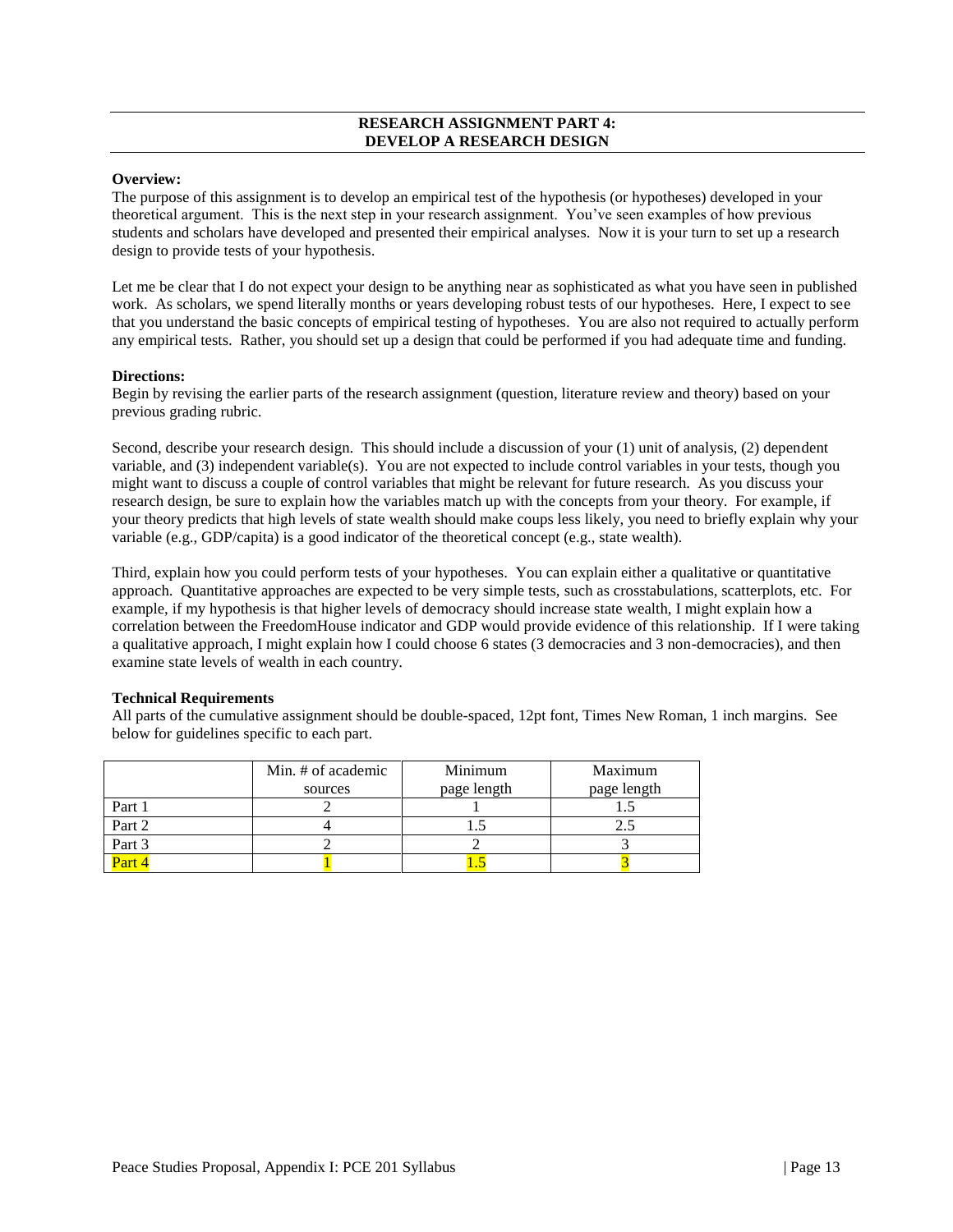# <span id="page-29-0"></span>**Appendix II Peace Studies Capstone Seminar (abridged syllabus) PCE 410 [TERM]**

**Primary Instructor:** Dr. Clayton Thyne **Office:** 1625 Patterson Office Tower **Office Hours:** TBA **Email:** clayton.thyne@uky.edu **Phone:** 859-257-6958 **URL for Course Syllabus**: TBA

## **COURSE SUMMARY**

PCE 410 is designed to provide a "capstone" or conclusion to the Peace Studies certificate program. Prerequisites for this course include (1) completion of PCE 210 and (2) completion of two peacerelated elective courses that have receive approval by the Director of the Peace Studies program. The objective of this course is to provide an opportunity to conduct independent research on a Peace Studies theme and area selected by the student so that s/he integrates the linkages between the themes, areas, and disciplinary foci of study. PCE 410 provides Peace Studies student a unique first hand research experience/faculty relationship unique among UK's College of Arts and sciences majors.

This course has two main foci, which are aligned with the objectives for UK Core's *Citizenship-Global Dynamics*. The first is to further the students' understanding of the multiple issues and processes of peace. While the materials covered in *Peace 201* are meant to provide a background on Peace Studies and relevant theories on the topic, the course materials here are geared towards (1) an improved understanding of the complex and global nature of Peace Studies and (2) development of specific skills to further peaceful resolution of conflicts. Multiple topics will be discussed during in-class sessions, and the topics covered are aligned with the six learning outcomes defined by UK Core.

The course begins by defining the skills of peacemaking, including negotiation, mediation, and efforts towards reconciliation and justice. It then considers how these skills have been applied in the international context, focusing on peacemaking efforts in both civil and international conflicts. The third section looks at peacemaking efforts in the US context, considering peacemaking during the civil rights movement, efforts to minimize conflict over immigration, and the gender equality movement. Next, we discuss specific cases in which peacemaking skills have been used to varying degrees of success, including indigenous rights in Latin America, anti-colonial movements in Asia, and ethnic conflict in Africa. The final section examines efforts to promote long-term peace and reconciliation, including actions taken by the International Criminal Court and UNESCO's efforts to promote positive peace.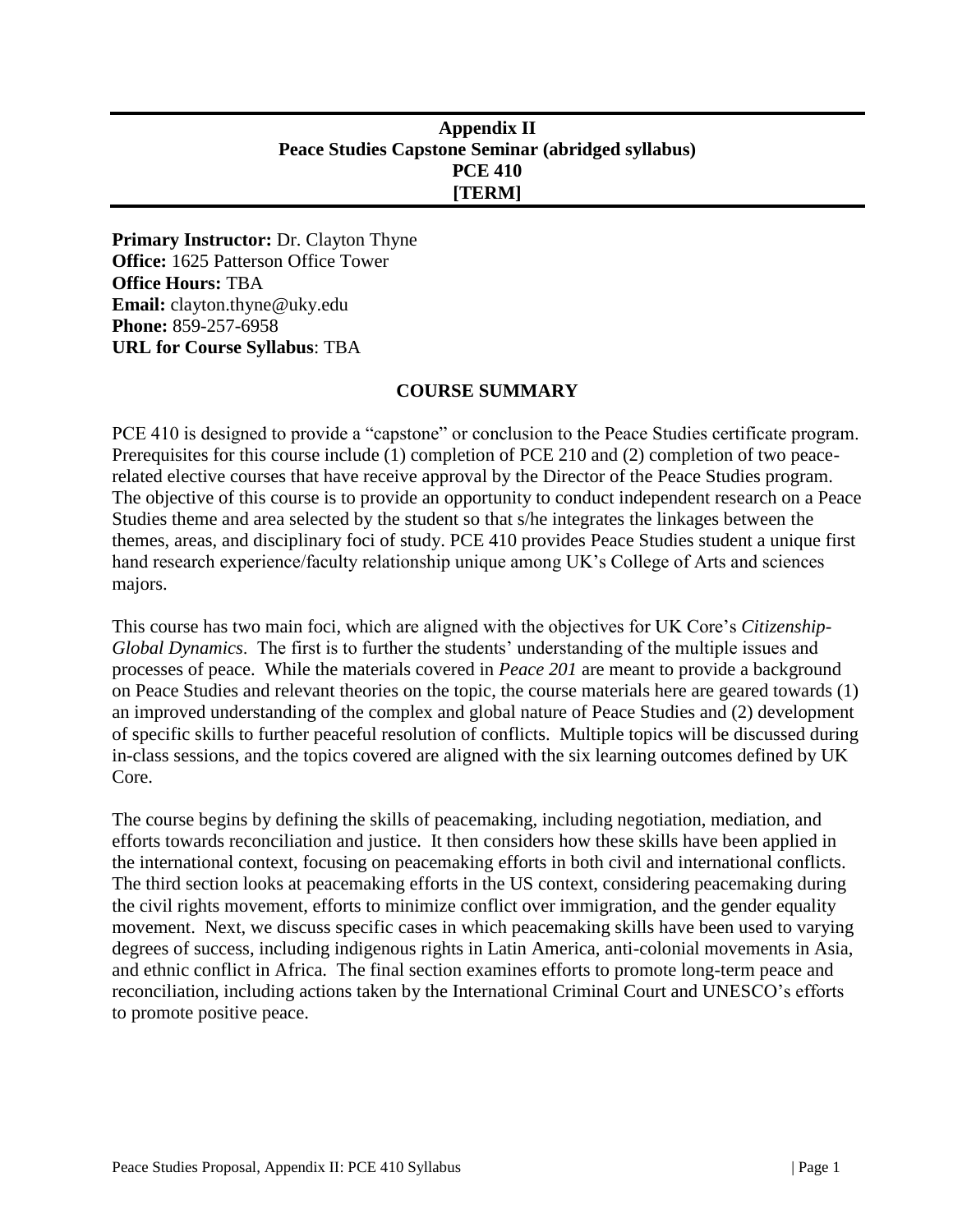# **STUDENT LEARNING OUTCOMES**

- 1. Student will demonstrate a grasp of the origins and shaping influence of human diversity and issues of equality in this world.
- 2. Students will demonstrate an awareness of major elements of at least one non-US culture or society, and its relationship to the 21st century context.
- 3. Students will demonstrate an understanding of the civic, and other, complexities and responsibilities of actively participating in a diverse, multiethnic, multilingual world community.
- 4. Students will demonstrate an understanding of how local features (economic, cultural, social, political and religious) of urban or rural communities, ethnicities, nations and regions are often linked to global trends, tendencies, and characteristics that often mutually shape one another.
- 5. Students will demonstrate an awareness of how individual and collective decision making and civic responsibilities often generate ethical dilemmas, conflicts, and trade-offs that must be thoughtfully evaluated, weighed, and resolved.
- 6. Students will demonstrate an understanding of (1) civic engagement and (2) power and resistance as they pertain to the subject matter of the course.

# **Faculty Mentorship**

The primary feature of this course is to provide a "capstone" or conclusion to your Peace Studies work. In addition to regular quizzes, you will conduct independent research on a Peace Studies theme for an international conflict of your choosing. The final assignment will be the production of a policy memo, which is explained thoroughly in the "Paper Assignment" section of the syllabus below. In order to make this process as fruitful as possible, you are required to establish a relationship with a faculty member other than the instructor. Students are encouraged to find faculty mentors on their own. However, if a student does not succeed in doing so, the instructor will take necessary steps to secure such a mentor for the student or else offer alternate means for the student to earn credit for this part of the course. The external faculty member's role is to help guide you through the research process as s/he sees fit. This might include suggesting readings, reading drafts, or simply having informal conversations about the conflict you chose. How the relationship develops is entirely up to you and your faculty mentor.

Though the relationships may vary, this course requires that you meet with your faculty mentor at least 3 times throughout the semester. You will be required to turn in brief summaries of the "Take away points" from these meetings to assure that you are taking the opportunity to work with faculty seriously. More information about these assignments explained under "Faculty Mentorship Requirements" later in the syllabus.

# **Required Readings**

Students will need to purchase the following book, which are available at the UK Bookstore.

1. Bercovitch, Jacob, and Richard Jackson. 2009. *Conflict Resolution in the Twenty-first Century*. Ann Arbor, MI: University of Michigan Press.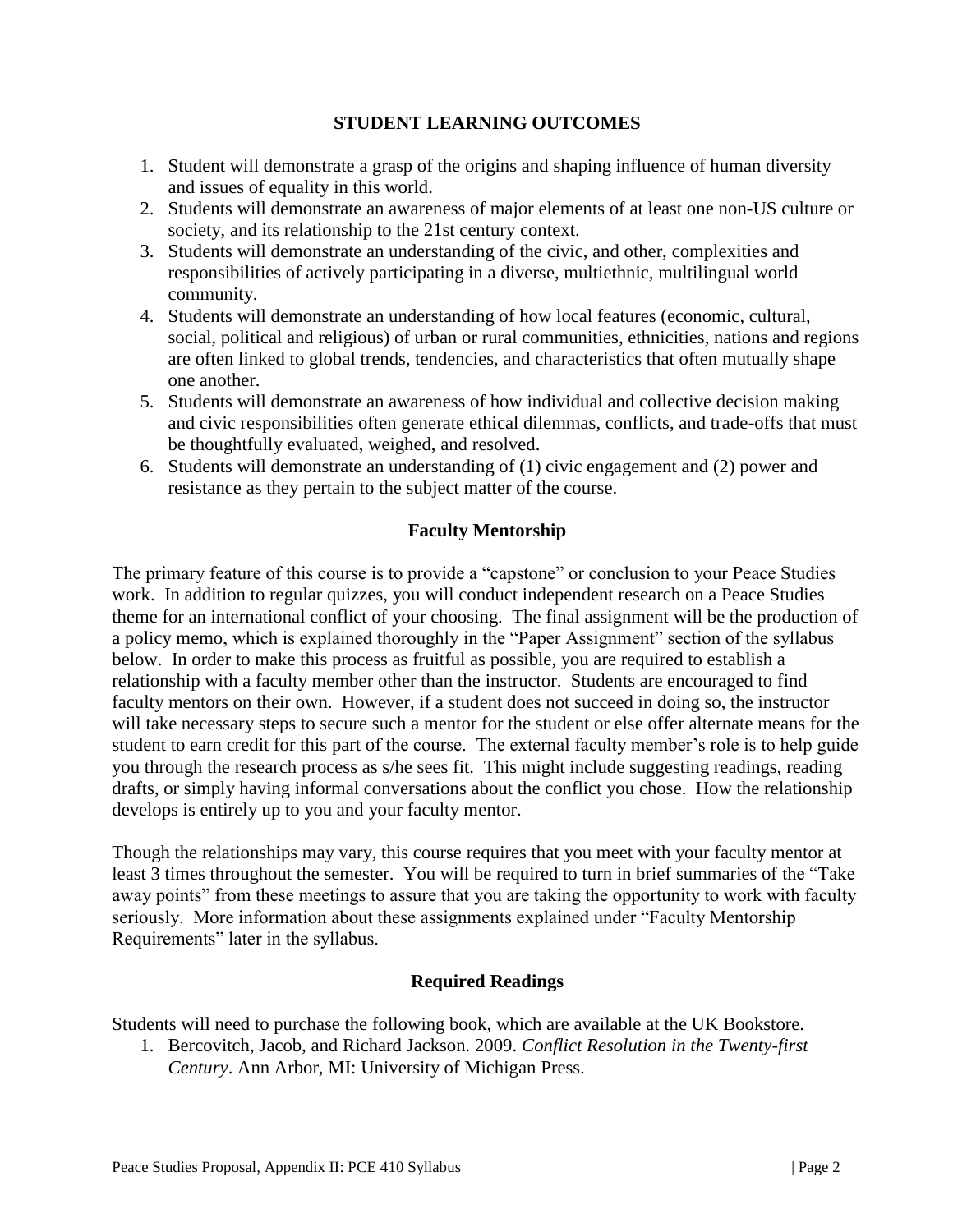All other required readings and videos will be available on the course's BlackBoard site.

# **Earning Grades**

You will be graded in two ways. The first is a set of quizzes over the assigned readings and lecture notes, which come primarily from the course readings. The purpose of these quizzes is to make sure that you are keeping up with the readings and learning the material. They are meant to be easy for those who are putting in the required time and effort. The second set of assessments comes from the various stages of your research assignment. This assignment will be due in various stages as outlined in the Course Schedule.

I will calculate your final grade based on the following: Quiz 1: (date TBA): 6% of total grade Quiz 2: (date TBA): 6% of total grade Quiz 3: (date TBA): 6% of total grade Quiz 4: (date TBA): 6% of total grade (cumulative final) Quiz 5: (date TBA): 6% of total grade (cumulative final) Capstone Project, Part 1: Summary Statement (due date TBA): 10% of total grade Capstone Project, Part 2: Analytical Overview (due date TBA): 15% of total grade Capstone Project, Part 3: Analysis of Management Options (due date TBA): 15% of total grade Capstone Project, Part 4: Policy Recommendations (due date TBA): 10% of total grade Faculty Mentorship "Take Away Points": 10% of total grade

The final 10% of your grade will be based on your attendance and participation. You will lose 20% of this grade for each unexcused absence (i.e., if you miss 5 sessions, the best you can do in the course is a B). You must do more than simply attend the sessions to receive your attendance/participation grade. I expect regular participation and will count you as absent if you fail to participate in the discussions.

Final course grades will be based on the following scale:

 $A = 90-100$  $B = 80-89$  $C = 70-79$  $D = 60-69$  $E =$  below 60

Midterm grades will be posted by [date TBA] and will be based on the grading criteria in the syllabus.

**NOTE**: To save space, we have omitted course policies on (1) absences, (2) missed exams, (3) late assignments, (4) academic integrity, (5) student conduct, (6) disabilities and medical conditions, (7) classroom expectations, (8) Blackboard, and (9) technology requirements. These are all aligned with UK policy and are mostly boilerplate from the TASC website. For the full syllabus, please contact [clayton.thyne@uky.edu](mailto:clayton.thyne@uky.edu)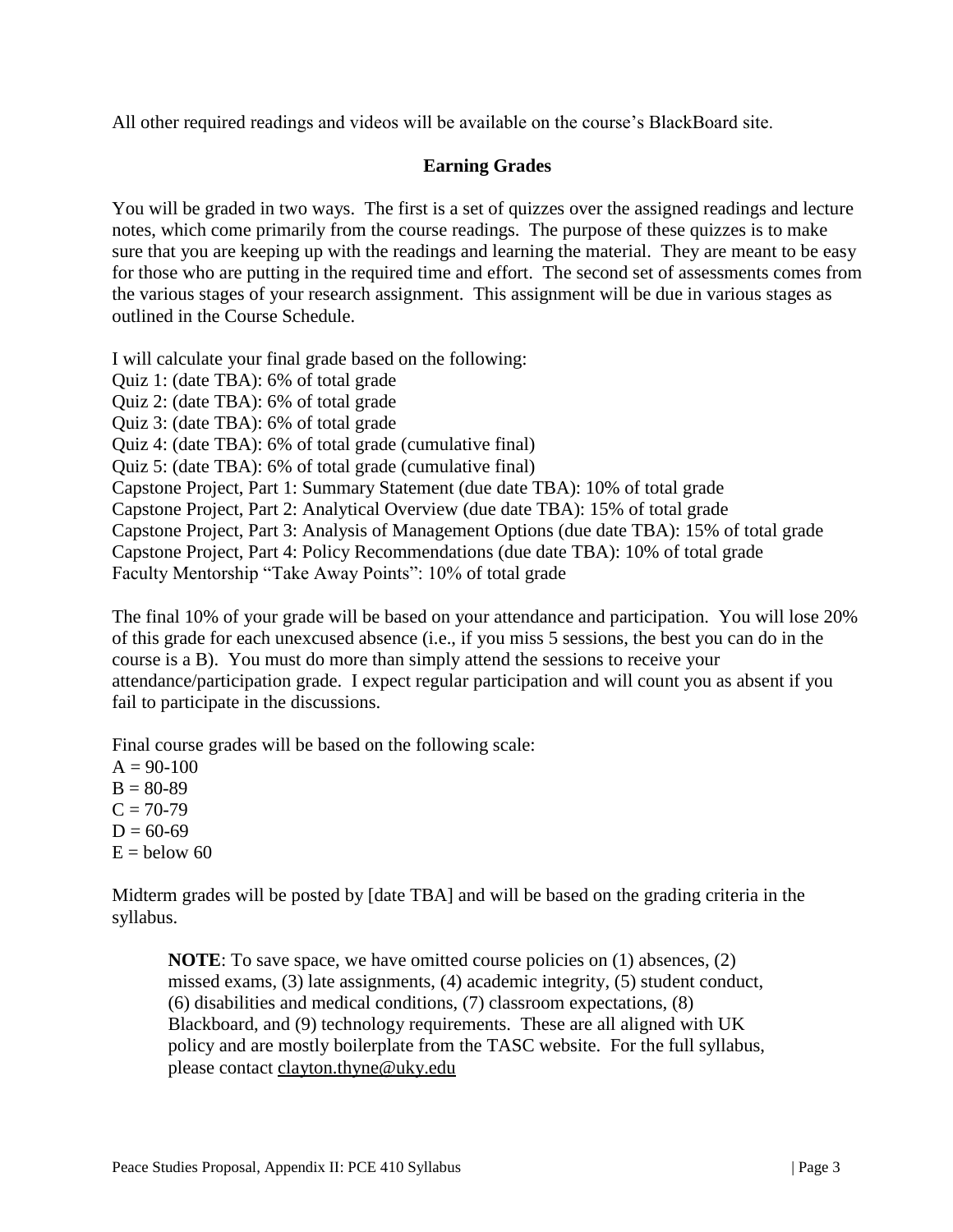## **Course Schedule**

#### **Section 1: The Skills of Peacemaking**

#### **Week 1: Course introduction and overview**

#### **Week 2: International Conflict Resolution - 1**

Readings:

- 1. Bercovitch and Jackson. 2009. "Chapter 1: International Conflict and Its Resolution: Moving from the Twentieth to the Twenty-first Century."
- 2. Bercovitch and Jackson. 2009. "Chapter 2: International Negotiation."
- 3. Bercovitch and Jackson. 2009. "Chapter 3: Mediation and International Conflict Resolution."
- 4. Bercovitch and Jackson. 2009. "Chapter 4: Arbitration, Adjudication, and International Law."

#### **Week 3: International Conflict Resolution - 2**

Faculty Mentor Meeting 1 summary due.

Readings:

- 1. Bercovitch and Jackson. 2009. "Chapter 5: The United Nations."
- 2. Bercovitch and Jackson. 2009. "Chapter 6: Peacekeeping."
- 3. Bercovitch and Jackson. 2009. "Chapter 7: Preventive Diplomacy."
- 4. Bercovitch and Jackson. 2009. "Chapter 8: Humanitarian Intervention."

#### **Week 4: International Conflict Resolution - 3**

Readings:

- 1. Bercovitch and Jackson. 2009. "Chapter 9: Regional Task-Sharing."
- 2. Bercovitch and Jackson. 2009. "Chapter 10: Nonofficial Diplomacy."
- 3. Bercovitch and Jackson. 2009. "Chapter 11: Reconciliation and Justice."
- 4. Bercovitch and Jackson. 2009. "Chapter 12: Peacebuilding."

#### **Section 2: Conflict Resolution in the International Context**

#### **Week 5: Conflict Resolution in the International Context – Background**

Quiz 1 covering Weeks 2-4. This will be taken at the beginning of class.

Readings:

- 1. Wall, James A., John B. Stark, and Rhetta L. Standifer. 2001. "Mediation: A current review and theory development." *Journal of Conflict Resolution* 45(3):370-391.
- 2. Boehmer, Charles, erik Gartzke, and Timothy Nordstrom. "Do intergovernmental organizations promote peace?" *World Politics* 57(1):1-38.

#### **Week 6: Confliction Resolution in the International Context – Civil Disputes**

Policy memo: Analytical overview/background of the conflict due on [DATE] at [TIME]. The paper must be submitted on BlackBoard.

Readings:

- 1. Doyle, Michael W., and Nicholas Sambanis. 2007. "The UN record on peacekeeping operations." *International Journal* 62(3):494-518.
- 2. Svensson, Isak. 2007. "Bargaining, bias and peace brokers: How rebels commit to peace." *Journal of Peace Research* 44(2):177-194.
- 3. Regan, Patrick M., and Aysegul Aydin. 2006. "Diplomacy and other forms of intervention in civil wars." *Journal of Conflict Resolution* 50(5):736-756.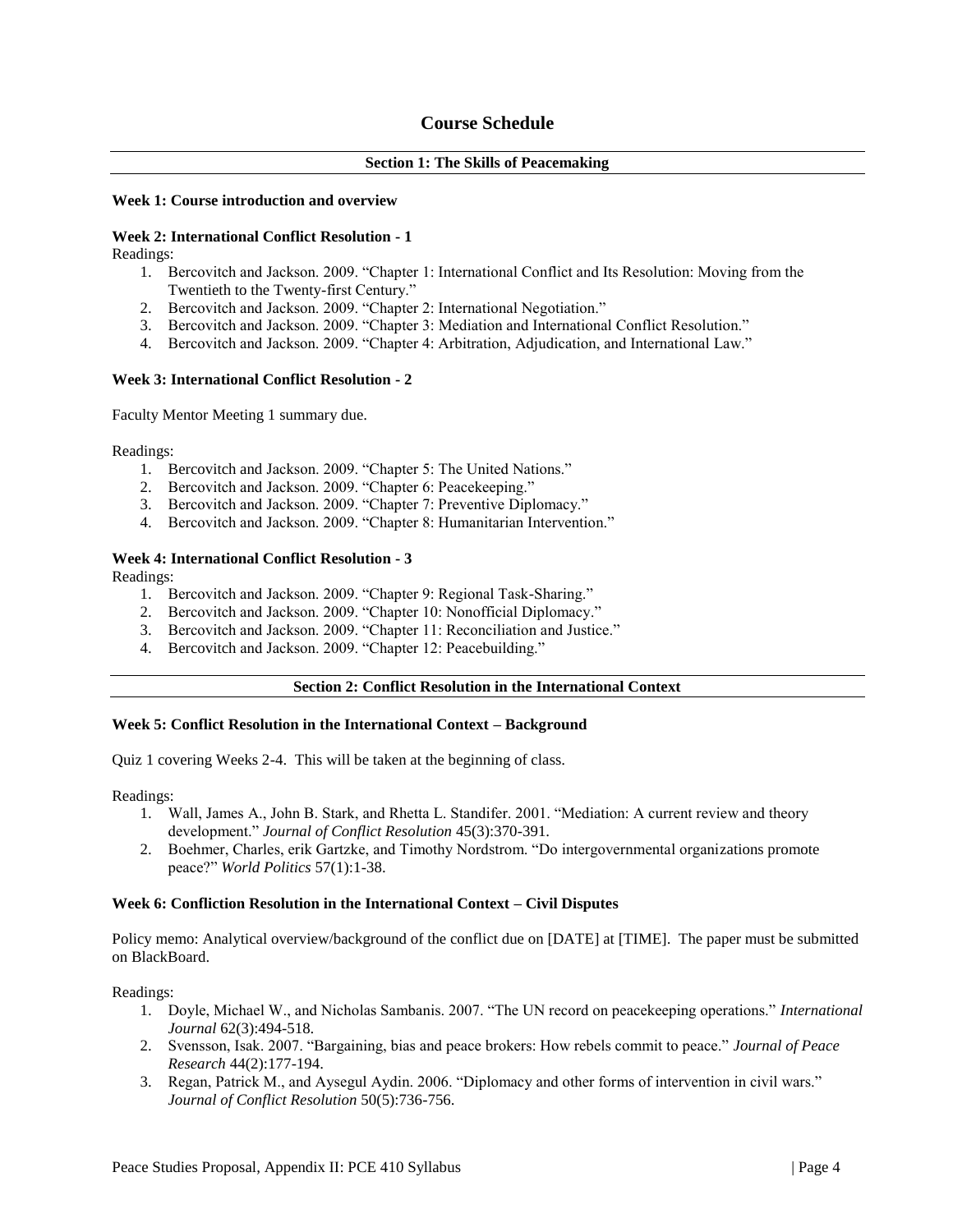#### **Week 7: Confliction Resolution in the International Context – Interstate Disputes**

Readings:

- 1. Wilkenfeld, Jonathan, Kathleen Young, Victor Asal, and David Quinn. 2003. "Mediating international crises: Cross-national and experimental perspectives." *Journal of Conflict Resolution* 47(3):279-301.
- 2. Leng, Russell J., and Patrick M. Regan. 2003. "Social and political cultural effects on the outcomes of mediation in militarized interstate disputes." *International Studies Quarterly* 47(3):431-452.
- 3. Werner, Suzanne, and Amy Yuen. 2005. "Making and keeping peace." *International Organization* 59(2):261- 292.

#### **Section 3: Cases of Protest Movements and Conflict Resolution in the US Context**

#### **Week 8: Civil Rights**

Faculty Mentor Meeting 2 summary due.

Quiz 2 covering Weeks 5-7. This will be taken at the beginning of class.

Video:

1. "PBS – Civil Rights – Eyes on the Prize." http://www.youtube.com/playlist?list=PL3E824E42C331714B Readings:

- 1. Meyer, David S., and Steven A. Boutcher. 2007. "Signals and spillover: Brown V. Board of Education and other social movements." *Perspectives on Politics* 5(1):81-93.
- 2. Carson, Clayborne. 2005. "The unfinished dialogue of Martin Luther King, Jr. and Malcolm X." *OAH Magazine of History* 19(1):22-26.
- 3. Morris, Aldon D. 1999. "A retrospective on the civil rights movement: Political and intellectual landmarks." *Annual Review of Sociology* 25:517-539.

#### **Week 9: Immigration**

Video:

- 1. "Law professor busts myths about U.S. immigration policy."
- http://www.youtube.com/watch?v=HmFaZNl7Wr0

Readings:

- 1. Rocha, Rene R., and Rodolfo Espino. 2009. "Racial threat, residential segregation, and the policy attitudes of Anglos." *Political Research Quarterly* 62(2):415-426.
- 2. Bach, Robert L. 1993. "Recrafting the common good: Immigration and Community." *Annals of the American Academy of Political and Social Science* 530:155-170.
- 3. Klandermans, Bert, Jojanneke van der Toorn, and Jacquelien van Stekelenburg. 2008. "Embeddedness and identity: How immigrants turn grievances into action." *American Sociological Review* 73(6):992-1012.

#### **Week 10: Gender**

Policy memo: Revised *Analytical Overview* of the conflict plus the new *Analysis of Options for Managing the Conflict* due on [DATE] at [TIME]. The paper must be submitted on BlackBoard.

Video:

1. "Celebrating 90 Years of Women's Rights." http://www.youtube.com/watch?v=A2aclDaE2ek

Readings:

- 1. Runyan, Anne Sisson, and Mary V. Wenning. 2004. "Prospects for renewed feminist activism in the heartland: A study of Dytonian women's politics." *NWSA Journal* 16(3):180-214.
- 2. Anderson, Margaret L. "Thinking about women: A quarter century's view." *Gender and Society* 19(4):437- 455.

```
Section 4: Cases of Protest Movements and Conflict Resolution in the International Context
```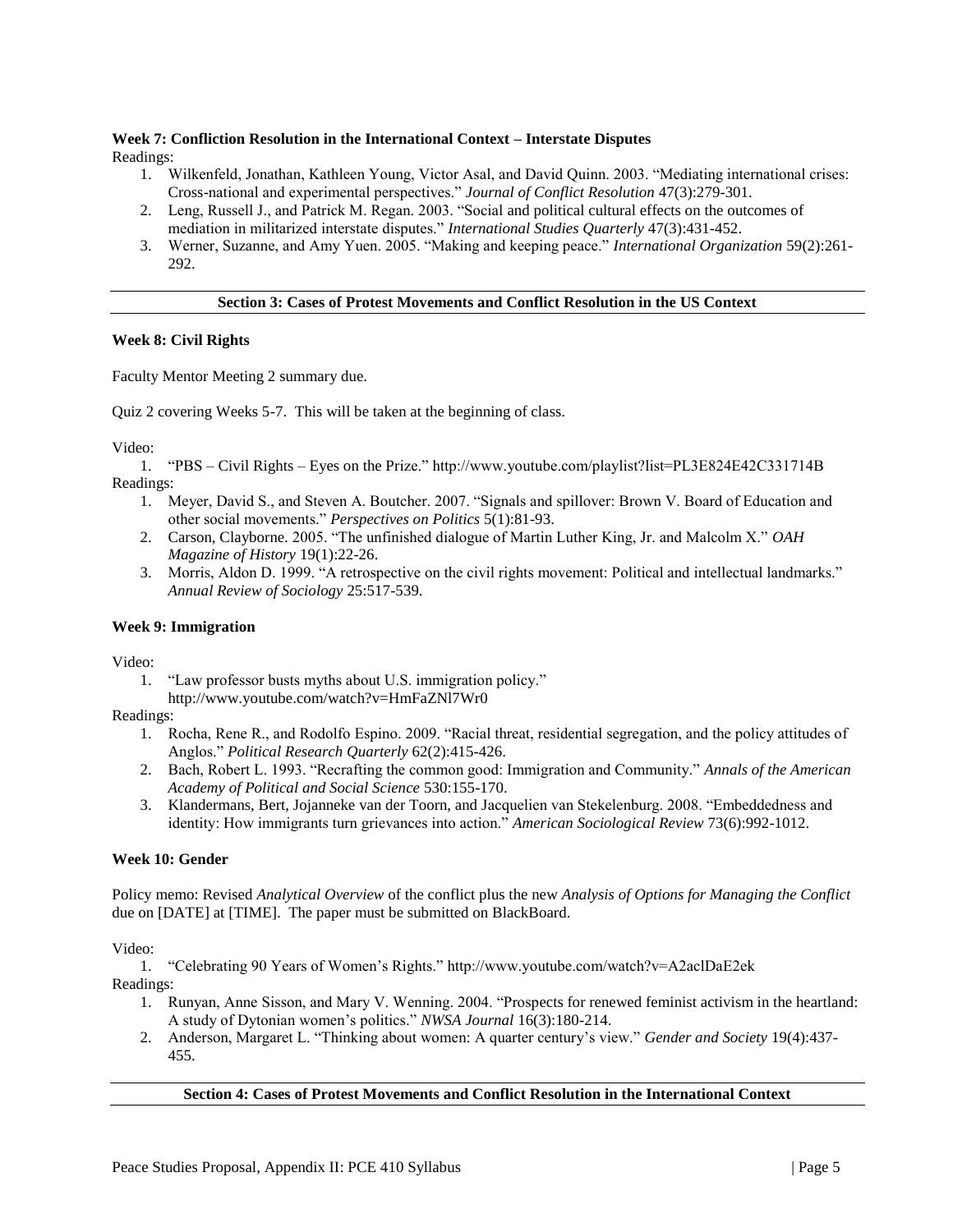#### **Week 11: Indigenous Rights**

Quiz 3 covering Weeks 8-10. This will be taken at the beginning of class.

Readings:

- 1. Stocks, Anthony. 2005. "Too much for too few: Problems of indigenous land rights in Latin America." *Annual Review of Anthropology* 34:85-104.
- 2. Castillo, Rosalva Aída Hernández, and Victoria J. Furio. 2006. "The indigenous movement in Mexico: Between electoral politics and local resistance." *Latin American Perspectives* 33(2):115-131.

#### **Week 12: Anti-colonial Movements**

Faculty Mentor Meeting 3 summary due.

Readings:

- 1. Hacker, Susan. 1972. "Violent and non-violent approaches to revolution: A cross national study." *Economic and Political Weekly* 7(2):119-126.
- 2. Dasgupta, Atis. 1986. "Early trends of anti-colonial peasant resistance in Bengal." *Social Scientist* 14(4):20-32.

#### **Week 13: Ethnic Minorities**

Policy memo: Revised *Analytical Overview* of the conflict plus the revised *Analysis of Options for Managing the Conflict* plus new *Policy Recommendations* due on [DATE] at [TIME]. The paper must be submitted on BlackBoard.

Readings:

- 1. Tsutsui, Kiyoteru. 2004. "Global civil society and ethnic social movements in the contemporary world." *Sociological Forum* 19(1):63-87.
- 2. Gurr, Ted Robert. 2000. "Ethnic warfare on the wane." *Foreign Affairs* 79(3):52-64.

#### **Section 5: The Path Forward for Conflict Resolution: Reconciliation and Long-term Peace**

#### **Week 14: Peace and Reconciliation**

Quiz 4 covering Weeks 11-13. This will be taken at the beginning of class.

Readings:

- 1. Meernik, James. 2003. "Victor's justice or the law? Judging and punishing at the international criminal tribunal for the former Yugoslavia." *Journal of Conflict Resolution* 47(2):140-162.
- 2. David, Roman, and Susanne Y. P. Choi. 2006. "Forgiveness and transitional justice in the Czech Republic." *Journal of Conflict Resolution* 50(3):339-367.
- 3. Leebaw, Bronwyn. 2003. "Legitimation or judgment? South Africa's restorative approach to transitional justice." *Polity* 36(1):23-51.

#### **Week 15: Mechanisms for Peace**

Readings:

- 1. Lebovic, James H. 2004. "Uniting for peace? Democracies and the United Nations peace operations after the Cold War." *Journal of Conflict Resolution* 48(6):910-936.
- 2. Baskin, Gershon, and Zakaria Al-Qaq. 2004. "YES PM: Years of experience in strategies for peace making." *International Journal of Politics, Culture, and Society* 17(3):543-562.
- 3. Ilcan, Suzan, and Lynne Phillips. 2006. "Global rationalities of security and UNESCO's culture of peace campaign." *Anthropologica* 48(1):59-71.

#### **Week 16: Finals Week**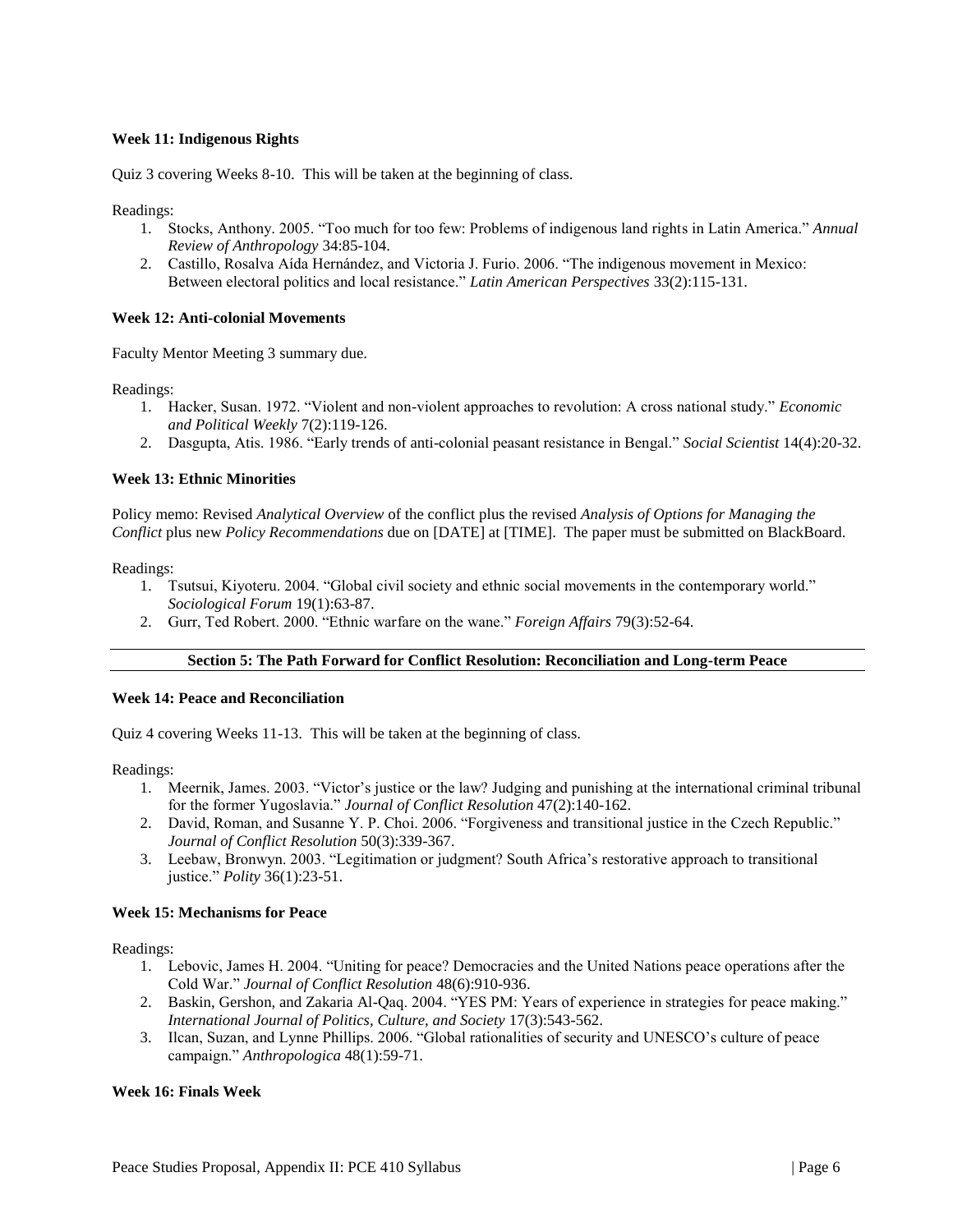- 1. Policy memo including all facets of the assignment 1-4 due on [date/time TBA]. This should include the (1) summary statement, (2) analytical overview, (3) analysis of policy options, and (4) policy recommendation.
- 2. Quiz 5 covering Weeks 14-15 will take place on [date/time TBA]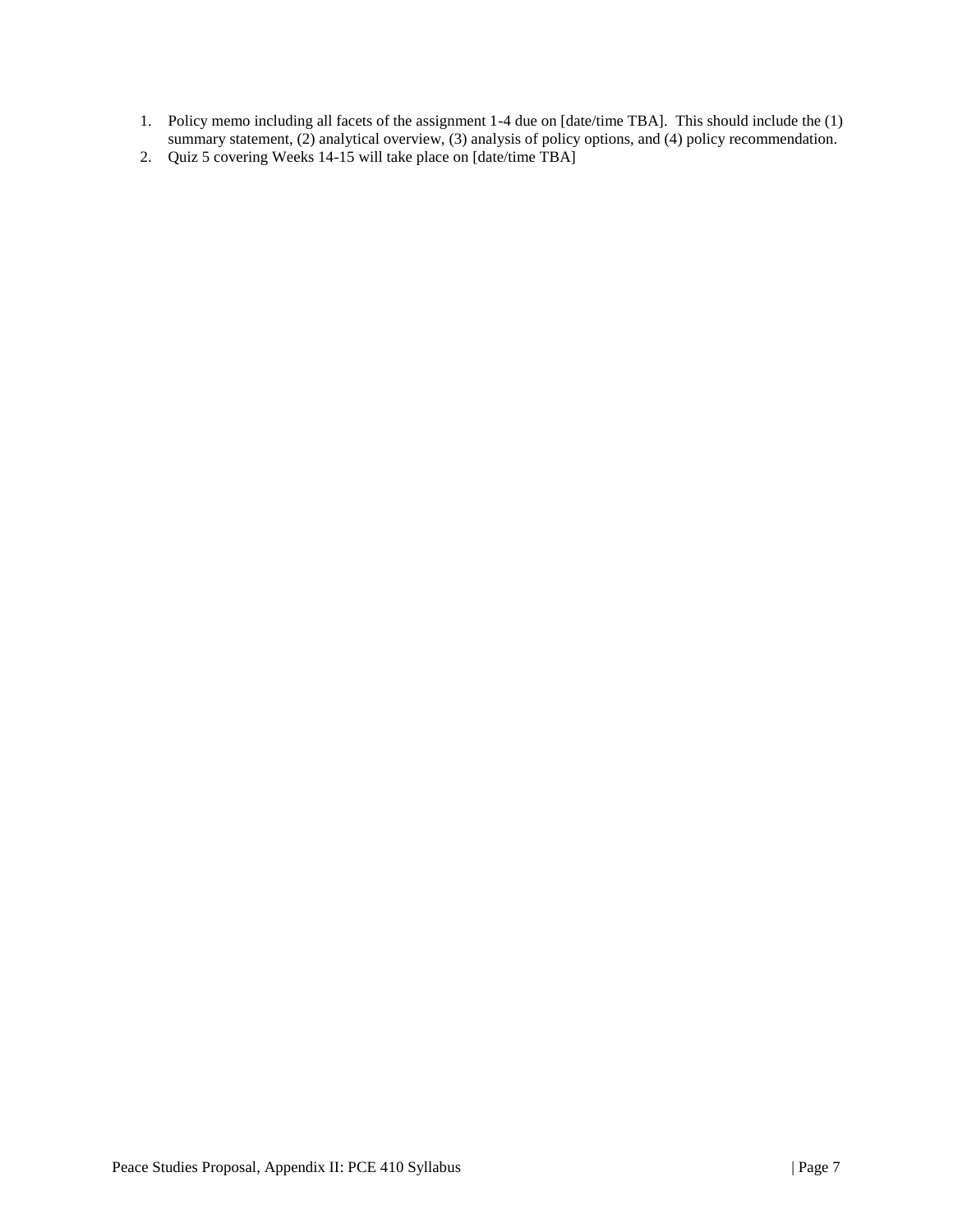#### **Paper Assignment: Conflict Analysis and Policy Recommendation**

#### **1. Background**

The final paper for this class is an analysis and policy recommendation of a *current* issue or conflict within the international community. Thus, the paper is a specific type of policy memorandum. Policy memoranda are prepared by analysts who work in both the public and private sector. They are read by a variety of government agencies as well as a wide array of clients from foreign investors to nongovernmental organizations to rebel leaders. A client typically requests such a memorandum when they must make a decision to take action (or not take action). In a memorandum, analysts explain the origins of the problem, identify the options available to the client, assess the consequences (both positive and negative) that would follow from each option, and recommend an option (or some combination of options).

The exact topic and audience of the paper is up to you. You are encouraged to follow your interests and to build upon the knowledge you have learned in other courses. In writing the paper, you are supposing that there is a leader or organization that is in the need of your advice. For example, if you are writing about Afghanistan, the audience could be the Obama administration, or, if you are writing about Darfur, the audience might be the U.N. Security Council. In order for us to assess the quality of your paper, *it is critical that you make the audience or client of your paper clear from the very beginning of the paper* and address your recommendations to that audience throughout. You should also write your paper with a clear sense of the objectives of your client in mind. In order to convince them that you can solve their problem, you should try to see the conflict from their perspective.

#### **2. Your research and analysis**

Your paper should be 12-15 pages double-spaced pages (1 inch margins, "Times New Roman").

The information guiding your analysis and recommendation should come from three sources. First, you should draw on the readings you've done in your major and minor fields. This capstone project is meant to bring the wealth of knowledge you have gathered over the past years into a single project, so think critically and creatively about how you might bring this together. Second, you must look more broadly for source material in both explaining the issue and past conflict resolution efforts. Third, in the first part of the course we will cover a variety of conflict resolution methods. The final part of the policy memo should draw on these as potential avenues for conflict resolution.

When you use sources, please give proper credit to the source with in-text citations and a list of references at the end, using MLA style. If you are unfamiliar with university policies on plagiarism, please consult the university documents that define these). Your "works cited" page does not count towards the 12-15 page limit.

#### **3. Submission of your paper**

Your paper will be due in various stages to assure that you get plenty of feedback on your work. My goal is for everyone in the class to receive an A on this project, and I will offer a plethora of support to achieve this goal, and I very much encourage you to have me read drafts before the due dates. I will be more than happy to update your grade as you make revisions to improve your memo. For example, the Analytical Overview is initially due in Week 6. You will subsequently turn in revised drafts of the Analytical Overview in Weeks 10 and 16. Improvements to the Analytical Overview beyond week 6 will result in an improvement of your grade for that part of the memo.

All work must be submitted on the course BlackBoard page according to the following schedule:

- 1. Summary Statement: Week 16 [add specific date/time when available]. Please note that this is the first part of the memo. However, it will include information that will not be known until Parts 2-3 have been completed. Thus, it makes the most sense to write this part after Parts 2-3 have been completed, and it will not be graded until the end of the term.
- 2. Analytical Overview: Week 6 [add specific date/time when available].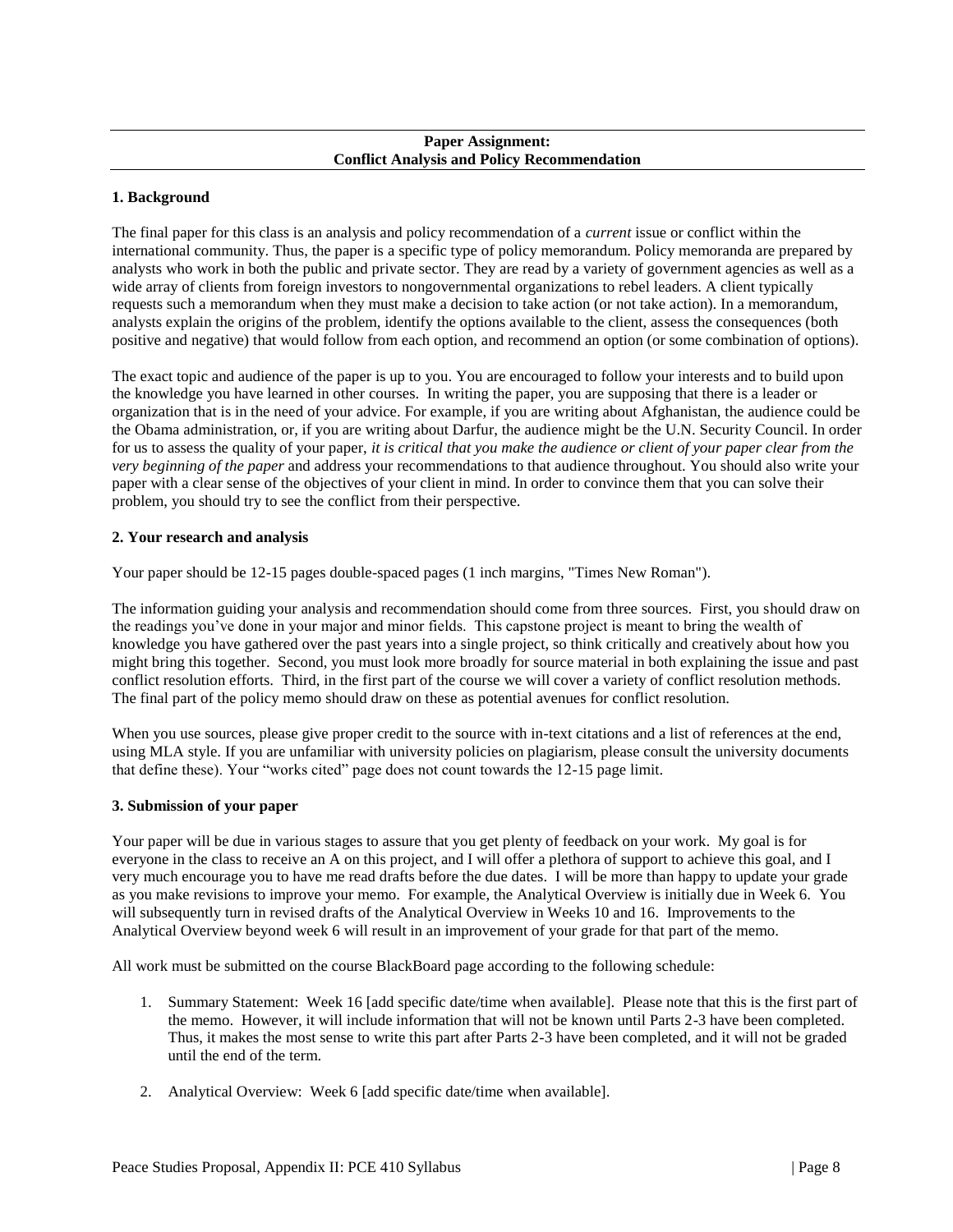- 3. Analysis of the Options for Conflict Management: Week 10 [add specific date/time when available]. Please note that this submission should include both (1) your revised Analytical Overview and (2) your new Analysis of the Options for Conflict Management.
- 4. Policy Recommendations: Week 16 [add specific date/time when available]. Please note that this submission should include all facets of the paper, including (1) the Summary Statement, (2) the revised Analytical Overview, (3) the revised Analysis of Options for Conflict Management, and (4) Policy Recommendations.

#### **4. Paper Format**

Your paper should include the following elements:

*4.1. Summary statement (1 page or less).* Open with a concise summary of the central points of your analysis and proposal. You may want to give this section the heading "Summary" or (even better) a section heading that expresses the main point of your paper (which is your strategy for dealing with the conflict/topic in question, your policy recommendation). A summary statement (or executive summary) is simply what an introductory paragraph is called in a policy memorandum. You want your main message to grab the attention of your audience immediately. Although you will not be able to explain all the details of your analysis or proposal, your audience should be able to understand both your diagnosis of the problem and the essence of your solution to it in the first paragraph.

More specifically, your summary should include  $(1)$  the issue;  $(2)$  why a decision is needed;  $(3)$  what key info is contained in the memo; (4) course of action recommended.

*4.2. Analytical overview of the conflict (4 to 7 pages).* Put your policy proposal in context by addressing the following questions (4 to 7 pages):

- a. What is the primary cause of the conflict?
- b. What is the historical and social context of the conflict?

c. What are the interests of the main actors involved in the conflict (e.g., populations within society, the rebel or terrorist group, the state)?

d. What is the current state of the conflict (e.g. have any conflict management strategies failed? is the problem getting worse or better?)?

e. How has the issue evolved to become a concern to the policymaker?

It is important that your overview does not merely list events in the conflict, but provides an argument for the underlying causes of the conflict. Indeed, other than a few basic facts, all of the information in this section should be geared towards *supporting your argument about the origins of the conflict*. A convincing explanation will require doing research and citing reports and studies of the conflict as well as referring to the theoretical readings covered in the course. Note that by arguing that a conflict is motivated by "relative deprivation" or the "economic rewards of rebellion," you are conveying a great deal of information with a short phrase.

Because the validity of your solution depends on the validity of you diagnosis of the problem, it is essential that you do not take this part of the assignment for granted. In particular, you should recognize that your client may already have an *alternative* understanding of the origins of the conflict that is very likely derived from one of the theories of conflict covered in your other courses. In addition, your analysis will be judged by the persuasiveness of the evidence you present to support *your* explanation of the causes of conflict (and undermine others). We will spend a great deal of time discussing what constitutes compelling evidence and the application of those concepts will be rewarded.

*4.3. Analyze the options for managing the conflict (5 to 7 pages).* What can be done to resolve the conflict? State the options (alternative strategies) clearly and crisply. Once again, remember that you are trying to maintain the attention of your audience. Which strategies will work? Which will fail? Why? In order to answer these questions should do the following:

- a. Predict the consequences of each alternative. Most options will have a mixture of desired and undesired consequences. Some options may be ineffective. The consequences of other options may be uncertain. You should identify these consequences and uncertainties.
- b. Provide evidence for your predictions. Do not assume that your audience will believe your predictions without a compelling reason to do so. Following a new course of action entails significant risks and your client is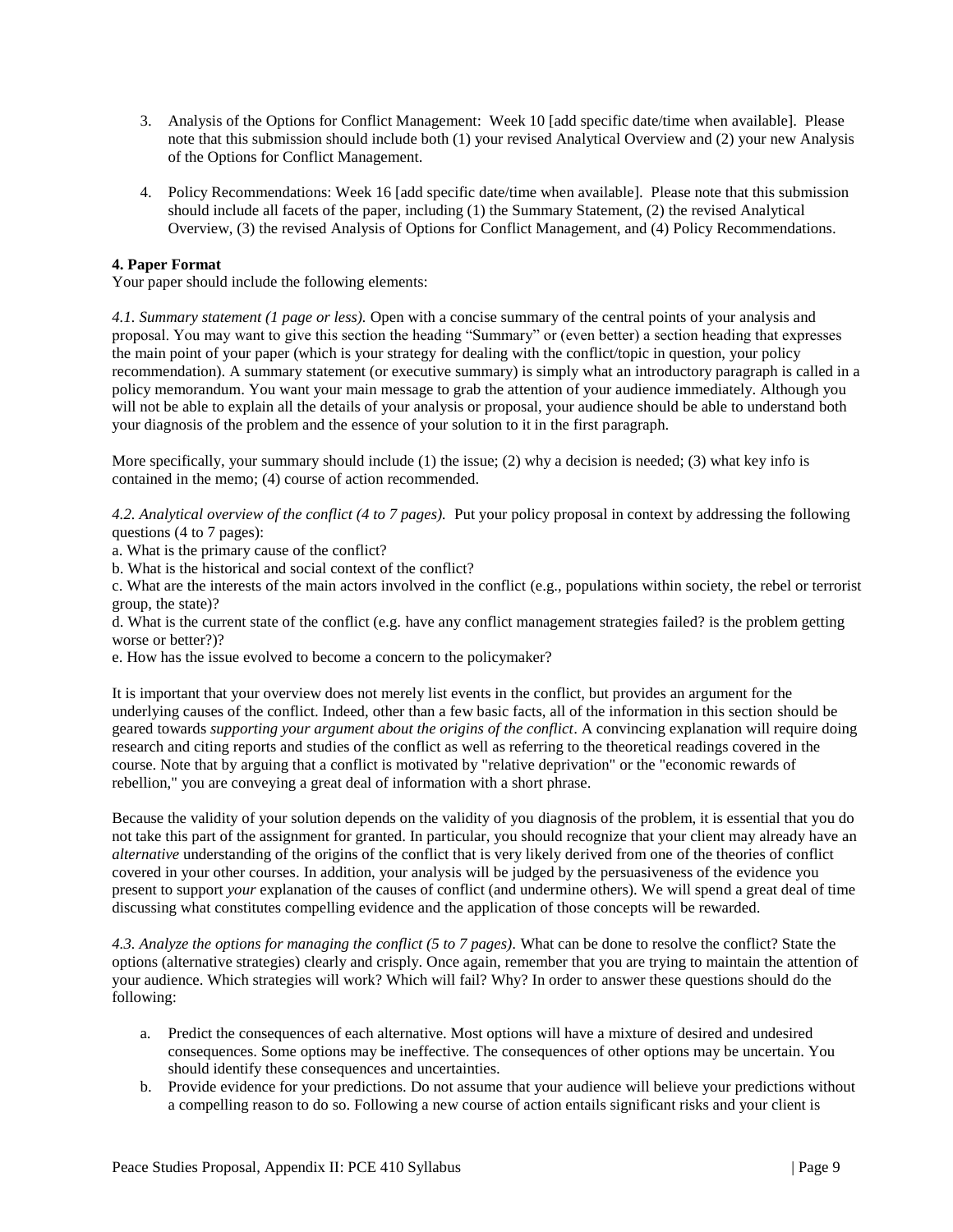unlikely to follow your vision blindly. Drawing on cases external to your conflict as examples would be useful here.

c. The most convincing evidence for your predictions in this paper will come from professional research about political violence and analogous real world cases in which similar policies have been implemented. In other words, it *is essential that you justify your expectations by grounding them in the literature discussed in this course as well as your own research.* 

*4.4. Policy recommendation (1 page or less):* What policy option or combination of options do you recommend? Summarize your argument for why your strategy is better than the alternatives. This is the conclusion of your policy recommendation.

#### **5. Faculty Mentorship Requirements**

You must meet with your faculty member at least three times throughout the semester to discuss your policy memo. To make these discussions fruitful, you must turn in a brief summary of your discussions. The due dates for these discussions are outlined in the course schedule.

#### *5.1. Meeting 1:*

Purpose: This discussion should focus on two areas, both of which are critical for developing a good policy memo. First, you should develop a basic understanding of the conflict you have chosen. Second, you should know the relevant policymaker that will be the audience for your memo. At a minimum, you should discuss potential readings to help you better understand your conflict. You should also try to decide which policymaker would be best suited to deal with the situation.

Requirements: You must provide a brief summary of your meeting with the faculty mentor. This summary can be very brief (<1 page). It must address the following:

- 1. Date of the meeting and the faculty mentor's name.
- 2. Summary of the discussion regarding the conflict.
- 3. Summary of the discussion regarding the relevant policymaker.
- 4. Potential readings.

Grading: This assignment is essentially a pass/fail assignment, which means that you'll receive 100% credit for addressing points 1-4 above in any manner. Bulleted lists and incomplete sentences are fine here. Your effort should be geared towards a good discussion with your mentor, not in writing a beautiful summary of your discussion.

#### *5.2. Meeting 2:*

Purpose: At this point, you should already have a conflict under study and a policymaker decided. In this meeting, you should try to accomplish two tasks. First, solidify your understanding of the conflict you chose. You should be an expert on your conflict at this time. If you are not, discuss other readings or information sources that you might use to become an expert. An expert knows both the historical background of the conflict, the current situation of the conflict, and past attempts at conflict resolution. Be sure you know all three well. Second, you should be developing theoretically strong and persuasive arguments about what the policymaker should do about the conflict. Work with your faculty mentor to consider the pros and cons of your favored approach, and the pros and cons of alternative approaches.

Requirements: You must provide a brief summary of your meeting with the faculty mentor. This summary can be very brief  $\left($  <1 page). It must address the following:

- 1. Date of the meeting and the faculty mentor's name.
- 2. Summary of the discussion regarding the historical background of the conflict, the current situation, and past conflict resolution attempts.
- 3. Summary of the discussion regarding your policy recommendation and alternatives, focusing on the pros and cons of each.

Grading: This assignment is essentially a pass/fail assignment, which means that you'll receive 100% credit for addressing points 1-3 above in any manner. Bulleted lists and incomplete sentences are fine here. Your effort should be geared towards a good discussion with your mentor, not in writing a beautiful summary of your discussion.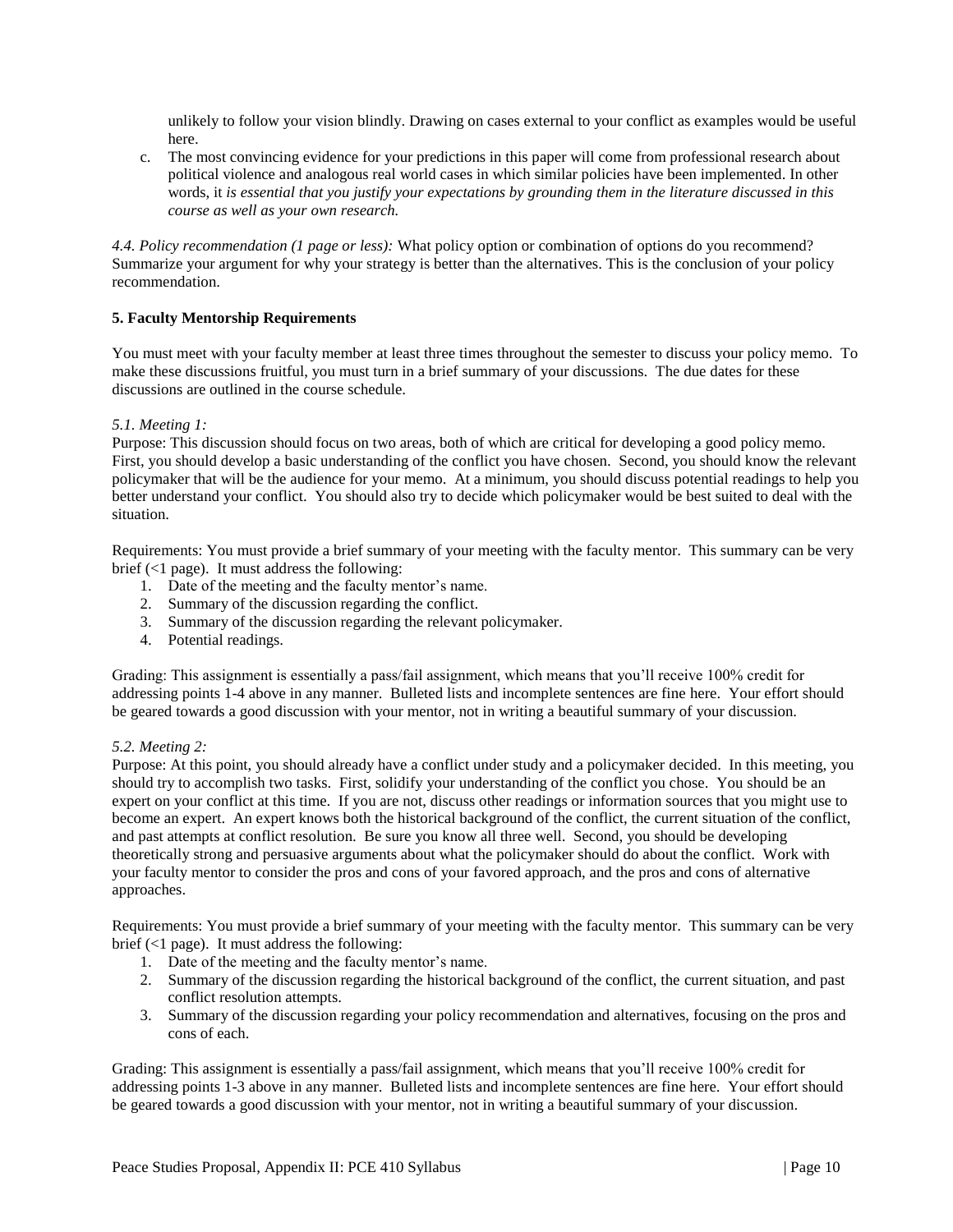#### *5.3. Meeting 3:*

Purpose: At this point, your policy memo should be almost complete. Your purpose here is to tie up any lose ends. The feedback you have received on your policy memo would be a good place to start here in deciding topics to further strengthen your memo. If the faculty member is willing, it would be a good idea to have him/her read a full draft of the memo for comments and suggestions. Beyond that, this meeting will vary largely depending on your specific needs. Some students might need more discussion on the background of the conflict, while others might need help in clarifying policy recommendations. It will be up to you to decide how to best use this meeting to improve your policy memo.

Requirements: You must provide a brief summary of your meeting with the faculty mentor. This summary can be very brief (<1 page). It must address the following:

- 1. Date of the meeting and the faculty mentor's name.
- 2. Summary of the discussion regarding your specific needs.

Grading: This assignment is essentially a pass/fail assignment, which means that you'll receive 100% credit for addressing points 1-2 above in any manner. Bulleted lists and incomplete sentences are fine here. Your effort should be geared towards a good discussion with your mentor, not in writing a beautiful summary of your discussion.

#### **6. Evaluation**

The following rubrics will be used to grade each part of the policy memo.

#### **POLICY MEMO PART 1: SUMMARY STATEMENT**

| <b>Criteria</b>                                                                                                                                                                            | Score $(1-5)$ |
|--------------------------------------------------------------------------------------------------------------------------------------------------------------------------------------------|---------------|
| Does the summary statement concisely summarize the central points of the analysis and<br>proposal?                                                                                         |               |
| Comments: [professor comments here]                                                                                                                                                        |               |
| Does the summary statement grab the attention of the reader? Is the relevance of this<br>conflict explained well?<br>Comments: [professor comments here]                                   |               |
| Are the diagnosis of the problem and the essence of the solution clear?<br>Comments: [professor comments here]                                                                             |               |
| Does the assignment represent advanced undergraduate-level work? If I were the<br>policymaker, would I throw this in the trash or continue reading?<br>Comments: [professor comments here] |               |

#### **POLICY MEMO PART 2: ANALYTICAL OVERVIEW OF THE CONFLICT**

| <b>Criteria</b>                                                                            | Score $(1-5)$ |
|--------------------------------------------------------------------------------------------|---------------|
| Does the memo clearly address the primary cause of the conflict? Is appropriate evidence   |               |
| used to address the cause of the conflict?                                                 |               |
| Comments: [professor comments here]                                                        |               |
| Is sufficient background given to understand the historical and social context of the      |               |
| conflict?                                                                                  |               |
| Comments: [professor comments here]                                                        |               |
| Are the interests of the main actors involved in the conflict clear? Does the memo address |               |
| the most relevant actors?                                                                  |               |
| Comments: [professor comments here]                                                        |               |
| Is the current state of the conflict clearly explained? Are past efforts to resolve the    |               |
| conflict covered well?                                                                     |               |
| Comments: [professor comments here]                                                        |               |
| Will policymaker understand why this conflict should be a concern to him or her?           |               |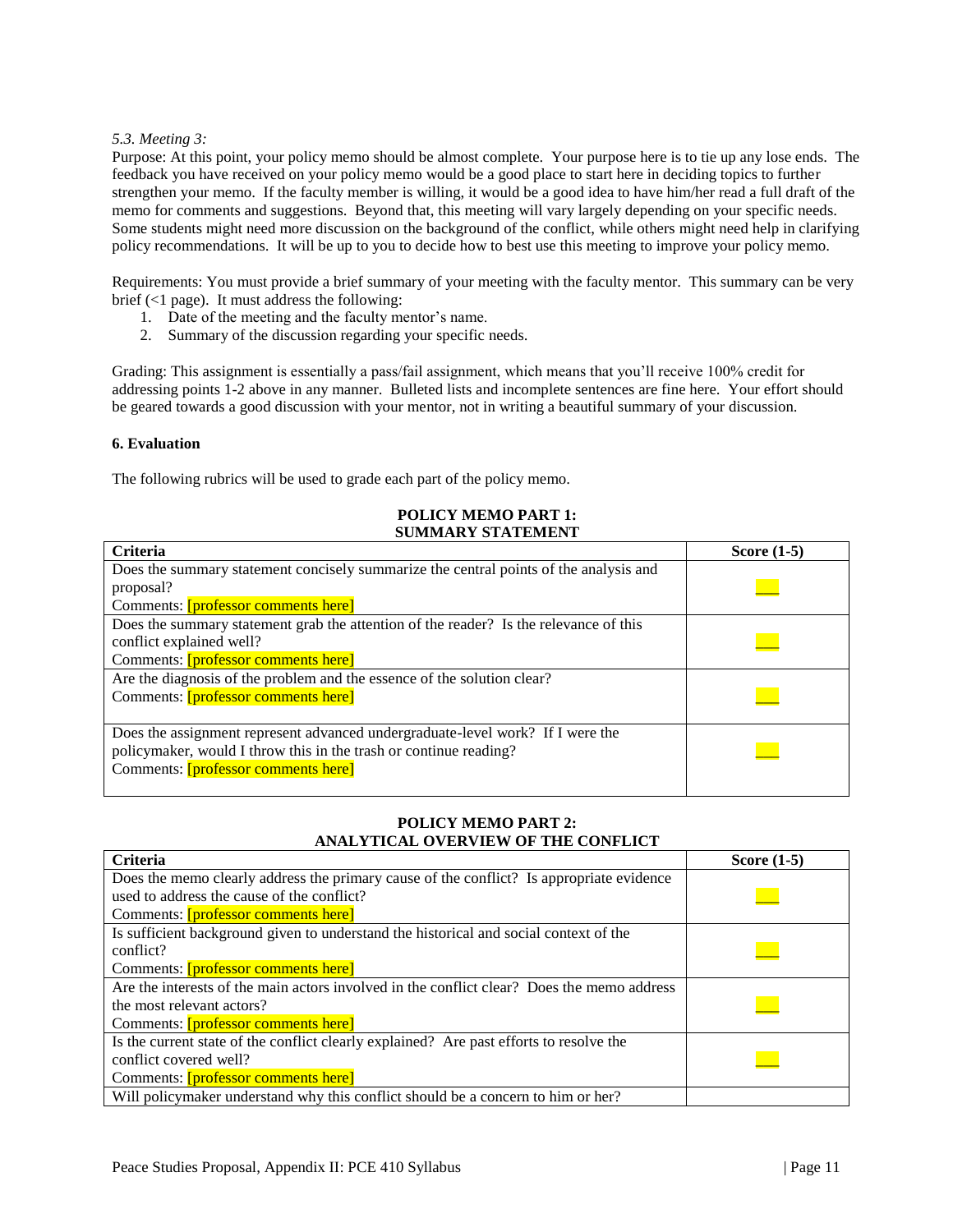| Comments: [professor comments here]                                                                                                                                                                                       |  |
|---------------------------------------------------------------------------------------------------------------------------------------------------------------------------------------------------------------------------|--|
| Does the assignment represent advanced undergraduate-level work? If I were the<br>policymaker, would I have to do more reading to understand basic information on the<br>conflict?<br>Comments: [professor comments here] |  |

#### **POLICY MEMO PART 3: ANALYSIS OF OPTIONS FOR MANAGING THE CONFLICT**

| <b>Criteria</b>                                                                            | Score $(1-5)$ |
|--------------------------------------------------------------------------------------------|---------------|
| Does the memo clearly explain what should be done to resolve the conflict?                 |               |
| Comments: [professor comments here]                                                        |               |
| Is the proposed resolution sufficiently grounded in the conflict resolution literature? Is |               |
| evidence given to support the policy recommendation?                                       |               |
| Comments: [professor comments here]                                                        |               |
| Does the memo clearly state the pros and cons of the proposed solution? Does it analyze    |               |
| the likelihood of success or failure?                                                      |               |
| Comments: [professor comments here]                                                        |               |
| Are alternative solutions addressed? Does the memo address key pros and cons of            |               |
| alternative solutions?                                                                     |               |
| Comments: [professor comments here]                                                        |               |
| Does the assignment represent advanced undergraduate-level work? If I were the             |               |
| policymaker, would I throw this in the trash or seriously consider the policy              |               |
| recommendation?                                                                            |               |
| Comments: [professor comments here]                                                        |               |

#### **POLICY MEMO PART 4: POLICY RECOMMENDATION**

| <b>Criteria</b>                                                                        | Score $(1-5)$ |
|----------------------------------------------------------------------------------------|---------------|
| Does the memo clearly state the policy that should be followed?                        |               |
| Comments: [professor comments here]                                                    |               |
| Is the argument upon which the policy recommendation is founded summarized well?       |               |
| Comments: [professor comments here]                                                    |               |
| Will the policymaker understand why the proposed recommendation is preferable to       |               |
| alternatives?                                                                          |               |
| Comments: [professor comments here]                                                    |               |
| Does the assignment represent advanced undergraduate-level work? If I were the         |               |
| policymaker, would I throw this in the trash or seriously consider the recommendation? |               |
| Comments: [professor comments here]                                                    |               |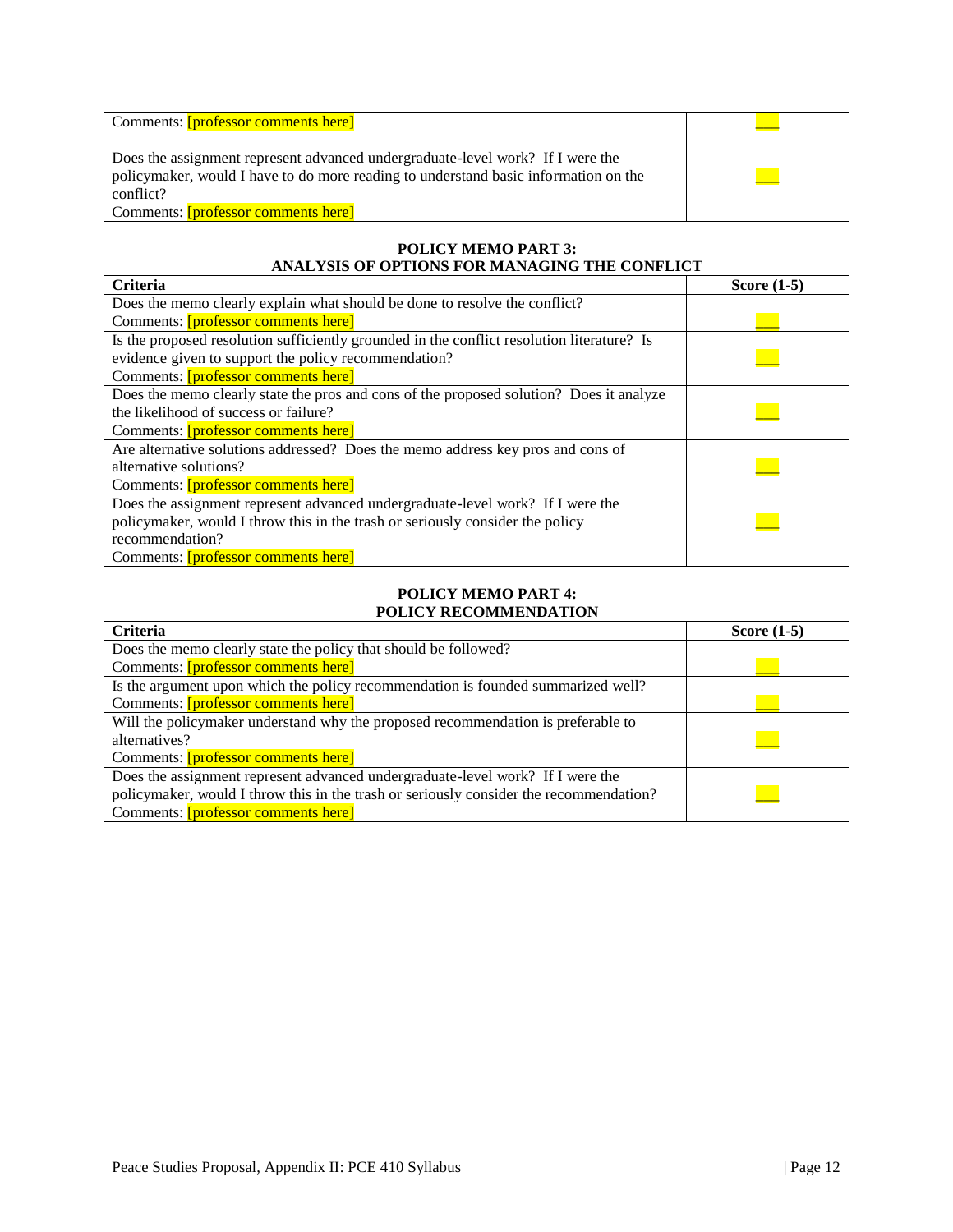# <span id="page-41-0"></span>**Appendix III Peace Studies Program Electives Requirement Student Approval Form**

As a student in the Peace Studies Program, you are required to take a minimum of two electives involving a minimum of 6 credit hours. This is in addition to PCE 201 and PCE 410. While *PCE 201* will provide you with a general background on a broad array of areas for study and methods of inquiry, the electives will be geared towards allowing you to focus on particular areas of emphasis that best meet your interests. These particular areas of emphasis will then be brought back into the Peace Studies framework in the capstone course (*PCE 410*).

Peace Studies Electives require approval of the Director to count towards the Peace Studies Certificate requirement. The Director will deem a course as appropriate if at least 50% of the course is geared towards one or more of the following Focus Areas:

- Focus Area I: Peacebuilding. Addresses systems and infrastructure needed to create more peaceful societies.
- Focus Area II: Peacemaking. Addresses leadership skills, skills for resolving and transforming conflict.
- Focus Area III: Promoting Understanding, Cooperation, and Development. Addresses cross cultural issues, international organizations, economic and social development.
- Focus Area IV: Addressing Global and Regional Pressures. Addresses problems of population, scarcity, trade, sustainability, ecosystems, climate, and immigration.

Please note that it is not the intent of the Peace Studies Director to force you to take courses outside of your area of interest or to force you to take courses beyond the minimum required for your academic major or minor. If unsure, it would be safest to ask if the course meets the Peace Studies requirements prior to enrolling in the course.

Student requirements:

Before taking a Peace Studies elective, the student should provide the Director with a syllabus of the course (a recent version for the same course from the same instructor is fine). This can be done in hard copy form or by emailing the Director at [clayton.thyne@uky.edu.](mailto:clayton.thyne@uky.edu)

Upon approval, the Director will provide you with a signed copy of the form on the following page. A copy of the signed form will also be placed in your file.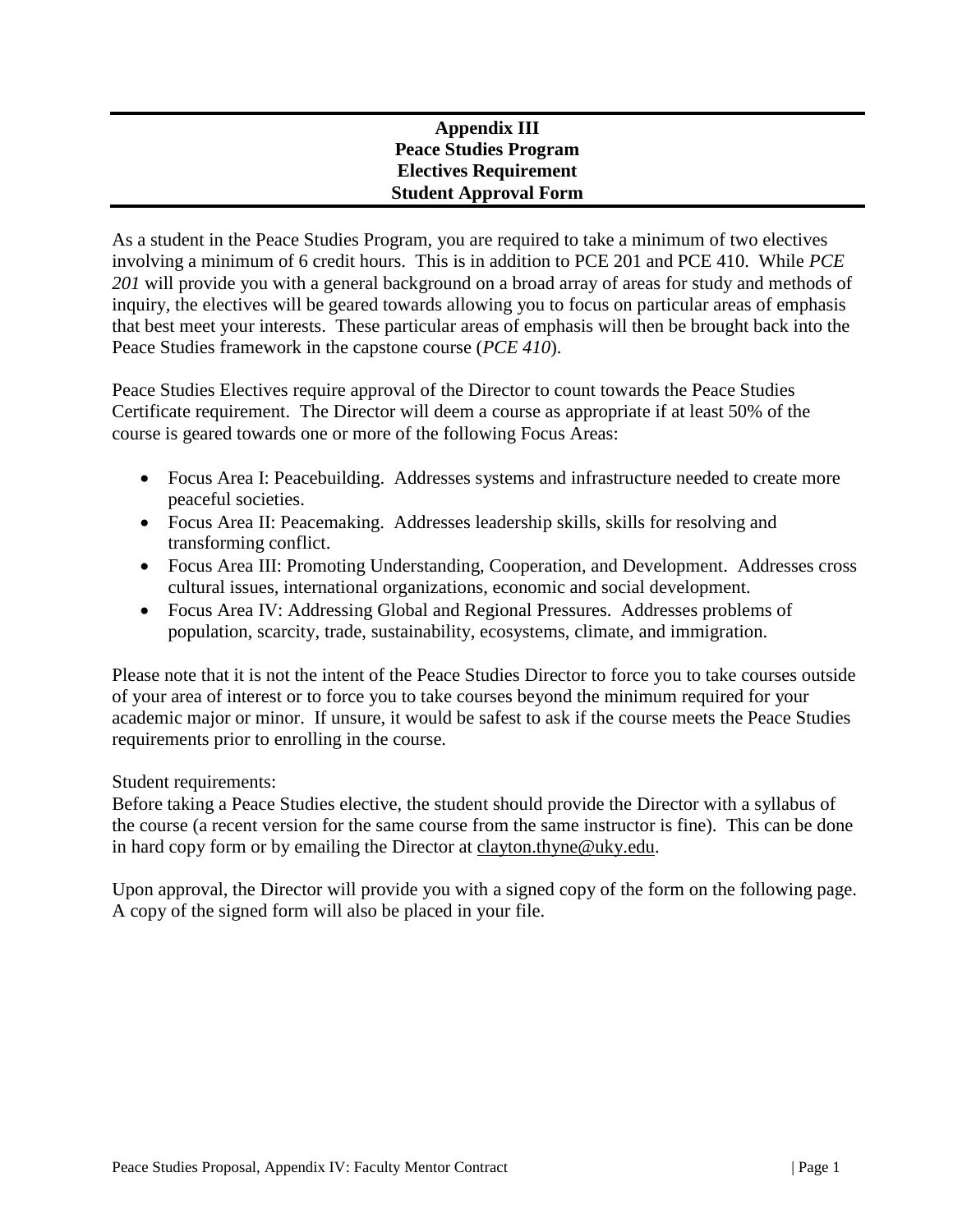## **Peace Studies Program Electives Requirement Student Approval Form**

Student name: [ ] Student ID: [ ] Course meeting Peace Studies elective requirements: [ ] Course instructor: [ ] Term of course offering: [ ]

The signature below confirms that this course has been deemed acceptable towards the elective requirements of the Peace Studies Program.

Director signature: \_\_\_\_\_\_\_\_\_\_\_\_\_\_\_\_\_\_\_\_\_\_\_\_\_\_\_\_\_\_\_\_\_\_\_\_\_\_\_\_\_\_\_\_\_

Date: \_\_\_\_\_\_\_\_\_\_\_\_\_\_\_\_\_\_\_\_\_\_\_\_\_\_\_\_\_\_\_\_\_\_\_\_\_\_\_\_\_\_\_\_\_\_\_\_\_\_\_\_\_\_\_\_